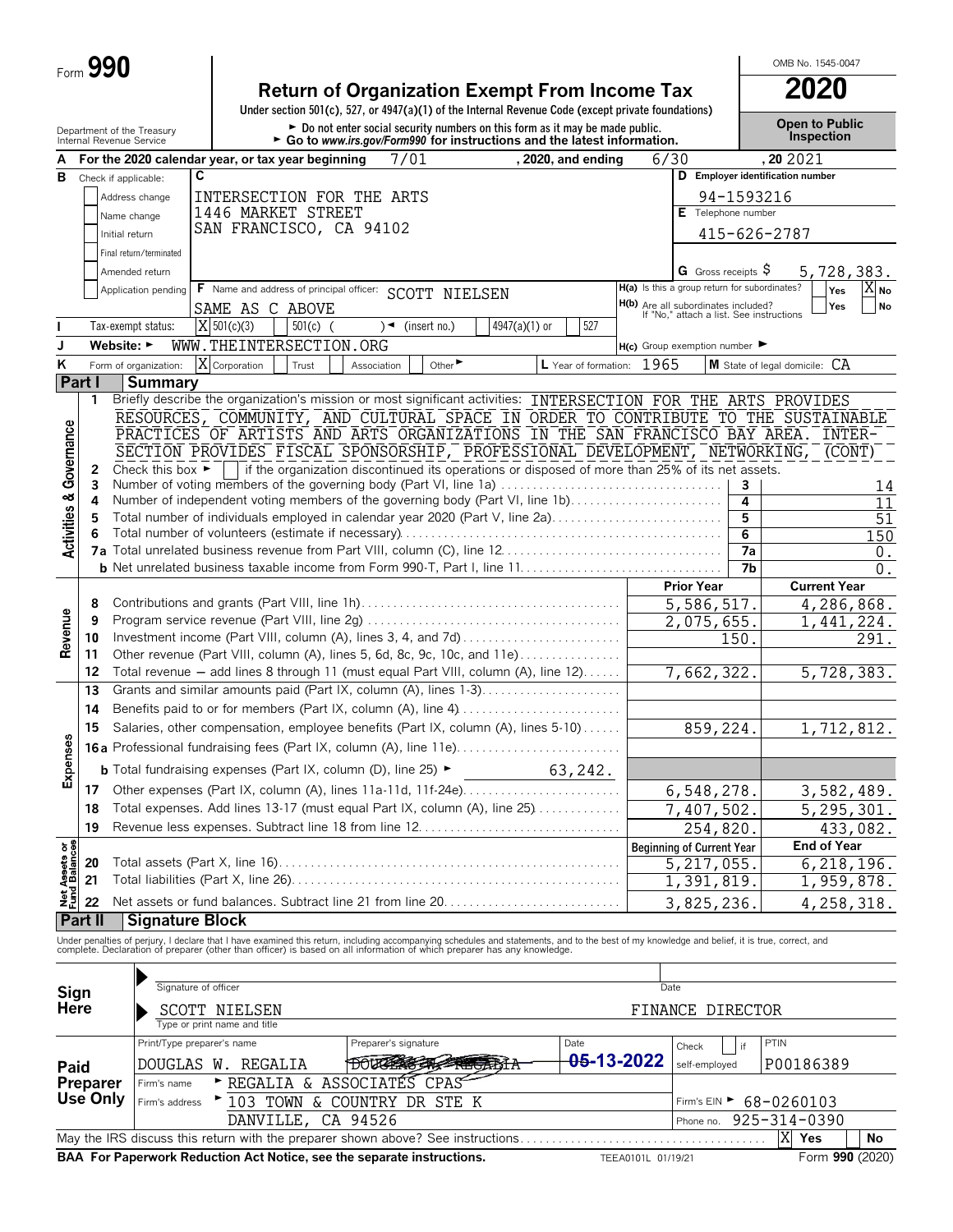|              | Form 990 (2020)<br>INTERSECTION FOR THE ARTS                                                                                                                                                                                                                                                                                                                                                                                                                                                                   | 94-1593216                                   | Page 2          |
|--------------|----------------------------------------------------------------------------------------------------------------------------------------------------------------------------------------------------------------------------------------------------------------------------------------------------------------------------------------------------------------------------------------------------------------------------------------------------------------------------------------------------------------|----------------------------------------------|-----------------|
|              | <b>Statement of Program Service Accomplishments</b><br>l Part III<br>Check if Schedule O contains a response or note to any line in this Part III.                                                                                                                                                                                                                                                                                                                                                             |                                              |                 |
| 1.           | Briefly describe the organization's mission:                                                                                                                                                                                                                                                                                                                                                                                                                                                                   |                                              |                 |
|              | CONSULTING AND PRESENTING OPPORTUNITIES TO ARTISTS. WE PROMOTE CREATIVE EXPRESSION AS<br>A MEANS FOR REFLECTION, FOR CELEBRATION, FOR ECONOMIC GROWTH AND FOR FINDING<br>SOLUTIONS TO THE CHALLENGES THAT CONFRONT OUR COMMUNITIES.                                                                                                                                                                                                                                                                            |                                              |                 |
| $\mathbf{2}$ | Did the organization undertake any significant program services during the year which were not listed on the prior<br>Form 990 or 990-EZ?                                                                                                                                                                                                                                                                                                                                                                      | Yes                                          | X<br>No         |
| 3            | If "Yes," describe these new services on Schedule O.<br>Did the organization cease conducting, or make significant changes in how it conducts, any program services?<br>If "Yes," describe these changes on Schedule O.                                                                                                                                                                                                                                                                                        | Yes                                          | X<br>No         |
|              | Describe the organization's program service accomplishments for each of its three largest program services, as measured by expenses.<br>Section $501(c)(3)$ and $501(c)(4)$ organizations are required to report the amount of grants and allocations to others, the total expenses,<br>and revenue, if any, for each program service reported.                                                                                                                                                                |                                              |                 |
|              | ) (Expenses $\sqrt{5}$<br>4, 377, 264. including grants of $$$<br>$4a$ (Code:<br>FISCAL SPONSORSHIP PROGRAMS                                                                                                                                                                                                                                                                                                                                                                                                   | \$<br>) (Revenue                             | 973, 911.       |
|              | INTERSECTION FISCALLY SPONSORS ART AND CULTURAL PROJECTS IN THE BAY AREA ACROSS MANY<br>DISCIPLINES-FROM VISUAL ART TO PERFORMANCE TO ARTS EDUCATION AND ADVOCACY.<br>SPONSORSHIP ENCOURAGES FUNDING AGENCIES AND CONTRIBUTORS TO TAKE RISKS IN FINANCIALLY<br>SUPPORTING NEW PROJECTS AND EMERGING ARTISTS, ENSURING THAT MONEY IS WELL-MANAGED AND<br>SPENT ACCORDING TO GUIDELINES.<br>DEVELOPING AND PROMOTING ARTISTIC WORK, AS WELL AS PROVIDING LOW-COST OFFICE SPACE IN<br>THE HEART OF SAN FRANCISCO. | INTERSECTION PROVIDES ASSISTANCE IN FUNDING, | FISCAL          |
|              |                                                                                                                                                                                                                                                                                                                                                                                                                                                                                                                |                                              |                 |
|              | ) (Expenses $\sqrt{5}$<br>including grants of<br>$4b$ (Code:<br>ART AND COMMUNITY PROGRAMS<br>INTERSECTION FOR THE ARTS DIRECTLY SUPPORTS THE CREATIVE WORK OF ARTISTS THROUGH THE<br>INTERSECT SF PROGRAM, AND ENGAGES COMMUNITY THROUGH ARTIST RESIDENCIES.                                                                                                                                                                                                                                                  | \$<br>) (Revenue                             |                 |
|              |                                                                                                                                                                                                                                                                                                                                                                                                                                                                                                                |                                              |                 |
|              |                                                                                                                                                                                                                                                                                                                                                                                                                                                                                                                |                                              |                 |
|              | 4c (Code:<br>) (Expenses $\sqrt{5}$<br>including grants of $\frac{1}{2}$                                                                                                                                                                                                                                                                                                                                                                                                                                       | -\$<br>) (Revenue                            |                 |
|              |                                                                                                                                                                                                                                                                                                                                                                                                                                                                                                                |                                              |                 |
|              |                                                                                                                                                                                                                                                                                                                                                                                                                                                                                                                |                                              |                 |
|              |                                                                                                                                                                                                                                                                                                                                                                                                                                                                                                                |                                              |                 |
|              |                                                                                                                                                                                                                                                                                                                                                                                                                                                                                                                |                                              |                 |
|              |                                                                                                                                                                                                                                                                                                                                                                                                                                                                                                                |                                              |                 |
|              | 4 d Other program services (Describe on Schedule O.)<br>\$<br>(Expenses<br>including grants of<br>Ş                                                                                                                                                                                                                                                                                                                                                                                                            | ) (Revenue $\frac{1}{2}$                     |                 |
|              | 4e Total program service expenses<br>4,377,264.                                                                                                                                                                                                                                                                                                                                                                                                                                                                |                                              | Form 990 (2020) |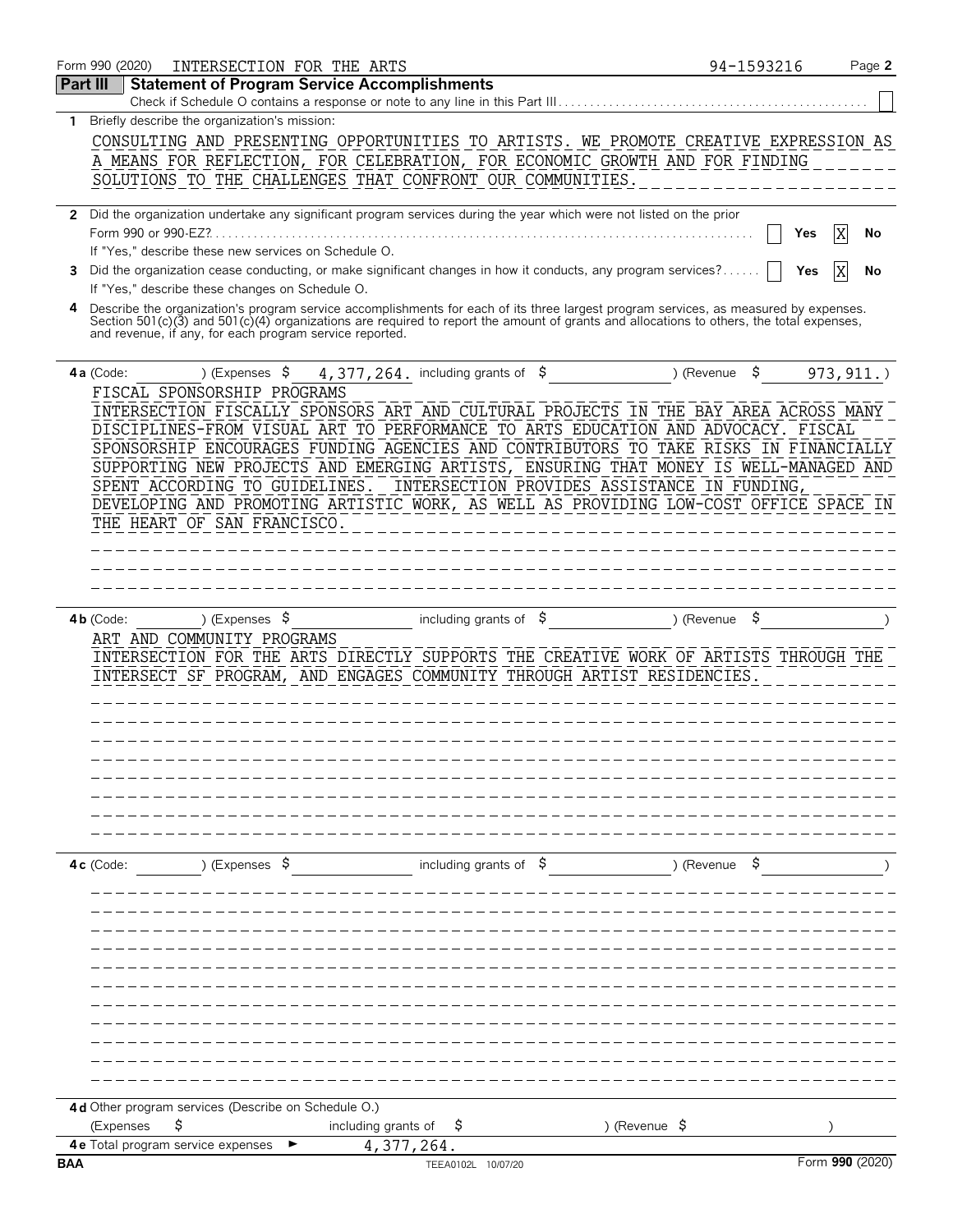Form 990 (2020) Page **3** INTERSECTION FOR THE ARTS 94-1593216 **Part IV Checklist of Required Schedules**

|    | 9116661131 01 1164411 64 OCHG441                                                                                                                                                                                                                    |                 | Yes | No |
|----|-----------------------------------------------------------------------------------------------------------------------------------------------------------------------------------------------------------------------------------------------------|-----------------|-----|----|
|    | 1 Is the organization described in section 501(c)(3) or 4947(a)(1) (other than a private foundation)? If 'Yes,' complete                                                                                                                            | 1               | Χ   |    |
| 2  | Is the organization required to complete Schedule B. Schedule of Contributors See instructions?                                                                                                                                                     | $\overline{2}$  | X   |    |
| 3  | Did the organization engage in direct or indirect political campaign activities on behalf of or in opposition to candidates                                                                                                                         | 3               |     | Χ  |
| 4  | Section 501(c)(3) organizations. Did the organization engage in lobbying activities, or have a section 501(h) election                                                                                                                              | 4               |     | Χ  |
| 5  | Is the organization a section $501(c)(4)$ , $501(c)(5)$ , or $501(c)(6)$ organization that receives membership dues,<br>assessments, or similar amounts as defined in Revenue Procedure 98-19? If 'Yes,' complete Schedule C, Part III              | 5               |     | Χ  |
| 6  | Did the organization maintain any donor advised funds or any similar funds or accounts for which donors have the right<br>to provide advice on the distribution or investment of amounts in such funds or accounts? If 'Yes,' complete Schedule D,  | 6               |     | Χ  |
| 7  | Did the organization receive or hold a conservation easement, including easements to preserve open space, the                                                                                                                                       | $\overline{7}$  |     | Χ  |
| 8  | Did the organization maintain collections of works of art, historical treasures, or other similar assets? If 'Yes,'                                                                                                                                 | 8               |     | Χ  |
| 9  | Did the organization report an amount in Part X, line 21, for escrow or custodial account liability, serve as a custodian<br>for amounts not listed in Part X; or provide credit counseling, debt management, credit repair, or debt negotiation    | 9               |     | Χ  |
| 10 | Did the organization, directly or through a related organization, hold assets in donor-restricted endowments                                                                                                                                        | 10              |     | Χ  |
| 11 | If the organization's answer to any of the following questions is 'Yes', then complete Schedule D, Parts VI, VII, VIII, IX,<br>or X as applicable.                                                                                                  |                 |     |    |
|    | a Did the organization report an amount for land, buildings, and equipment in Part X, line 10? If 'Yes,' complete Schedule                                                                                                                          | 11 a            | Χ   |    |
|    | <b>b</b> Did the organization report an amount for investments - other securities in Part X, line 12, that is 5% or more of its total                                                                                                               | 11 <sub>b</sub> |     | Χ  |
|    | c Did the organization report an amount for investments - program related in Part X, line 13, that is 5% or more of its total                                                                                                                       | 11c             |     | Χ  |
|    | d Did the organization report an amount for other assets in Part X, line 15, that is 5% or more of its total assets reported                                                                                                                        | 11d             | Χ   |    |
|    | e Did the organization report an amount for other liabilities in Part X, line 25? If 'Yes,' complete Schedule D, Part X                                                                                                                             | 11 <sub>e</sub> | X   |    |
|    | f Did the organization's separate or consolidated financial statements for the tax year include a footnote that addresses<br>the organization's liability for uncertain tax positions under FIN 48 (ASC 740)? If 'Yes,' complete Schedule D, Part X | 11 f            | Χ   |    |
|    | 12a Did the organization obtain separate, independent audited financial statements for the tax year? If 'Yes,' complete                                                                                                                             | 12a             | Χ   |    |
|    | <b>b</b> Was the organization included in consolidated, independent audited financial statements for the tax year? If 'Yes,' and<br>if the organization answered 'No' to line 12a, then completing Schedule D, Parts XI and XII is optional         | 12 b            |     | Χ  |
|    |                                                                                                                                                                                                                                                     | 13              |     | Χ  |
|    |                                                                                                                                                                                                                                                     | 14a             |     | Χ  |
|    | <b>b</b> Did the organization have aggregate revenues or expenses of more than \$10,000 from grantmaking, fundraising,<br>business, investment, and program service activities outside the United States, or aggregate foreign investments valued   | 14b             |     | X  |
|    | 15 Did the organization report on Part IX, column (A), line 3, more than \$5,000 of grants or other assistance to or for any                                                                                                                        | 15              |     | Χ  |
|    | 16 Did the organization report on Part IX, column (A), line 3, more than \$5,000 of aggregate grants or other assistance to                                                                                                                         | 16              |     | Χ  |
|    | 17 Did the organization report a total of more than \$15,000 of expenses for professional fundraising services on Part IX,<br>column (A), lines 6 and 11e? If Yes, complete Schedule G, Part I See instructions                                     | 17              |     | Χ  |
| 18 | Did the organization report more than \$15,000 total of fundraising event gross income and contributions on Part VIII,                                                                                                                              | 18              |     | Χ  |
|    | 19 Did the organization report more than \$15,000 of gross income from gaming activities on Part VIII, line 9a? If 'Yes,'                                                                                                                           | 19              |     | Χ  |
|    | 20a Did the organization operate one or more hospital facilities? If 'Yes,' complete Schedule H                                                                                                                                                     | <b>20a</b>      |     | Χ  |
|    | <b>b</b> If 'Yes' to line 20a, did the organization attach a copy of its audited financial statements to this return?                                                                                                                               | 20b             |     |    |
|    | 21 Did the organization report more than \$5,000 of grants or other assistance to any domestic organization or                                                                                                                                      | 21              |     | X  |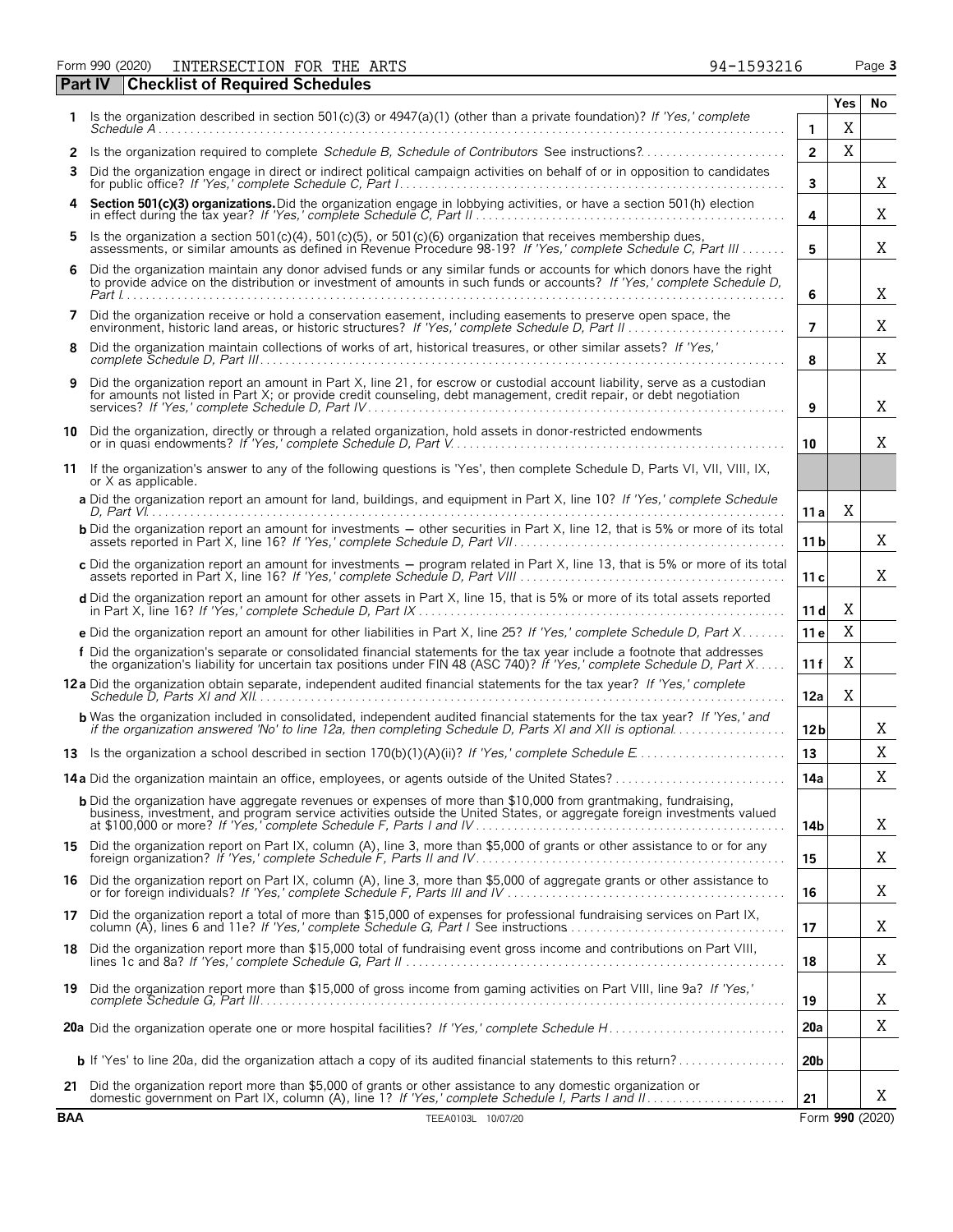Form 990 (2020) INTERSECTION FOR THE ARTS **1996 120 CM 2016 12 CM 2016** Page 4 **Part IV Checklist of Required Schedules** *(continued)*

| <b>BAA</b> |                                                                                                                                                                                                                                                                                                                                          |                 | Form 990 (2020) |                |
|------------|------------------------------------------------------------------------------------------------------------------------------------------------------------------------------------------------------------------------------------------------------------------------------------------------------------------------------------------|-----------------|-----------------|----------------|
|            | (gambling) winnings to prize winners?<br>TEEA0104L 10/07/20                                                                                                                                                                                                                                                                              | 1 с             | $\overline{X}$  |                |
|            | c Did the organization comply with backup withholding rules for reportable payments to vendors and reportable qaming                                                                                                                                                                                                                     |                 |                 |                |
|            | 483<br><b>b</b> Enter the number of Forms W-2G included in line 1a. Enter -0- if not applicable<br>1 <sub>b</sub><br>0                                                                                                                                                                                                                   |                 |                 |                |
|            |                                                                                                                                                                                                                                                                                                                                          |                 | Yes No          |                |
|            |                                                                                                                                                                                                                                                                                                                                          |                 |                 |                |
|            | Part V Statements Regarding Other IRS Filings and Tax Compliance                                                                                                                                                                                                                                                                         |                 |                 |                |
| 38         | Did the organization complete Schedule O and provide explanations in Schedule O for Part VI, lines 11b and 19?                                                                                                                                                                                                                           | 38              | Χ               |                |
| 37         | Did the organization conduct more than 5% of its activities through an entity that is not a related organization and that is treated as a partnership for federal income tax purposes? If 'Yes,' complete Schedule R, Part VI.                                                                                                           | 37              |                 | Χ              |
|            | 36 Section 501(c)(3) organizations. Did the organization make any transfers to an exempt non-charitable related                                                                                                                                                                                                                          | 36              |                 | Χ              |
|            | <b>b</b> If 'Yes' to line 35a, did the organization receive any payment from or engage in any transaction with a controlled entity within the meaning of section 512(b)(13)? If 'Yes,' complete Schedule R, Part V, line 2                                                                                                               | 35 <sub>b</sub> |                 |                |
|            |                                                                                                                                                                                                                                                                                                                                          | 35a             |                 | Χ              |
| 34         | Was the organization related to any tax-exempt or taxable entity? If 'Yes,' complete Schedule R, Part II, III, or IV,                                                                                                                                                                                                                    | 34              |                 | Χ              |
| 33         | Did the organization own 100% of an entity disregarded as separate from the organization under Regulations sections                                                                                                                                                                                                                      | 33              |                 | Χ              |
| 32         | Did the organization sell, exchange, dispose of, or transfer more than 25% of its net assets? If 'Yes,' complete                                                                                                                                                                                                                         | 32              |                 | Χ              |
| 31         | Did the organization liquidate, terminate, or dissolve and cease operations? If 'Yes,' complete Schedule N, Part I                                                                                                                                                                                                                       | 31              |                 | $\overline{X}$ |
| 30         | Did the organization receive contributions of art, historical treasures, or other similar assets, or qualified conservation                                                                                                                                                                                                              | 30              |                 | Χ              |
| 29         |                                                                                                                                                                                                                                                                                                                                          | 29              | $\overline{X}$  |                |
|            | c A 35% controlled entity of one or more individuals and/or organizations described in lines 28a or 28b? If                                                                                                                                                                                                                              | 28c             |                 | Χ              |
|            |                                                                                                                                                                                                                                                                                                                                          | 28 <sub>b</sub> |                 | X              |
|            | a A current or former officer, director, trustee, key employee, creator or founder, or substantial contributor? If                                                                                                                                                                                                                       | 28a             |                 | Χ              |
|            | 28 Was the organization a party to a business transaction with one of the following parties (see Schedule L, Part IV<br>instructions, for applicable filing thresholds, conditions, and exceptions):                                                                                                                                     |                 |                 |                |
|            | 27 Did the organization provide a grant or other assistance to any current or former officer, director, trustee, key<br>employee, creator or founder, substantial contributor or employee thereof, a grant selection committee<br>member, or to a 35% controlled entity (including an employee thereof) or family member of any of these | 27              |                 | Χ              |
|            | 26 Did the organization report any amount on Part X, line 5 or 22, for receivables from or payables to any current or<br>former officer, director, trustee, key employee, creator or founder, substantial contributor, or 35% controlled entity                                                                                          | 26              |                 | X              |
|            | <b>b</b> Is the organization aware that it engaged in an excess benefit transaction with a disqualified person in a prior year, and<br>that the transaction has not been reported on any of the organization's prior Forms 990 or 990-EZ? If 'Yes,' complete                                                                             | 25 <sub>b</sub> |                 | X              |
|            | 25 a Section 501(c)(3), 501(c)(4), and 501(c)(29) organizations. Did the organization engage in an excess benefit                                                                                                                                                                                                                        | 25a             |                 | X              |
|            | d Did the organization act as an 'on behalf of' issuer for bonds outstanding at any time during the year?                                                                                                                                                                                                                                | 24d             |                 |                |
|            | c Did the organization maintain an escrow account other than a refunding escrow at any time during the year to defease                                                                                                                                                                                                                   | 24c             |                 |                |
|            | <b>b</b> Did the organization invest any proceeds of tax-exempt bonds beyond a temporary period exception?                                                                                                                                                                                                                               | 24 <sub>b</sub> |                 |                |
|            | 24 a Did the organization have a tax-exempt bond issue with an outstanding principal amount of more than \$100,000 as of<br>the last day of the year, that was issued after December 31, 2002? If "Yes,' answer lines 24b through 24d and                                                                                                | 24a             |                 | X              |
|            | 23 Did the organization answer 'Yes' to Part VII, Section A, line 3, 4, or 5 about compensation of the organization's current<br>and former officers, directors, trustees, key employees, and highest compensated employees? If 'Yes,' complete                                                                                          | 23              |                 | X              |
|            | 22 Did the organization report more than \$5,000 of grants or other assistance to or for domestic individuals on Part IX,                                                                                                                                                                                                                | 22              |                 | X              |

**Yes No**

| 1 | 59321 |  |
|---|-------|--|
|   |       |  |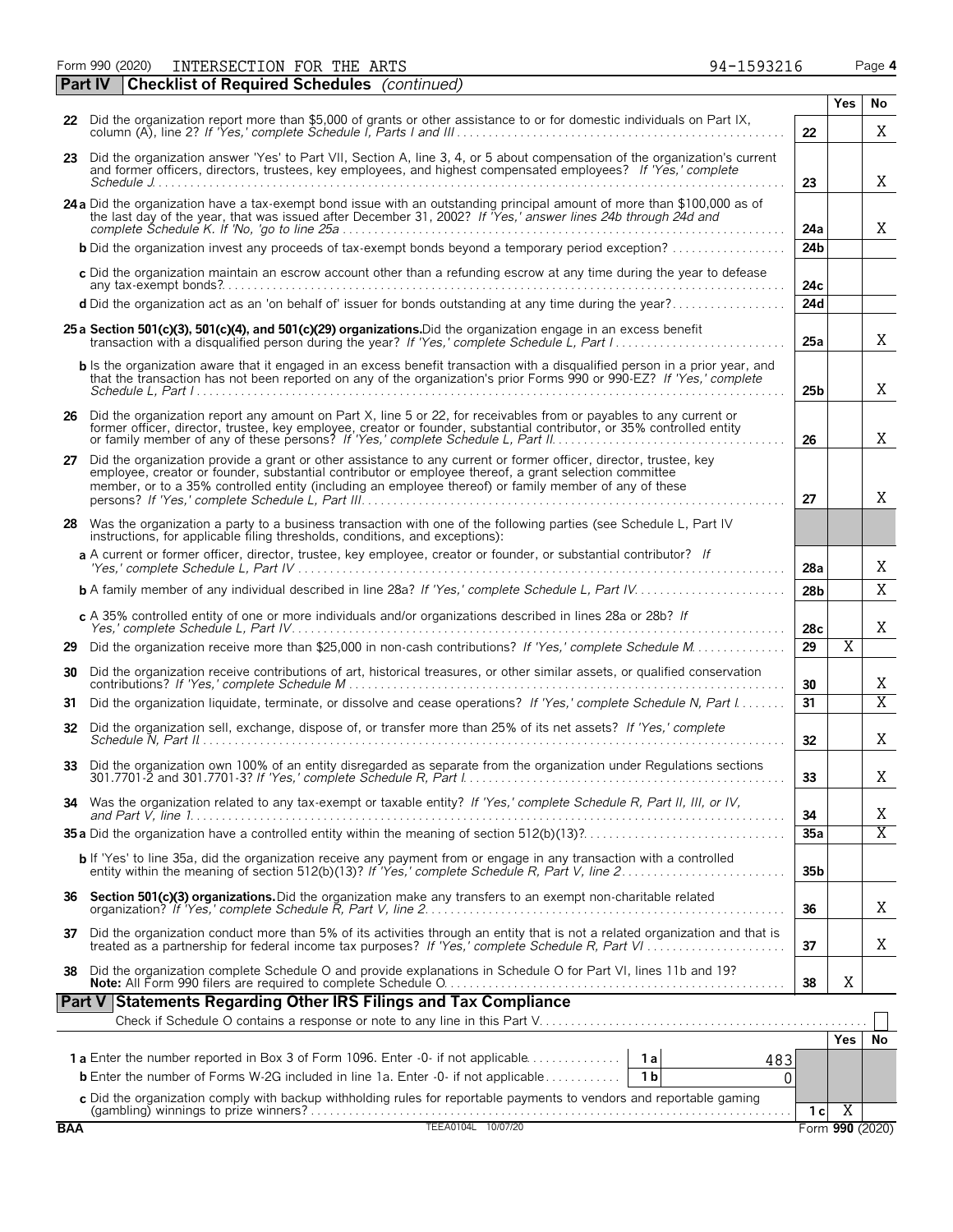|               | INTERSECTION FOR THE ARTS<br>Form 990 (2020)<br>94-1593216                                                                                                                                                                     |                             |      | Page 5                  |
|---------------|--------------------------------------------------------------------------------------------------------------------------------------------------------------------------------------------------------------------------------|-----------------------------|------|-------------------------|
| <b>Part V</b> | Statements Regarding Other IRS Filings and Tax Compliance (continued)                                                                                                                                                          |                             |      |                         |
|               |                                                                                                                                                                                                                                |                             | Yes. | No.                     |
|               | 2a Enter the number of employees reported on Form W-3, Transmittal of Wage and Tax State-<br>ments, filed for the calendar year ending with or within the year covered by this return<br>2a<br>51                              |                             |      |                         |
|               | <b>b</b> If at least one is reported on line 2a, did the organization file all required federal employment tax returns?                                                                                                        | 2 <sub>b</sub>              | Χ    |                         |
|               | Note: If the sum of lines 1a and 2a is greater than 250, you may be required to e-file (see instructions)                                                                                                                      |                             |      |                         |
|               | 3a Did the organization have unrelated business gross income of \$1,000 or more during the year?                                                                                                                               | 3a                          |      | $\overline{X}$          |
|               |                                                                                                                                                                                                                                | 3 <sub>b</sub>              |      |                         |
|               | 4a At any time during the calendar year, did the organization have an interest in, or a signature or other authority over, a financial account in a foreign country (such as a bank account, securities account, or other fina | 4 a                         |      | Χ                       |
|               | <b>b</b> If 'Yes,' enter the name of the foreign country $\blacktriangleright$                                                                                                                                                 |                             |      |                         |
|               | See instructions for filing requirements for FinCEN Form 114, Report of Foreign Bank and Financial Accounts (FBAR).                                                                                                            |                             |      |                         |
|               | <b>5a</b> Was the organization a party to a prohibited tax shelter transaction at any time during the tax year?                                                                                                                | 5a                          |      | Χ                       |
|               | <b>b</b> Did any taxable party notify the organization that it was or is a party to a prohibited tax shelter transaction?                                                                                                      | 5 <sub>b</sub>              |      | $\overline{\mathrm{X}}$ |
|               |                                                                                                                                                                                                                                | 5c                          |      |                         |
|               | 6 a Does the organization have annual gross receipts that are normally greater than \$100,000, and did the organization<br>solicit any contributions that were not tax deductible as charitable contributions?                 | 6 a                         |      | Χ                       |
|               | b If 'Yes,' did the organization include with every solicitation an express statement that such contributions or gifts were                                                                                                    | 6b                          |      |                         |
|               | 7 Organizations that may receive deductible contributions under section 170(c).                                                                                                                                                |                             |      |                         |
|               | a Did the organization receive a payment in excess of \$75 made partly as a contribution and partly for goods and                                                                                                              |                             |      | $\overline{X}$          |
|               | services provided to the payor?<br><b>b</b> If 'Yes,' did the organization notify the donor of the value of the goods or services provided? $\ldots$                                                                           | <b>7a</b><br>7 <sub>b</sub> |      |                         |
|               | c Did the organization sell, exchange, or otherwise dispose of tangible personal property for which it was required to file                                                                                                    |                             |      |                         |
|               |                                                                                                                                                                                                                                | 7 с                         |      | Χ                       |
|               |                                                                                                                                                                                                                                |                             |      |                         |
|               | e Did the organization receive any funds, directly or indirectly, to pay premiums on a personal benefit contract?                                                                                                              | <b>7e</b>                   |      | X                       |
|               | f Did the organization, during the year, pay premiums, directly or indirectly, on a personal benefit contract?                                                                                                                 | 7f                          |      | $\overline{\mathrm{X}}$ |
|               | q If the organization received a contribution of qualified intellectual property, did the organization file Form 8899                                                                                                          | 7 g                         |      |                         |
|               | h If the organization received a contribution of cars, boats, airplanes, or other vehicles, did the organization file a<br>Form 1098-C?.                                                                                       | 7 h                         |      |                         |
| 8             | Sponsoring organizations maintaining donor advised funds. Did a donor advised fund maintained by the sponsoring                                                                                                                |                             |      |                         |
|               |                                                                                                                                                                                                                                | 8                           |      |                         |
| 9             | Sponsoring organizations maintaining donor advised funds.                                                                                                                                                                      |                             |      |                         |
|               |                                                                                                                                                                                                                                | 9а                          |      |                         |
|               | <b>b</b> Did the sponsoring organization make a distribution to a donor, donor advisor, or related person?                                                                                                                     | 9 <sub>b</sub>              |      |                         |
|               | 10 Section 501(c)(7) organizations. Enter:                                                                                                                                                                                     |                             |      |                         |
|               | 10 a                                                                                                                                                                                                                           |                             |      |                         |
|               | <b>b</b> Gross receipts, included on Form 990, Part VIII, line 12, for public use of club facilities<br>10 <sub>b</sub>                                                                                                        |                             |      |                         |
| 11.           | Section 501(c)(12) organizations. Enter:                                                                                                                                                                                       |                             |      |                         |
|               | 11a                                                                                                                                                                                                                            |                             |      |                         |
|               | <b>b</b> Gross income from other sources (Do not net amounts due or paid to other sources<br>11 b                                                                                                                              |                             |      |                         |
|               | 12a Section 4947(a)(1) non-exempt charitable trusts. Is the organization filing Form 990 in lieu of Form 1041?                                                                                                                 | 12a                         |      |                         |
|               | <b>b</b> If 'Yes,' enter the amount of tax-exempt interest received or accrued during the year $\dots \dots$<br>12 <sub>b</sub>                                                                                                |                             |      |                         |
|               | 13 Section 501(c)(29) qualified nonprofit health insurance issuers.                                                                                                                                                            |                             |      |                         |
|               |                                                                                                                                                                                                                                | 13 a                        |      |                         |
|               | <b>Note:</b> See the instructions for additional information the organization must report on Schedule O.                                                                                                                       |                             |      |                         |
|               | <b>b</b> Enter the amount of reserves the organization is required to maintain by the states in<br>13 <sub>b</sub>                                                                                                             |                             |      |                         |
|               | 13c                                                                                                                                                                                                                            |                             |      |                         |
|               | <b>14a</b> Did the organization receive any payments for indoor tanning services during the tax year?                                                                                                                          | 14 a                        |      | $\overline{X}$          |
|               | <b>b</b> If 'Yes,' has it filed a Form 720 to report these payments? If 'No,' provide an explanation on Schedule O                                                                                                             | 14 <sub>b</sub>             |      |                         |
|               | 15 Is the organization subject to the section 4960 tax on payment(s) of more than \$1,000,000 in remuneration or<br>excess parachute payment(s) during the year?                                                               | 15                          |      | Χ                       |
|               | If 'Yes,' see instructions and file Form 4720, Schedule N.                                                                                                                                                                     |                             |      | Χ                       |
|               | <b>16</b> Is the organization an educational institution subject to the section 4968 excise tax on net investment income?<br>If 'Yes,' complete Form 4720, Schedule O.                                                         | 16                          |      |                         |
| BAA           | TEEA0105L 10/07/20                                                                                                                                                                                                             |                             |      | Form 990 (2020)         |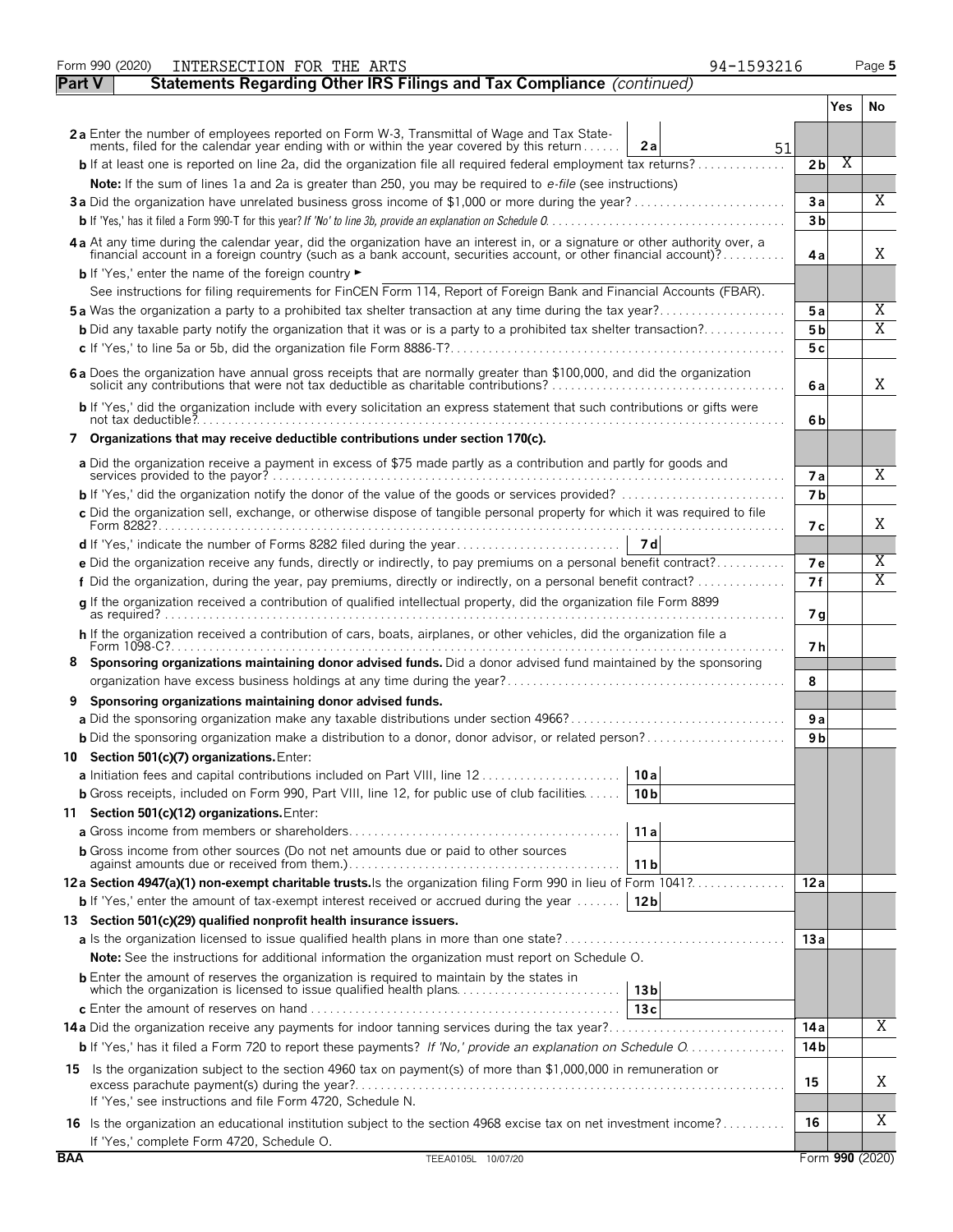|  | Form 990 (2020) |
|--|-----------------|

| INTERSECTION FOR THE ARTS<br>Form 990 (2020) <b>I</b> | 1593216<br>94– | Page 6 |
|-------------------------------------------------------|----------------|--------|
|                                                       |                |        |

**Part VI Governance, Management, and Disclosure** *For each 'Yes' response to lines 2 through 7b below, and for a 'No' response to line 8a, 8b, or 10b below, describe the circumstances, processes, or changes on Schedule O. See instructions.* Check if Schedule O contains a response or note to any line in this Part VI . . . . . . . . . . . . . . . . . . . . . . . . . . . . . . . . . . . . . . . . . . . . . . . . .

|                                                                                         | Section A. Governing Body and Management                                                                                                                                                                                                   |                 |                |                       |  |  |
|-----------------------------------------------------------------------------------------|--------------------------------------------------------------------------------------------------------------------------------------------------------------------------------------------------------------------------------------------|-----------------|----------------|-----------------------|--|--|
|                                                                                         |                                                                                                                                                                                                                                            |                 | Yes            | No                    |  |  |
|                                                                                         | <b>1a</b> Enter the number of voting members of the governing body at the end of the tax year<br>1а<br>14                                                                                                                                  |                 |                |                       |  |  |
|                                                                                         | If there are material differences in voting rights among members<br>of the governing body, or if the governing body delegated broad authority to an executive committee or similar committee, explain on Schedule O.                       |                 |                |                       |  |  |
|                                                                                         |                                                                                                                                                                                                                                            |                 |                |                       |  |  |
|                                                                                         | <b>b</b> Enter the number of voting members included on line 1a, above, who are independent<br>- 1 bl<br>11                                                                                                                                |                 |                |                       |  |  |
|                                                                                         | 2 Did any officer, director, trustee, or key employee have a family relationship or a business relationship with any other                                                                                                                 | $\mathbf{2}$    |                | Χ                     |  |  |
|                                                                                         | 3 Did the organization delegate control over management duties customarily performed by or under the direct supervision                                                                                                                    |                 |                |                       |  |  |
|                                                                                         | of officers, directors, trustees, or key employees to a management company or other person?                                                                                                                                                | 3               |                | Χ                     |  |  |
|                                                                                         | Did the organization make any significant changes to its governing documents<br>4                                                                                                                                                          |                 |                |                       |  |  |
|                                                                                         |                                                                                                                                                                                                                                            | 4               |                | Χ                     |  |  |
| 5.                                                                                      | Did the organization become aware during the year of a significant diversion of the organization's assets?                                                                                                                                 | 5               |                | $\overline{X}$        |  |  |
| 6                                                                                       |                                                                                                                                                                                                                                            | 6               |                | $\overline{\text{X}}$ |  |  |
|                                                                                         | 7a Did the organization have members, stockholders, or other persons who had the power to elect or appoint one or more                                                                                                                     |                 |                |                       |  |  |
|                                                                                         |                                                                                                                                                                                                                                            | 7 a             |                | Χ                     |  |  |
|                                                                                         | <b>b</b> Are any governance decisions of the organization reserved to (or subject to approval by) members,                                                                                                                                 | 7 b             |                | X                     |  |  |
|                                                                                         | 8 Did the organization contemporaneously document the meetings held or written actions undertaken during the year by                                                                                                                       |                 |                |                       |  |  |
|                                                                                         | the following:                                                                                                                                                                                                                             |                 |                |                       |  |  |
|                                                                                         |                                                                                                                                                                                                                                            | 8 a             | X              |                       |  |  |
|                                                                                         |                                                                                                                                                                                                                                            | 8 <sub>b</sub>  | X              |                       |  |  |
|                                                                                         | 9 Is there any officer, director, trustee, or key employee listed in Part VII, Section A, who cannot be reached at the                                                                                                                     | 9               |                | Χ                     |  |  |
| organization's mailing address? If 'Yes,' provide the names and addresses on Schedule O |                                                                                                                                                                                                                                            |                 |                |                       |  |  |
|                                                                                         | Section B. Policies (This Section B requests information about policies not required by the Internal Revenue Code.)                                                                                                                        |                 |                |                       |  |  |
|                                                                                         |                                                                                                                                                                                                                                            | 10a             | <b>Yes</b>     | No<br>X               |  |  |
|                                                                                         | b If 'Yes,' did the organization have written policies and procedures governing the activities of such chapters, affiliates, and branches to ensure their                                                                                  |                 |                |                       |  |  |
|                                                                                         |                                                                                                                                                                                                                                            | 10 <sub>b</sub> |                |                       |  |  |
|                                                                                         |                                                                                                                                                                                                                                            | 11a             | $\overline{X}$ |                       |  |  |
|                                                                                         | <b>b</b> Describe in Schedule O the process, if any, used by the organization to review this Form 990.<br>SEE SCHEDULE O                                                                                                                   |                 |                |                       |  |  |
|                                                                                         |                                                                                                                                                                                                                                            | 12a             | X              |                       |  |  |
|                                                                                         | <b>b</b> Were officers, directors, or trustees, and key employees required to disclose annually interests that could give rise                                                                                                             | 12 <sub>b</sub> | Χ              |                       |  |  |
|                                                                                         | c Did the organization regularly and consistently monitor and enforce compliance with the policy? If 'Yes,' describe in                                                                                                                    | 12c             | Χ              |                       |  |  |
|                                                                                         |                                                                                                                                                                                                                                            | 13              | $\overline{X}$ |                       |  |  |
| 14                                                                                      |                                                                                                                                                                                                                                            | 14              | $\overline{X}$ |                       |  |  |
| 15                                                                                      | Did the process for determining compensation of the following persons include a review and approval by independent<br>persons, comparability data, and contemporaneous substantiation of the deliberation and decision?                    |                 |                |                       |  |  |
|                                                                                         | a The organization's CEO, Executive Director, or top management official SEE SCHEDULE 0                                                                                                                                                    | 15 a            | Χ              |                       |  |  |
|                                                                                         |                                                                                                                                                                                                                                            | 15 b            | Χ              |                       |  |  |
|                                                                                         | If 'Yes' to line 15a or 15b, describe the process in Schedule O (see instructions).                                                                                                                                                        |                 |                |                       |  |  |
|                                                                                         | 16 a Did the organization invest in, contribute assets to, or participate in a joint venture or similar arrangement with a                                                                                                                 | 16 a            |                | Χ                     |  |  |
|                                                                                         | <b>b</b> If 'Yes,' did the organization follow a written policy or procedure requiring the organization to evaluate its<br>participation in joint venture arrangements under applicable federal tax law, and take steps to safeguard the   |                 |                |                       |  |  |
|                                                                                         |                                                                                                                                                                                                                                            | 16 <sub>b</sub> |                |                       |  |  |
|                                                                                         | <b>Section C. Disclosure</b>                                                                                                                                                                                                               |                 |                |                       |  |  |
|                                                                                         | 17 List the states with which a copy of this Form 990 is required to be filed $\blacktriangleright$<br>CA                                                                                                                                  |                 |                |                       |  |  |
|                                                                                         | 18 Section 6104 requires an organization to make its Forms 1023 (1024 or 1024-A, if applicable), 990, and 990-T (Section 501(c)(3)s only)<br>available for public inspection. Indicate how you made these available. Check all that apply. |                 |                |                       |  |  |
|                                                                                         | Another's website<br>X<br>Upon request<br>Other (explain on Schedule O)<br>Own website                                                                                                                                                     |                 |                |                       |  |  |
|                                                                                         | 19 Describe on Schedule O whether (and if so, how) the organization made its governing documents, conflict of interest policy, and financial statements available to                                                                       |                 |                |                       |  |  |
|                                                                                         | the public during the tax year.<br>SEE SCHEDULE O<br>20 State the name address and telephone number of the person who possesses the organization's books and records                                                                       |                 |                |                       |  |  |

**20** State the name, address, and telephone number of the person who possesses the organization's books and records ► SCOTT NIELSEN 1446 MARKET STREET SAN FRANCISCO CA 94102 415-626-2787

X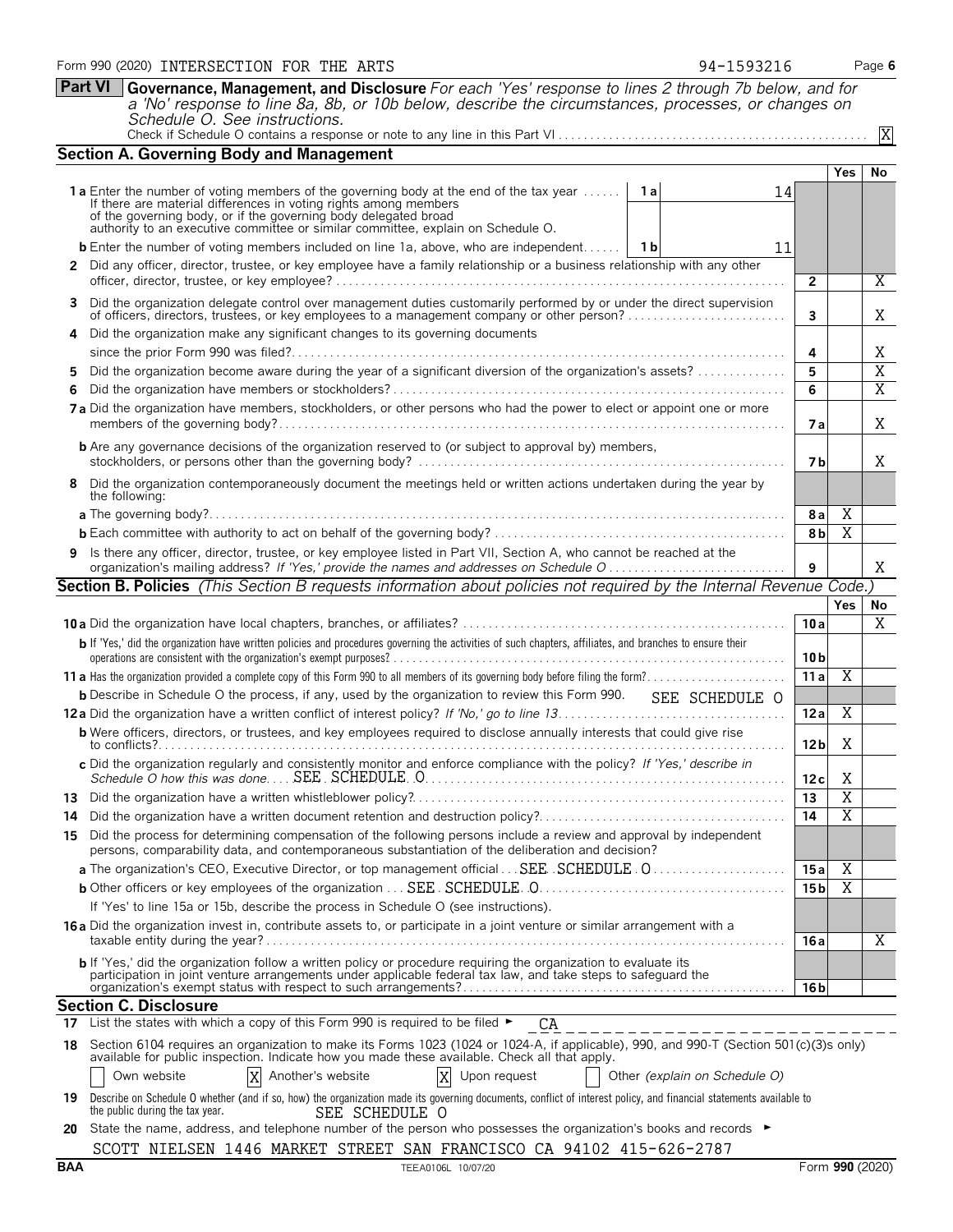| Form 990 (2020) INTERSECTION FOR THE ARTS                                                                                                                                                                                                  | 94-1593216 | Page 7 |
|--------------------------------------------------------------------------------------------------------------------------------------------------------------------------------------------------------------------------------------------|------------|--------|
| Part VII   Compensation of Officers, Directors, Trustees, Key Employees, Highest Compensated Employees, and<br><b>Independent Contractors</b>                                                                                              |            |        |
|                                                                                                                                                                                                                                            |            |        |
| Section A. Officers, Directors, Trustees, Key Employees, and Highest Compensated Employees                                                                                                                                                 |            |        |
| 1 a Complete this table for all persons required to be listed. Report compensation for the calendar year ending with or within the<br>organization's tax year.                                                                             |            |        |
| • List all of the organization's <b>current</b> officers, directors, trustees (whether individuals or organizations), regardless of amount of<br>compensation. Enter -0- in columns $(D)$ , $(E)$ , and $(F)$ if no compensation was paid. |            |        |
|                                                                                                                                                                                                                                            |            |        |

? List all of the organization's **current** key employees, if any. See instructions for definition of 'key employee.'

? List the organization's five **current** highest compensated employees (other than an officer, director, trustee, or key employee) who received reportable compensation (Box 5 of Form W-2 and/or Box 7 of Form 1099-MISC) of more than \$100,000 from the organization and any related organizations.

? List all of the organization's **former** officers, key employees, and highest compensated employees who received more than \$100,000 of reportable compensation from the organization and any related organizations.

? List all of the organization's **former directors or trustees** that received, in the capacity as a former director or trustee of the organization, more than \$10,000 of reportable compensation from the organization and any related organizations.

See instructions for the order in which to list the persons above.

Check this box if neither the organization nor any related organization compensated any current officer, director, or trustee.

|            |                       |                                                                                             |                              |                       | (C)                                                                                                                                                                       |              |                                                                 |                                     |                 |                 |                                                                       |
|------------|-----------------------|---------------------------------------------------------------------------------------------|------------------------------|-----------------------|---------------------------------------------------------------------------------------------------------------------------------------------------------------------------|--------------|-----------------------------------------------------------------|-------------------------------------|-----------------|-----------------|-----------------------------------------------------------------------|
|            | (A)<br>Name and title | (B)<br>Average<br>hours<br>per                                                              |                              |                       | Position (do not check more<br>(D)<br>than one box, unless person<br>Reportable<br>is both an officer and a<br>director/trustee)<br>compensation from<br>the organization |              | (E)<br>Reportable<br>compensation from<br>related organizations | (F)<br>Estimated amount<br>of other |                 |                 |                                                                       |
|            |                       | week<br>(list any<br>hours for<br>related<br>organiza-<br>tions<br>below<br>dotted<br>line) | pajsnų jenovibuj<br>director | Institutional trustee | Officer                                                                                                                                                                   | Key employee | Highest compensated<br>employee                                 | Former                              | (W-2/1099-MISC) | (W-2/1099-MISC) | compensation from<br>the organization<br>and related<br>organizations |
|            | (1) RANDY ROLLISON    | 40                                                                                          |                              |                       |                                                                                                                                                                           |              |                                                                 |                                     |                 |                 |                                                                       |
|            | EXEC DIRECTOR         | 0                                                                                           | X                            |                       | $\rm X$                                                                                                                                                                   |              |                                                                 |                                     | 105,000         | $0$ .           | 4,380.                                                                |
|            | (2) SCOTT NIELSEN     | 40                                                                                          |                              |                       |                                                                                                                                                                           |              |                                                                 |                                     |                 |                 |                                                                       |
|            | FINANCE DIRECTR       | 0                                                                                           |                              |                       | Χ                                                                                                                                                                         |              |                                                                 |                                     | 91,833          | 0.              | 8,793.                                                                |
|            | (3) MADDY CLIFFORD    | 20                                                                                          |                              |                       |                                                                                                                                                                           |              |                                                                 |                                     |                 |                 |                                                                       |
|            | <b>BOARD MEMBER</b>   | 0                                                                                           | $\mathbf X$                  |                       |                                                                                                                                                                           |              |                                                                 |                                     | 13,266          | $\mathbf 0$     | $\boldsymbol{0}$ .                                                    |
|            | (4) APRIL MCGILL      | 20                                                                                          |                              |                       |                                                                                                                                                                           |              |                                                                 |                                     |                 |                 |                                                                       |
|            | <b>BOARD MEMBER</b>   | 0                                                                                           | $\mathbf X$                  |                       |                                                                                                                                                                           |              |                                                                 |                                     | 8,980           | 0               | $\boldsymbol{0}$ .                                                    |
|            | (5) SCOTT FLICKER     | $\overline{c}$                                                                              |                              |                       |                                                                                                                                                                           |              |                                                                 |                                     |                 |                 |                                                                       |
|            | <b>BOARD CHAIR</b>    | 0                                                                                           | X                            |                       | X                                                                                                                                                                         |              |                                                                 |                                     | 0               | 0               | $\boldsymbol{0}$ .                                                    |
|            | (6) PAVAN SINGH       | $\overline{2}$                                                                              |                              |                       |                                                                                                                                                                           |              |                                                                 |                                     |                 |                 |                                                                       |
|            | TREASURER             | 0                                                                                           | X                            |                       | X                                                                                                                                                                         |              |                                                                 |                                     | 0               | 0               | $\boldsymbol{0}$ .                                                    |
|            | (7) NORMAN SHIH       | $\overline{2}$                                                                              |                              |                       |                                                                                                                                                                           |              |                                                                 |                                     |                 |                 |                                                                       |
|            | SECRETARY             | 0                                                                                           | Χ                            |                       | X                                                                                                                                                                         |              |                                                                 |                                     | 0               | 0               | $\boldsymbol{0}$ .                                                    |
|            | (8) RENEE BALDOCCHI   | 20                                                                                          |                              |                       |                                                                                                                                                                           |              |                                                                 |                                     |                 |                 |                                                                       |
|            | <b>DIRECTOR</b>       | 0                                                                                           | X                            |                       |                                                                                                                                                                           |              |                                                                 |                                     | 0               | 0               | $\boldsymbol{0}$ .                                                    |
|            | (9) MARIA BETSCH      | $\mathbf{1}$                                                                                |                              |                       |                                                                                                                                                                           |              |                                                                 |                                     |                 |                 |                                                                       |
|            | <b>BOARD MEMBER</b>   | 0                                                                                           | X                            |                       |                                                                                                                                                                           |              |                                                                 |                                     | 0               | $\overline{0}$  | $\mathbf 0$ .                                                         |
|            | (10) HELEN GONG       | $\overline{1}$                                                                              |                              |                       |                                                                                                                                                                           |              |                                                                 |                                     |                 |                 |                                                                       |
|            | <b>BOARD MEMBER</b>   | 0                                                                                           | Χ                            |                       |                                                                                                                                                                           |              |                                                                 |                                     | 0               | 0               | $\boldsymbol{0}$ .                                                    |
|            | (11) GRACE LIU        | $\mathbf 1$                                                                                 |                              |                       |                                                                                                                                                                           |              |                                                                 |                                     |                 |                 |                                                                       |
|            | <b>DIRECTOR</b>       | 0                                                                                           | Χ                            |                       |                                                                                                                                                                           |              |                                                                 |                                     | 0               | 0               | $\mathbf 0$ .                                                         |
|            | (12) ARJO MOZUMDER    | $\mathbf 1$                                                                                 |                              |                       |                                                                                                                                                                           |              |                                                                 |                                     |                 |                 |                                                                       |
|            | <b>DIRECTOR</b>       | 0                                                                                           | X                            |                       |                                                                                                                                                                           |              |                                                                 |                                     | 0               | 0               | $\boldsymbol{0}$ .                                                    |
|            | (13) MICHAEL ORANGE   | 20                                                                                          |                              |                       |                                                                                                                                                                           |              |                                                                 |                                     |                 |                 |                                                                       |
|            | <b>DIRECTOR</b>       | 0                                                                                           | Χ                            |                       |                                                                                                                                                                           |              |                                                                 |                                     | 0               | 0               | 0.                                                                    |
|            | (14) CHELSEA SAMUEL   | $\mathbf 1$                                                                                 |                              |                       |                                                                                                                                                                           |              |                                                                 |                                     |                 |                 |                                                                       |
|            | <b>DIRECTOR</b>       | 0                                                                                           | X                            |                       |                                                                                                                                                                           |              |                                                                 |                                     | 0               | $\mathbf 0$     | 0.                                                                    |
| <b>BAA</b> |                       | TEEA0107L 10/07/20                                                                          |                              |                       |                                                                                                                                                                           |              |                                                                 |                                     |                 |                 | Form 990 (2020)                                                       |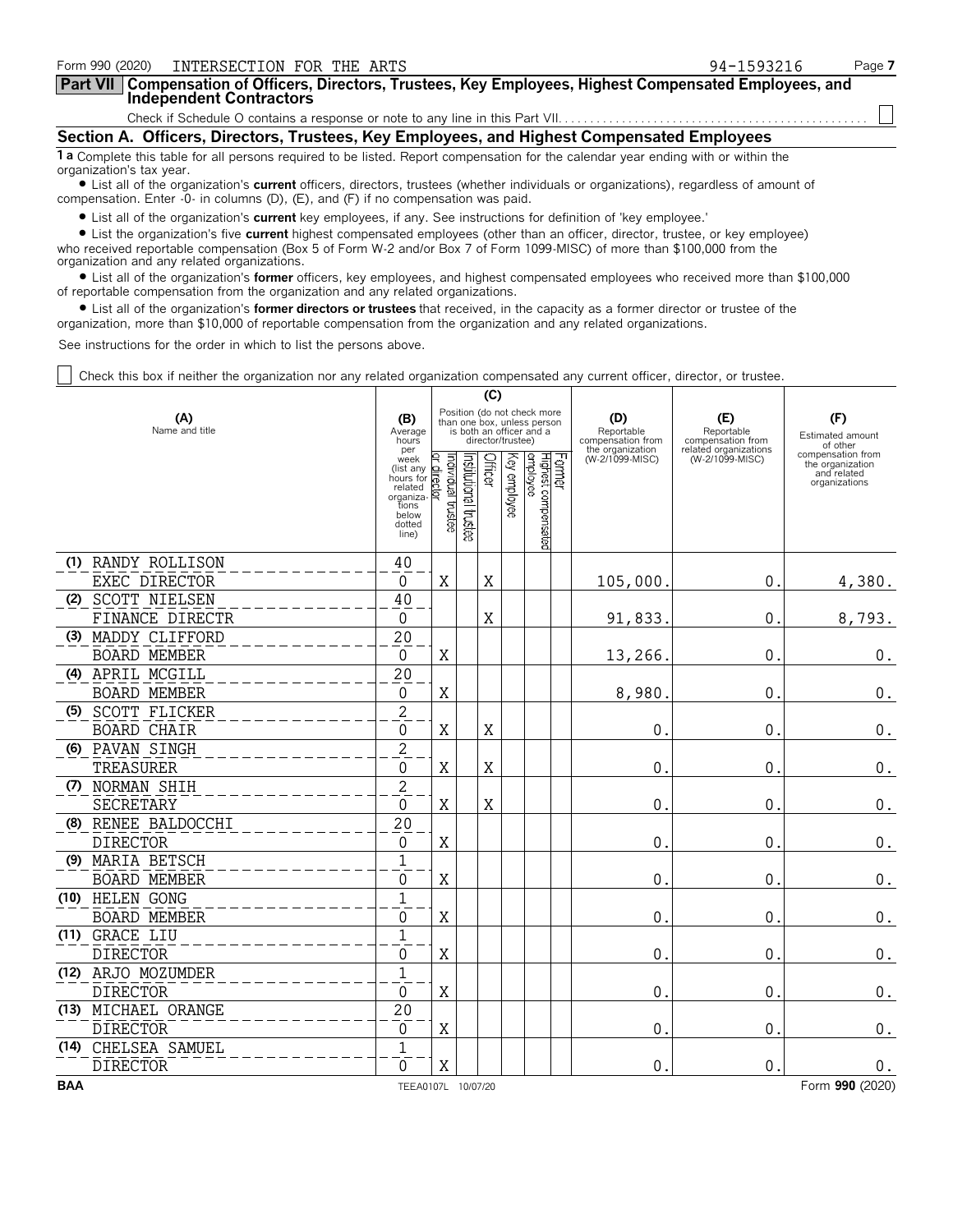|      | <b>Part VII Section A. Officers, Directors, Trustees, Key Employees, and Highest Compensated Employees</b> (continued)                                                                                                                                 |                                                           |                   |                      |         |              |                                                                                                 |        |                                        |                                          |              |                                                                                   |       |
|------|--------------------------------------------------------------------------------------------------------------------------------------------------------------------------------------------------------------------------------------------------------|-----------------------------------------------------------|-------------------|----------------------|---------|--------------|-------------------------------------------------------------------------------------------------|--------|----------------------------------------|------------------------------------------|--------------|-----------------------------------------------------------------------------------|-------|
|      |                                                                                                                                                                                                                                                        | (B)                                                       |                   |                      | (C)     |              |                                                                                                 |        |                                        |                                          |              |                                                                                   |       |
|      | (A)<br>Name and title                                                                                                                                                                                                                                  | Average<br>hours<br>per                                   |                   |                      |         | Position     | (do not check more than one<br>box, unless person is both an<br>officer and a director/trustee) |        | (D)<br>Reportable<br>compensation from | (E)<br>Reportable<br>compensation from   |              | (F)<br>Estimated amount                                                           |       |
|      |                                                                                                                                                                                                                                                        | week<br>(list any<br>hours <sup>7</sup><br>for<br>related | or director       |                      | Officer | Key employee |                                                                                                 | Former | the organization<br>(W-2/1099-MISC)    | related organizations<br>(W-2/1099-MISC) |              | of other<br>compensation from<br>the organization<br>and related<br>organizations |       |
|      |                                                                                                                                                                                                                                                        | organiza<br>- tions<br>below<br>dotted<br>line)           | ndividual trustee | nstitutional trustee |         |              | Highest compensated<br>employee                                                                 |        |                                        |                                          |              |                                                                                   |       |
|      | (15) WENQI SHAO                                                                                                                                                                                                                                        | $\mathbf{1}$                                              |                   |                      |         |              |                                                                                                 |        |                                        |                                          |              |                                                                                   |       |
| (16) | <b>DIRECTOR</b>                                                                                                                                                                                                                                        | 0                                                         | Χ                 |                      |         |              |                                                                                                 |        | 0.                                     | 0.                                       |              |                                                                                   | $0$ . |
| (17) |                                                                                                                                                                                                                                                        |                                                           |                   |                      |         |              |                                                                                                 |        |                                        |                                          |              |                                                                                   |       |
| (18) |                                                                                                                                                                                                                                                        |                                                           |                   |                      |         |              |                                                                                                 |        |                                        |                                          |              |                                                                                   |       |
| (19) |                                                                                                                                                                                                                                                        |                                                           |                   |                      |         |              |                                                                                                 |        |                                        |                                          |              |                                                                                   |       |
|      |                                                                                                                                                                                                                                                        |                                                           |                   |                      |         |              |                                                                                                 |        |                                        |                                          |              |                                                                                   |       |
| (20) |                                                                                                                                                                                                                                                        |                                                           |                   |                      |         |              |                                                                                                 |        |                                        |                                          |              |                                                                                   |       |
| (21) |                                                                                                                                                                                                                                                        |                                                           |                   |                      |         |              |                                                                                                 |        |                                        |                                          |              |                                                                                   |       |
| (22) |                                                                                                                                                                                                                                                        |                                                           |                   |                      |         |              |                                                                                                 |        |                                        |                                          |              |                                                                                   |       |
| (23) |                                                                                                                                                                                                                                                        |                                                           |                   |                      |         |              |                                                                                                 |        |                                        |                                          |              |                                                                                   |       |
| (24) |                                                                                                                                                                                                                                                        |                                                           |                   |                      |         |              |                                                                                                 |        |                                        |                                          |              |                                                                                   |       |
| (25) |                                                                                                                                                                                                                                                        |                                                           |                   |                      |         |              |                                                                                                 |        |                                        |                                          |              |                                                                                   |       |
|      | 1 b Subtotal                                                                                                                                                                                                                                           |                                                           |                   |                      |         |              |                                                                                                 |        | 219,079.                               | 0.                                       |              | 13, 173.                                                                          |       |
|      | c Total from continuation sheets to Part VII, Section A                                                                                                                                                                                                |                                                           |                   |                      |         |              |                                                                                                 |        | $0$ .                                  | 0.                                       |              |                                                                                   | $0$ . |
|      | 2 Total number of individuals (including but not limited to those listed above) who received more than \$100,000 of reportable compensation                                                                                                            |                                                           |                   |                      |         |              |                                                                                                 |        | 219,079.                               | 0.                                       |              | 13, 173.                                                                          |       |
|      | from the organization $\blacktriangleright$                                                                                                                                                                                                            |                                                           |                   |                      |         |              |                                                                                                 |        |                                        |                                          |              |                                                                                   |       |
| 3    | Did the organization list any <b>former</b> officer, director, trustee, key employee, or highest compensated employee                                                                                                                                  |                                                           |                   |                      |         |              |                                                                                                 |        |                                        |                                          | $\mathbf{3}$ | Yes                                                                               | No    |
| 4    | For any individual listed on line 1a, is the sum of reportable compensation and other compensation from                                                                                                                                                |                                                           |                   |                      |         |              |                                                                                                 |        |                                        |                                          |              |                                                                                   | X     |
| 5    | the organization and related organizations greater than \$150,000? If 'Yes,' complete Schedule J for<br>Did any person listed on line 1a receive or accrue compensation from any unrelated organization or individual                                  |                                                           |                   |                      |         |              |                                                                                                 |        |                                        |                                          | 4            |                                                                                   | Χ     |
|      |                                                                                                                                                                                                                                                        |                                                           |                   |                      |         |              |                                                                                                 |        |                                        |                                          | 5            |                                                                                   | X     |
|      | <b>Section B. Independent Contractors</b>                                                                                                                                                                                                              |                                                           |                   |                      |         |              |                                                                                                 |        |                                        |                                          |              |                                                                                   |       |
|      | Complete this table for your five highest compensated independent contractors that received more than \$100,000 of<br>compensation from the organization. Report compensation for the calendar year ending with or within the organization's tax year. |                                                           |                   |                      |         |              |                                                                                                 |        |                                        |                                          |              |                                                                                   |       |
|      | (A)<br>Name and business address                                                                                                                                                                                                                       |                                                           |                   |                      |         |              | (B)<br>Description of services                                                                  |        | Compensation                           | (C)                                      |              |                                                                                   |       |
|      |                                                                                                                                                                                                                                                        |                                                           |                   |                      |         |              |                                                                                                 |        |                                        |                                          |              |                                                                                   |       |
|      |                                                                                                                                                                                                                                                        |                                                           |                   |                      |         |              |                                                                                                 |        |                                        |                                          |              |                                                                                   |       |
|      |                                                                                                                                                                                                                                                        |                                                           |                   |                      |         |              |                                                                                                 |        |                                        |                                          |              |                                                                                   |       |
|      | 2 Total number of independent contractors (including but not limited to those listed above) who received more than                                                                                                                                     |                                                           |                   |                      |         |              |                                                                                                 |        |                                        |                                          |              |                                                                                   |       |
|      | \$100,000 of compensation from the organization $\triangleright$ 0                                                                                                                                                                                     |                                                           |                   |                      |         |              |                                                                                                 |        |                                        |                                          |              |                                                                                   |       |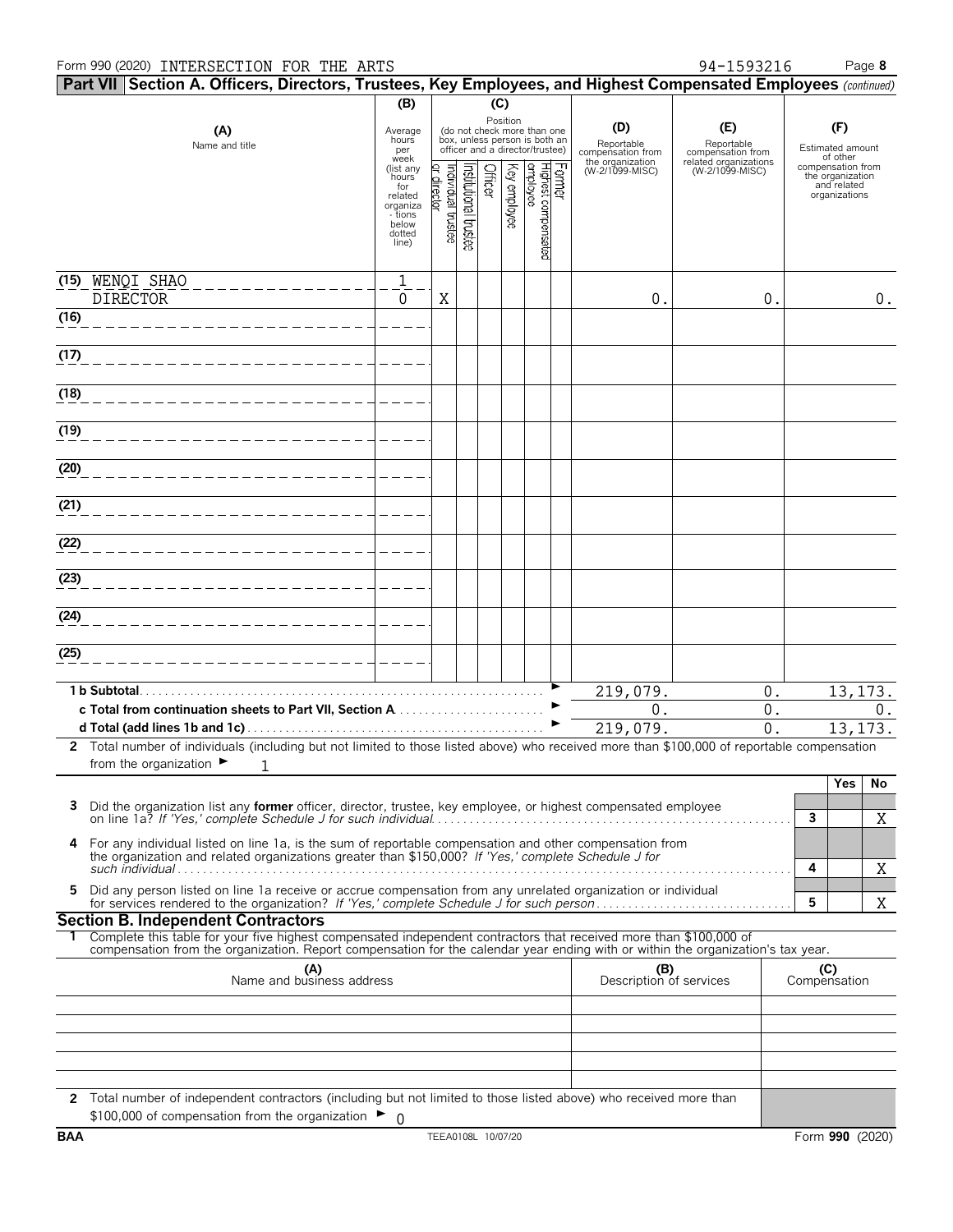### Form 990 (2020) Page **9** INTERSECTION FOR THE ARTS 94-1593216

# **Part VIII Statement of Revenue**

|                                                           |                                |                                                                                     |                  |                       |                      |                                                    |                                         | X                                                                |
|-----------------------------------------------------------|--------------------------------|-------------------------------------------------------------------------------------|------------------|-----------------------|----------------------|----------------------------------------------------|-----------------------------------------|------------------------------------------------------------------|
|                                                           |                                |                                                                                     |                  |                       | (A)<br>Total revenue | (B)<br>Related or<br>exempt<br>function<br>revenue | (C)<br>Unrelated<br>business<br>revenue | (D)<br>Revenue<br>excluded from tax<br>under sections<br>512-514 |
|                                                           |                                | 1a Federated campaigns                                                              | 1a               |                       |                      |                                                    |                                         |                                                                  |
|                                                           |                                | <b>b</b> Membership dues                                                            | 1 <sub>b</sub>   |                       |                      |                                                    |                                         |                                                                  |
|                                                           |                                | $c$ Fundraising events                                                              | $\overline{1}$ c |                       |                      |                                                    |                                         |                                                                  |
|                                                           |                                | d Related organizations                                                             | 1 <sub>d</sub>   |                       |                      |                                                    |                                         |                                                                  |
|                                                           |                                | <b>e</b> Government grants (contributions). $\ldots$                                | 1 <sub>e</sub>   | 1,530,250.            |                      |                                                    |                                         |                                                                  |
| Contributions, Gifts, Grants<br>and Other Similar Amounts |                                | f All other contributions, gifts, grants, and<br>similar amounts not included above | 1f               | 2,756,618.            |                      |                                                    |                                         |                                                                  |
|                                                           |                                | g Noncash contributions included in                                                 | 1 <sub>g</sub>   | 54,396.               |                      |                                                    |                                         |                                                                  |
|                                                           |                                |                                                                                     |                  | ▶                     | <u>4,286,868.</u>    |                                                    |                                         |                                                                  |
|                                                           |                                |                                                                                     |                  | <b>Business Code</b>  |                      |                                                    |                                         |                                                                  |
| Program Service Revenue                                   |                                | 2a FEES<br>_ _ _ _ _ _ _ _ _                                                        |                  | 711190                | 1,006,310.           | 1,006,310.                                         |                                         |                                                                  |
|                                                           |                                | <b>b</b> ADMISSIONS/SALES/CONCESS ___                                               |                  | 711190                | 231,428              | 231, 428.                                          |                                         |                                                                  |
|                                                           |                                | C FACILITY CHARGES $      -$                                                        |                  | 711190                | 96,908               | 96,908.                                            |                                         |                                                                  |
|                                                           | d                              | $ADVERTISING$ _ _ _ _ _ _ _ _ _ _ _                                                 |                  | 711190                | 44,983.              | 44,983.                                            |                                         |                                                                  |
|                                                           |                                | $\frac{e \text{ OTHER EARNING INCOME}}{1.11190}$                                    |                  |                       | 41,301               | 41,301.                                            |                                         |                                                                  |
|                                                           |                                | f All other program service revenue    SEE SCH O                                    |                  |                       | 20,294.              | 20,294.                                            |                                         |                                                                  |
|                                                           |                                |                                                                                     |                  | $\blacktriangleright$ | 1,441,224.           |                                                    |                                         |                                                                  |
|                                                           | 3                              | Investment income (including dividends, interest, and                               |                  | ▶                     | 291.                 |                                                    |                                         | 291.                                                             |
|                                                           | 4                              | Income from investment of tax-exempt bond proceeds                                  |                  | ▶                     |                      |                                                    |                                         |                                                                  |
|                                                           | 5                              |                                                                                     |                  | ▶                     |                      |                                                    |                                         |                                                                  |
|                                                           |                                |                                                                                     | (i) Real         | (ii) Personal         |                      |                                                    |                                         |                                                                  |
|                                                           |                                | <b>6a</b> Gross rents<br>6a                                                         |                  |                       |                      |                                                    |                                         |                                                                  |
|                                                           |                                | 6 <sub>b</sub><br><b>b</b> Less: rental expenses                                    |                  |                       |                      |                                                    |                                         |                                                                  |
|                                                           |                                | c Rental income or (loss)<br>6c                                                     |                  |                       |                      |                                                    |                                         |                                                                  |
|                                                           |                                |                                                                                     |                  |                       |                      |                                                    |                                         |                                                                  |
|                                                           |                                | 7 a Gross amount from                                                               | (i) Securities   | (ii) Other            |                      |                                                    |                                         |                                                                  |
|                                                           |                                | sales of assets<br>7a<br>other than inventory                                       |                  |                       |                      |                                                    |                                         |                                                                  |
|                                                           |                                | <b>b</b> Less: cost or other basis                                                  |                  |                       |                      |                                                    |                                         |                                                                  |
|                                                           |                                | 7b<br>and sales expenses<br><b>c</b> Gain or (loss) $\ldots$ .<br>7c                |                  |                       |                      |                                                    |                                         |                                                                  |
|                                                           |                                |                                                                                     |                  |                       |                      |                                                    |                                         |                                                                  |
|                                                           |                                |                                                                                     |                  |                       |                      |                                                    |                                         |                                                                  |
| et v                                                      |                                | 8 a Gross income from fundraising events<br>(not including $\zeta$                  |                  |                       |                      |                                                    |                                         |                                                                  |
|                                                           |                                | of contributions reported on line 1c).                                              |                  |                       |                      |                                                    |                                         |                                                                  |
|                                                           |                                | See Part IV, line 18                                                                | 8а               |                       |                      |                                                    |                                         |                                                                  |
| <b>Other Revenue</b>                                      |                                | <b>b</b> Less: direct expenses $\ldots$                                             | 8b               |                       |                      |                                                    |                                         |                                                                  |
|                                                           |                                | c Net income or (loss) from fundraising events                                      |                  |                       |                      |                                                    |                                         |                                                                  |
|                                                           |                                | 9 a Gross income from gaming activities.<br>See Part IV, line 19                    | 9a               |                       |                      |                                                    |                                         |                                                                  |
|                                                           |                                | <b>b</b> Less: direct expenses $\ldots$ .                                           | 9 <sub>b</sub>   |                       |                      |                                                    |                                         |                                                                  |
|                                                           |                                | c Net income or (loss) from gaming activities                                       |                  |                       |                      |                                                    |                                         |                                                                  |
|                                                           |                                | <b>10 a</b> Gross sales of inventory, less                                          |                  |                       |                      |                                                    |                                         |                                                                  |
|                                                           |                                | returns and allowances                                                              | 10a              |                       |                      |                                                    |                                         |                                                                  |
|                                                           |                                | <b>b</b> Less: $cost$ of goods $solid \dots$                                        | 10b              |                       |                      |                                                    |                                         |                                                                  |
|                                                           |                                | c Net income or (loss) from sales of inventory                                      |                  |                       |                      |                                                    |                                         |                                                                  |
|                                                           |                                |                                                                                     |                  | <b>Business Code</b>  |                      |                                                    |                                         |                                                                  |
|                                                           |                                |                                                                                     |                  |                       |                      |                                                    |                                         |                                                                  |
|                                                           |                                |                                                                                     |                  |                       |                      |                                                    |                                         |                                                                  |
|                                                           | Revenue<br>$\alpha$ b $\alpha$ |                                                                                     |                  |                       |                      |                                                    |                                         |                                                                  |
| Miscellaneous                                             |                                | e Total. Add lines 11a-11d                                                          |                  | $\blacktriangleright$ |                      |                                                    |                                         |                                                                  |
|                                                           | 12                             | Total revenue. See instructions                                                     |                  | r                     | 5,728,383.           | 1,441,224.                                         | $\mathbf 0$ .                           | 291.                                                             |
|                                                           |                                |                                                                                     |                  |                       |                      |                                                    |                                         |                                                                  |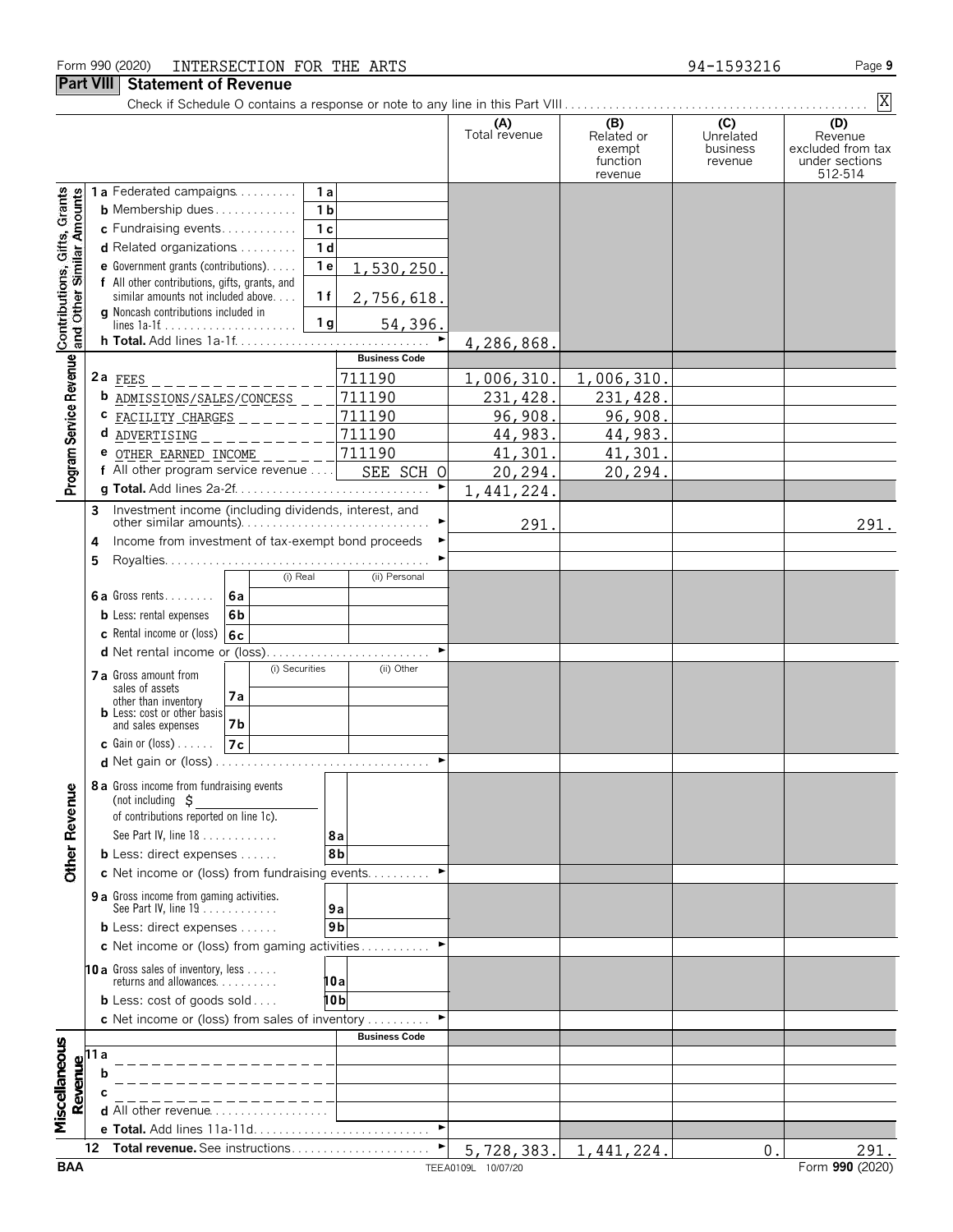| 5        | Compensation of current officers, directors,<br>trustees, and key employees                                                                                                                                                                                                                   | 240,000.                 | 149,000.   | 83,750.  | 7,250.          |
|----------|-----------------------------------------------------------------------------------------------------------------------------------------------------------------------------------------------------------------------------------------------------------------------------------------------|--------------------------|------------|----------|-----------------|
| 6        | Compensation not included above to<br>disqualified persons (as defined under<br>section $4958(f)(1)$ and persons described<br>in section $4958(c)(3)(B)$                                                                                                                                      | 0.                       | 0.         | 0.       | 0.              |
| 7        | Other salaries and wages                                                                                                                                                                                                                                                                      | $\overline{1,221,700}$ . | 1,154,806. | 50,935.  | 15,959.         |
| 8        | Pension plan accruals and contributions<br>(include section $401(k)$ and $403(b)$<br>employer contributions)                                                                                                                                                                                  |                          |            |          |                 |
| 9        | Other employee benefits                                                                                                                                                                                                                                                                       | 208,741.                 | 141,638.   | 64,049.  | 3,054.          |
| 10       | Payroll taxes                                                                                                                                                                                                                                                                                 | 42,371.                  | 29,659.    | 10,593.  | 2,119.          |
|          | 11 Fees for services (nonemployees):                                                                                                                                                                                                                                                          |                          |            |          |                 |
|          |                                                                                                                                                                                                                                                                                               |                          |            |          |                 |
|          |                                                                                                                                                                                                                                                                                               | 6,794.                   |            | 6,794.   |                 |
|          |                                                                                                                                                                                                                                                                                               | 30,972.                  |            | 30,972.  |                 |
|          |                                                                                                                                                                                                                                                                                               |                          |            |          |                 |
|          | e Professional fundraising services. See Part IV, line 17.                                                                                                                                                                                                                                    |                          |            |          |                 |
|          | f Investment management fees                                                                                                                                                                                                                                                                  |                          |            |          |                 |
|          | g Other. (If line 11g amount exceeds 10% of line 25, column<br>(A) amount, list line 11g expenses on Schedule $0.$ SCH $\Phi$                                                                                                                                                                 | 1,968,087.               | 1,614,579. | 334,595. | 18,913.         |
|          | 12 Advertising and promotion                                                                                                                                                                                                                                                                  | 59,927.                  | 59,127.    | 500.     | 300.            |
| 13       | Office expenses                                                                                                                                                                                                                                                                               | 44,877.                  | 14,952.    | 26,485.  | 3,440.          |
| 14       | Information technology                                                                                                                                                                                                                                                                        | 67,538.                  | 58, 197.   | 9,341.   |                 |
| 15       |                                                                                                                                                                                                                                                                                               |                          |            |          |                 |
| 16       | Occupancy                                                                                                                                                                                                                                                                                     | 428, 454.                | 287,209.   | 129,038. | 12,207.         |
| 17       |                                                                                                                                                                                                                                                                                               | 52,314.                  | 50,952.    | 1,362.   |                 |
| 18       | Payments of travel or entertainment<br>expenses for any federal, state, or local                                                                                                                                                                                                              |                          |            |          |                 |
| 19       | Conferences, conventions, and meetings                                                                                                                                                                                                                                                        |                          |            |          |                 |
| 20       | $Interest. \ldots \ldots \ldots \ldots \ldots \ldots \ldots \ldots \ldots \ldots \ldots \ldots \ldots$                                                                                                                                                                                        |                          |            |          |                 |
| 21       | Payments to affiliates                                                                                                                                                                                                                                                                        |                          |            |          |                 |
| 22       | Depreciation, depletion, and amortization                                                                                                                                                                                                                                                     | 3,029.                   |            | 3,029.   |                 |
| 23<br>24 | $insurance. \ldots \ldots \ldots \ldots \ldots \ldots \ldots \ldots \ldots$<br>Other expenses. Itemize expenses not<br>covered above (List miscellaneous expenses<br>on line 24e. If line 24e amount exceeds 10%<br>of line 25, column (A) amount, list line 24e<br>expenses on Schedule O.). | 29,410.                  | 12,170.    | 17,240.  |                 |
|          | <sup>a</sup> FISCAL SPONSOR FEES REMITTED _ _ _                                                                                                                                                                                                                                               | 467, 313.                | 467, 313.  |          |                 |
|          | <b>b</b> <u>RETURN OF FISCALLY SPONS FUNDS</u> _ _                                                                                                                                                                                                                                            | 108,103                  | 108,103    |          |                 |
|          | C PRODUCTION EXPENSE                                                                                                                                                                                                                                                                          | 103,773.                 | 103, 773.  |          |                 |
|          | d <u>PRINTING AND PUBLICATIONS</u> _____                                                                                                                                                                                                                                                      | 99,057                   | 98,799.    | 258.     |                 |
|          |                                                                                                                                                                                                                                                                                               | 112,841.                 | 26,987.    | 85,854.  |                 |
| 25       | Total functional expenses. Add lines 1 through 24e                                                                                                                                                                                                                                            | 5,295,301.               | 4,377,264. | 854,795. | 63,242.         |
| 26       | Joint costs. Complete this line only if<br>the organization reported in column (B)<br>joint costs from a combined educational<br>campaign and fundraising solicitation.<br>Check here $\blacktriangleright$<br>if following<br>SOP 98-2 (ASC 958-720)                                         |                          |            |          |                 |
| BAA      |                                                                                                                                                                                                                                                                                               | TEEA0110L 10/07/20       |            |          | Form 990 (2020) |

#### Form 990 (2020) Page **10** INTERSECTION FOR THE ARTS 94-1593216

*Section 501(c)(3) and 501(c)(4) organizations must complete all columns. All other organizations must complete column (A).*

**(A) (B) (B) (C) (C) (D)**<br> **6b, 7b, 8b, 9b, and 10b of Part VIII. Expenses** Total expenses Program service Management and Fundraising expenses expenses

Check if Schedule O contains a response or note to any line in this Part IX.

**Part IX | Statement of Functional Expenses** 

**1** Grants and other assistance to domestic organizations and domestic governments. See Part IV, line 21. . . . . . . . . . . . . . . . . . . . . . . . 2 Grants and other assistance to domestic<br>
individuals. See Part IV, line 22. . . . . . . . . . . .

**3** Grants and other assistance to foreign organizations, foreign governments, and for-eign individuals. See Part IV, lines 15 and 16.

**4** Benefits paid to or for members. . . . . . . . . . . . .

X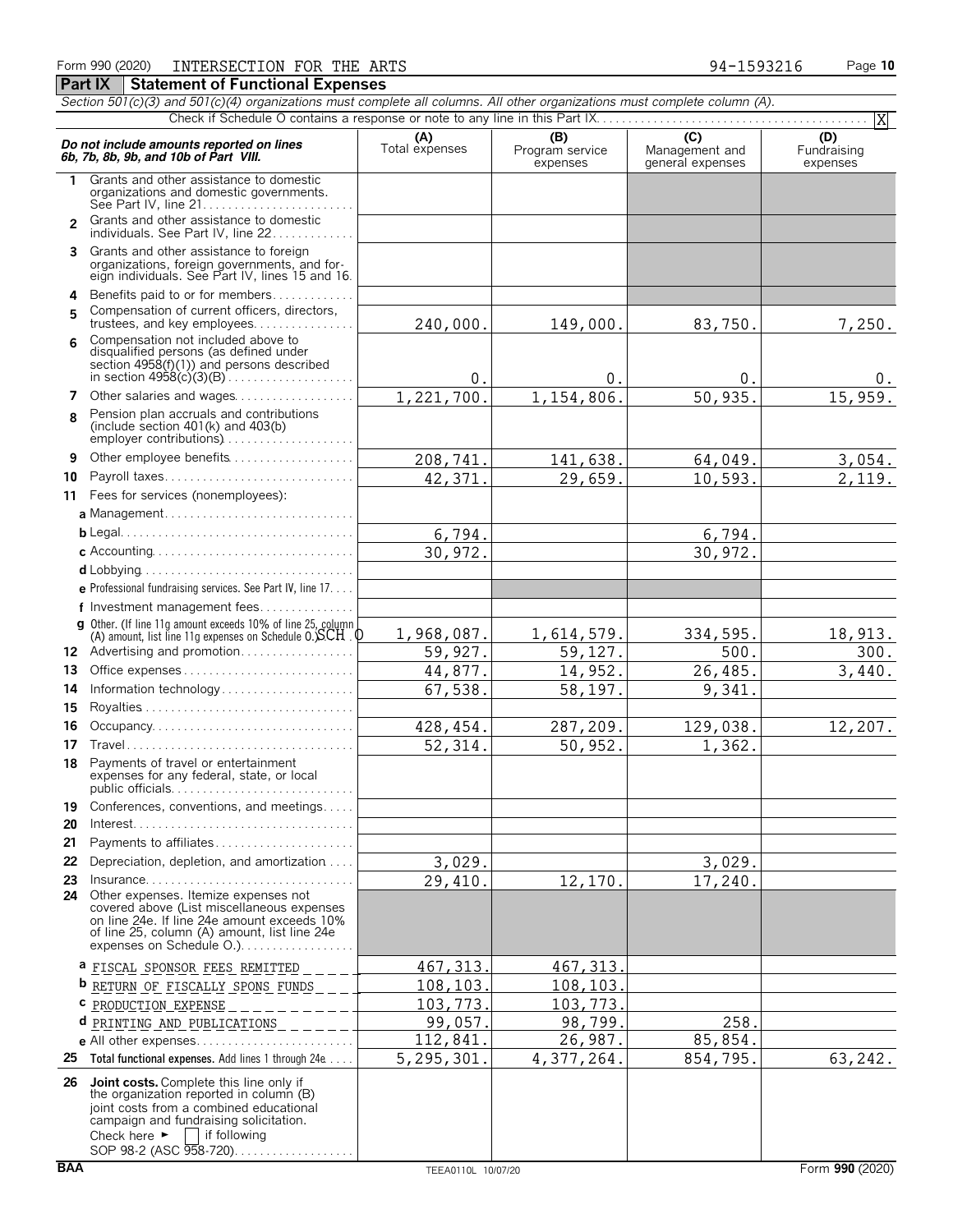#### Form 990 (2020) Page **11** INTERSECTION FOR THE ARTS 94-1593216

**Part X** Balance Sheet

| 94-1593216 |  |
|------------|--|
|------------|--|

Check if Schedule O contains a response or note to any line in this Part X. . . . . . . . . . . . . . . . . . . . . . . . . . . . . . . . . . . . . . . . . . . . . . . . . .  $(B)$  **(A)**  $\qquad \qquad$  **End of year** End of year **(A) (B) 1** Cash ' non-interest-bearing . . . . . . . . . . . . . . . . . . . . . . . . . . . . . . . . . . . . . . . . . . . . . . . . . **1** 284,099. 1 4,688,692 **2** Savings and temporary cash investments. . . . . . . . . . . . . . . . . . . . . . . . . . . . . . . . . . . . . . **2** 328,113. **3** Pledges and grants receivable, net. . . . . . . . . . . . . . . . . . . . . . . . . . . . . . . . . . . . . . . . . . . . **3** 385,999. 263,129. **4** Accounts receivable, net. . . . . . . . . . . . . . . . . . . . . . . . . . . . . . . . . . . . . . . . . . . . . . . . . . . . . **4** 112,416. 5 Loans and other receivables from any current or former officer, director,<br>trustee, key employee, creator or founder, substantial contributor, or 35%<br>controlled entity or family member of any of these persons . . . . . . **6** Loans and other receivables from other disqualified persons (as defined under section 4958(f)(1)), and persons described in section 4958(c)(3)(B). . . . . . . . . . . . . . . **6 7** Notes and loans receivable, net. . . . . . . . . . . . . . . . . . . . . . . . . . . . . . . . . . . . . . . . . . . . . . . **7 8** Inventories for sale or use . . . . . . . . . . . . . . . . . . . . . . . . . . . . . . . . . . . . . . . . . . . . . . . . . . . **8** Assets **9** Prepaid expenses and deferred charges . . . . . . . . . . . . . . . . . . . . . . . . . . . . . . . . . . . . . . . **9** 202,902 **10 a** Land, buildings, and equipment: cost or other basis. Complete Part VI of Schedule D . . . . . . . . . . . . . . . . . . . **10a** 15,147. **b** Less: accumulated depreciation . . . . . . . . . . . . . . . **10b 10 c 10 c 10 c 10 c 10 c 10 c 10 c 10 c 10 c 10 c 10 c 10 c 10 c 10 c 10 c 11 c 11 c 11 c 11 c 11 c 11 c 11** 6,059. **11** Investments ' publicly traded securities. . . . . . . . . . . . . . . . . . . . . . . . . . . . . . . . . . . . . . . **11 12** Investments ' other securities. See Part IV, line 11 . . . . . . . . . . . . . . . . . . . . . . . . . . . . **12 13** Investments ' program-related. See Part IV, line 11. . . . . . . . . . . . . . . . . . . . . . . . . . . . **13 14** Intangible assets. . . . . . . . . . . . . . . . . . . . . . . . . . . . . . . . . . . . . . . . . . . . . . . . . . . . . . . . . . . . **14 15** Other assets. See Part IV, line 11. . . . . . . . . . . . . . . . . . . . . . . . . . . . . . . . . . . . . . . . . . . . . **15**  $1,050,925.$  15 616,885. **16 Total assets.** Add lines 1 through 15 (must equal line 33). . . . . . . . . . . . . . . . . . . . . . . . **16** 6,218,196. **17** Accounts payable and accrued expenses . . . . . . . . . . . . . . . . . . . . . . . . . . . . . . . . . . . . . . **17** 489,344 **18** Grants payable . . . . . . . . . . . . . . . . . . . . . . . . . . . . . . . . . . . . . . . . . . . . . . . . . . . . . . . . . . . . . **18 19** Deferred revenue . . . . . . . . . . . . . . . . . . . . . . . . . . . . . . . . . . . . . . . . . . . . . . . . . . . . . . . . . . . **19** 1,500. **20** Tax-exempt bond liabilities. . . . . . . . . . . . . . . . . . . . . . . . . . . . . . . . . . . . . . . . . . . . . . . . . . . **20 21** Escrow or custodial account liability. Complete Part IV of Schedule D. . . . . . . . . . . . **21** Liabilities **22** Loans and other payables to any current or former officer, director, trustee, key employee, creator or founder, substantial contributor, or 35% controlled entity or family member of any of these persons . . . . . . . . . . . . . . . . . . . . . . **22 23** Secured mortgages and notes payable to unrelated third parties . . . . . . . . . . . . . . . . . **23 24** Unsecured notes and loans payable to unrelated third parties. . . . . . . . . . . . . . . . . . . . **24 25** Other liabilities (including federal income tax, payables to related third parties,<br>and other liabilities not included on lines 17-24). Complete Part X of Schedule D. . . **25** 1971, 563, **25**  $1, 171, 563$ . 25 | 1,470,534. **26 Total liabilities.** Add lines 17 through 25 . . . . . . . . . . . . . . . . . . . . . . . . . . . . . . . . . . . . . . . **26** 1,959,878. **Organizations that follow FASB ASC 958, check here** G X or Fund Balances **and complete lines 27, 28, 32, and 33. 27** Net assets without donor restrictions . . . . . . . . . . . . . . . . . . . . . . . . . . . . . . . . . . . . . . . . . . **27** 3,205,914. **28** Net assets with donor restrictions. . . . . . . . . . . . . . . . . . . . . . . . . . . . . . . . . . . . . . . . . . . . . **28** 1,052,404. **Organizations that do not follow FASB ASC 958, check here** G **and complete lines 29 through 33. 29** Capital stock or trust principal, or current funds. . . . . . . . . . . . . . . . . . . . . . . . . . . . . . . . . **29 Net Assets 30** Paid-in or capital surplus, or land, building, or equipment fund. . . . . . . . . . . . . . . . . . . **30 31** Retained earnings, endowment, accumulated income, or other funds . . . . . . . . . . . . . **31 32** Total net assets or fund balances. . . . . . . . . . . . . . . . . . . . . . . . . . . . . . . . . . . . . . . . . . . . . **32** 4,258,318. **33** Total liabilities and net assets/fund balances. . . . . . . . . . . . . . . . . . . . . . . . . . . . . . . . . . . **33** 6,218, 196. **BAA** TEEA0111L 10/07/20 Form **990** (2020)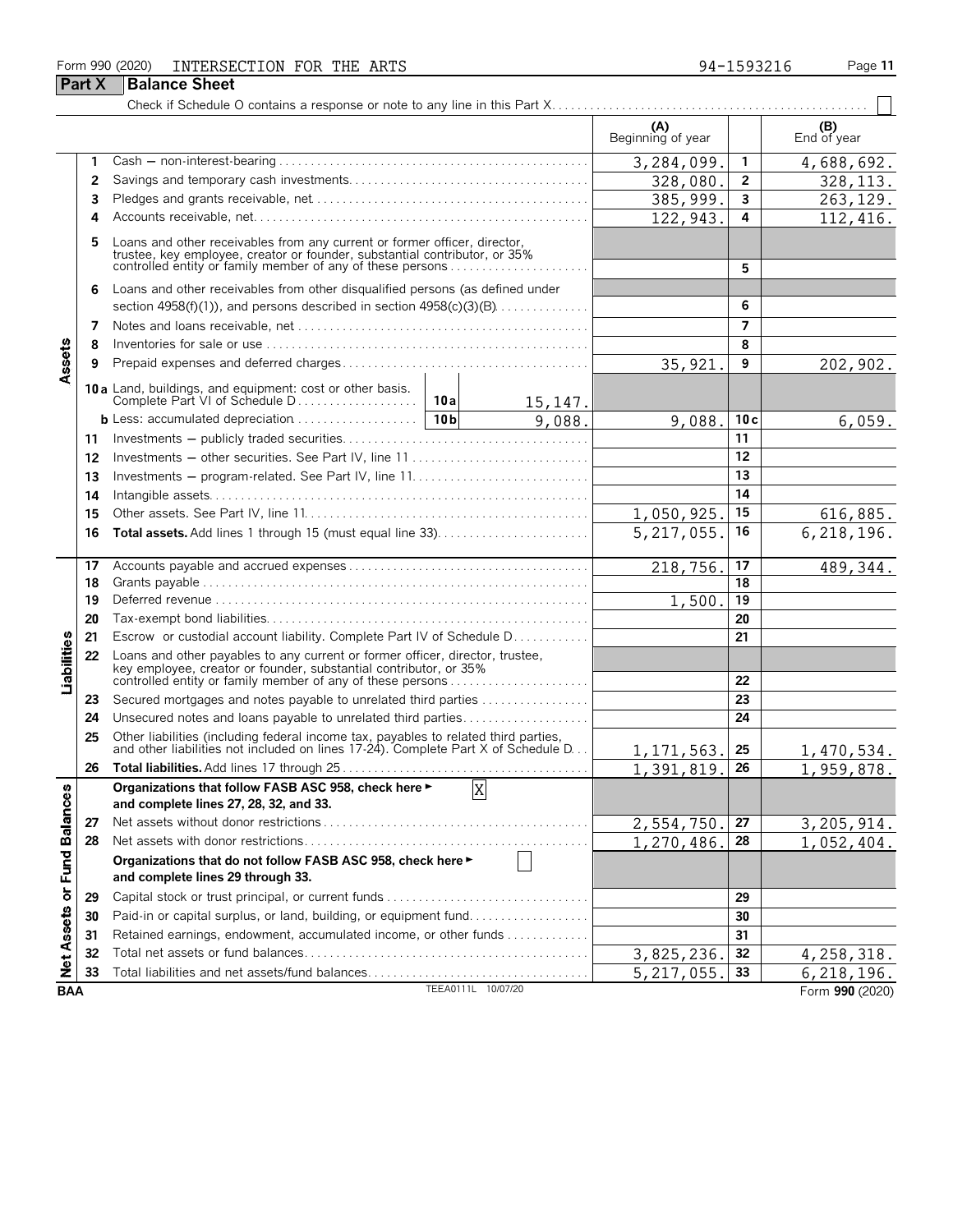|            | Form 990 (2020)<br>INTERSECTION FOR THE ARTS                                                                                                                                                                                                                | 94-1593216     |                |     | Page 12         |
|------------|-------------------------------------------------------------------------------------------------------------------------------------------------------------------------------------------------------------------------------------------------------------|----------------|----------------|-----|-----------------|
|            | <b>Part XI Reconciliation of Net Assets</b>                                                                                                                                                                                                                 |                |                |     |                 |
|            |                                                                                                                                                                                                                                                             |                |                |     |                 |
| 1          |                                                                                                                                                                                                                                                             | $\overline{1}$ | 5,728,383.     |     |                 |
| 2          |                                                                                                                                                                                                                                                             | $\overline{2}$ |                |     | 5,295,301.      |
|            |                                                                                                                                                                                                                                                             | $\overline{3}$ |                |     | 433,082.        |
| 4          | Net assets or fund balances at beginning of year (must equal Part X, line 32, column (A))                                                                                                                                                                   | 4              |                |     | 3,825,236.      |
| 5          |                                                                                                                                                                                                                                                             | 5              |                |     |                 |
| 6          |                                                                                                                                                                                                                                                             | 6              |                |     |                 |
| 7          |                                                                                                                                                                                                                                                             | $\overline{ }$ |                |     |                 |
| 8          |                                                                                                                                                                                                                                                             | 8              |                |     |                 |
| 9          |                                                                                                                                                                                                                                                             | 9              |                |     | 0.              |
| 10         | Net assets or fund balances at end of year. Combine lines 3 through 9 (must equal Part X, line 32,                                                                                                                                                          |                |                |     |                 |
|            | <b>Part XII Financial Statements and Reporting</b>                                                                                                                                                                                                          | 10             |                |     | 4,258,318.      |
|            |                                                                                                                                                                                                                                                             |                |                |     |                 |
|            |                                                                                                                                                                                                                                                             |                |                |     |                 |
|            |                                                                                                                                                                                                                                                             |                |                | Yes | No              |
| 1.         | X Accrual<br>Other<br>Accounting method used to prepare the Form 990:<br>Cash                                                                                                                                                                               |                |                |     |                 |
|            | If the organization changed its method of accounting from a prior year or checked 'Other,' explain<br>in Schedule O.                                                                                                                                        |                |                |     |                 |
|            | 2a Were the organization's financial statements compiled or reviewed by an independent accountant?                                                                                                                                                          |                | 2a             |     | X               |
|            | If 'Yes,' check a box below to indicate whether the financial statements for the year were compiled or reviewed on a<br>separate basis, consolidated basis, or both:<br>Consolidated basis<br><b>Both consolidated and separate basis</b><br>Separate basis |                |                |     |                 |
|            | <b>b</b> Were the organization's financial statements audited by an independent accountant?                                                                                                                                                                 |                | 2 <sub>b</sub> | X   |                 |
|            | If 'Yes,' check a box below to indicate whether the financial statements for the year were audited on a separate<br>basis, consolidated basis, or both:<br>ΙX<br>Consolidated basis<br><b>Both consolidated and separate basis</b><br>Separate basis        |                |                |     |                 |
|            | c If 'Yes' to line 2a or 2b, does the organization have a committee that assumes responsibility for oversight of the audit,                                                                                                                                 |                | 2c             | Χ   |                 |
|            | If the organization changed either its oversight process or selection process during the tax year, explain<br>on Schedule O.                                                                                                                                |                |                |     |                 |
|            | 3a As a result of a federal award, was the organization required to undergo an audit or audits as set forth in the Single                                                                                                                                   |                | Зa             |     | X               |
|            | <b>b</b> If 'Yes,' did the organization undergo the required audit or audits? If the organization did not undergo the required audit<br>or audits, explain why on Schedule O and describe any steps taken to undergo such audits                            |                | 3 <sub>b</sub> |     |                 |
| <b>BAA</b> | TEEA0112L 10/19/20                                                                                                                                                                                                                                          |                |                |     | Form 990 (2020) |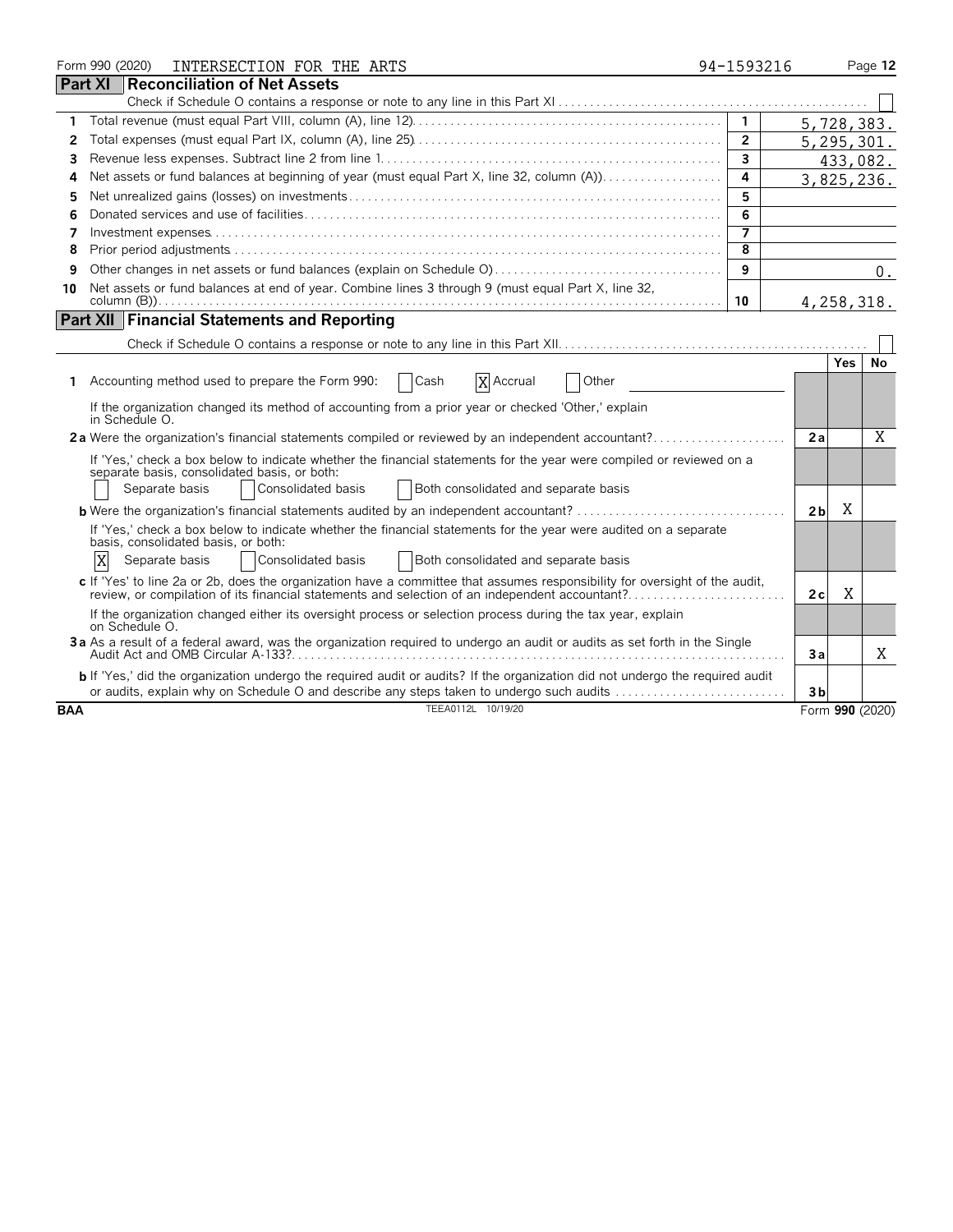| <b>SCHEDULE A</b>                                 |  |
|---------------------------------------------------|--|
| $T_{\text{CMB}}$ 000 $_{\text{C}}$ 000 $\text{E}$ |  |

# **Public Charity Status and Public Support**<br>
plete if the organization is a section 501(c)(3) organization or a section<br> **2020**

**(Form 990 or 990-EZ) Complete if the organization is a section 501(c)(3) organization or a section 2020 4947(a)(1) nonexempt charitable trust.**

Attach to Form 990 or Form 990-EZ.

|                                         | Department of the Treasury<br>Internal Revenue Service |                                                                                 |                                                                                                                                        | ► Go to www.irs.gov/Form990 for instructions and the latest information.                                                                                                                                                                                                                                                                                                                                                                                                                                                                                                                                                                                                                                                                                                                                                                                                                                                                                                                                                                                                                                                                                                                                                                                                                                                                                                                                                                                                                                                                                                                                                                                                                                                                                                                                                                                                                                                                                                                                                                                                                                                                                                                                                                                                                                               |                                      |    |                                                      | Inspection                                         |
|-----------------------------------------|--------------------------------------------------------|---------------------------------------------------------------------------------|----------------------------------------------------------------------------------------------------------------------------------------|------------------------------------------------------------------------------------------------------------------------------------------------------------------------------------------------------------------------------------------------------------------------------------------------------------------------------------------------------------------------------------------------------------------------------------------------------------------------------------------------------------------------------------------------------------------------------------------------------------------------------------------------------------------------------------------------------------------------------------------------------------------------------------------------------------------------------------------------------------------------------------------------------------------------------------------------------------------------------------------------------------------------------------------------------------------------------------------------------------------------------------------------------------------------------------------------------------------------------------------------------------------------------------------------------------------------------------------------------------------------------------------------------------------------------------------------------------------------------------------------------------------------------------------------------------------------------------------------------------------------------------------------------------------------------------------------------------------------------------------------------------------------------------------------------------------------------------------------------------------------------------------------------------------------------------------------------------------------------------------------------------------------------------------------------------------------------------------------------------------------------------------------------------------------------------------------------------------------------------------------------------------------------------------------------------------------|--------------------------------------|----|------------------------------------------------------|----------------------------------------------------|
|                                         | Name of the organization                               |                                                                                 |                                                                                                                                        |                                                                                                                                                                                                                                                                                                                                                                                                                                                                                                                                                                                                                                                                                                                                                                                                                                                                                                                                                                                                                                                                                                                                                                                                                                                                                                                                                                                                                                                                                                                                                                                                                                                                                                                                                                                                                                                                                                                                                                                                                                                                                                                                                                                                                                                                                                                        |                                      |    | <b>Employer identification number</b>                |                                                    |
|                                         | INTERSECTION FOR THE ARTS                              |                                                                                 |                                                                                                                                        |                                                                                                                                                                                                                                                                                                                                                                                                                                                                                                                                                                                                                                                                                                                                                                                                                                                                                                                                                                                                                                                                                                                                                                                                                                                                                                                                                                                                                                                                                                                                                                                                                                                                                                                                                                                                                                                                                                                                                                                                                                                                                                                                                                                                                                                                                                                        |                                      |    | 94-1593216                                           |                                                    |
| Part I<br>1<br>2<br>3<br>4              |                                                        |                                                                                 |                                                                                                                                        | <b>Reason for Public Charity Status.</b> (All organizations must complete this part.) See instructions.<br>The organization is not a private foundation because it is: (For lines 1 through 12, check only one box.)<br>A church, convention of churches, or association of churches described in section 170(b)(1)(A)(i).<br>A school described in section 170(b)(1)(A)(ii). (Attach Schedule E (Form 990 or 990-EZ).)<br>A hospital or a cooperative hospital service organization described in section 170(b)(1)(A)(iii).<br>A medical research organization operated in conjunction with a hospital described in section 170(b)(1)(A)(iii). Enter the hospital's                                                                                                                                                                                                                                                                                                                                                                                                                                                                                                                                                                                                                                                                                                                                                                                                                                                                                                                                                                                                                                                                                                                                                                                                                                                                                                                                                                                                                                                                                                                                                                                                                                                   |                                      |    |                                                      |                                                    |
| 5                                       | name, city, and state:                                 | section 170(b)(1)(A)(iv). (Complete Part II.)                                   | ____________                                                                                                                           | An organization operated for the benefit of a college or university owned or operated by a governmental unit described in                                                                                                                                                                                                                                                                                                                                                                                                                                                                                                                                                                                                                                                                                                                                                                                                                                                                                                                                                                                                                                                                                                                                                                                                                                                                                                                                                                                                                                                                                                                                                                                                                                                                                                                                                                                                                                                                                                                                                                                                                                                                                                                                                                                              |                                      |    |                                                      |                                                    |
| 6<br>7<br>8                             | Χ                                                      |                                                                                 | in section 170(b)(1)(A)(vi). (Complete Part II.)                                                                                       | A federal, state, or local government or governmental unit described in section 170(b)(1)(A)(v).<br>An organization that normally receives a substantial part of its support from a governmental unit or from the general public described<br>A community trust described in section 170(b)(1)(A)(vi). (Complete Part II.)                                                                                                                                                                                                                                                                                                                                                                                                                                                                                                                                                                                                                                                                                                                                                                                                                                                                                                                                                                                                                                                                                                                                                                                                                                                                                                                                                                                                                                                                                                                                                                                                                                                                                                                                                                                                                                                                                                                                                                                             |                                      |    |                                                      |                                                    |
| 9                                       |                                                        |                                                                                 |                                                                                                                                        | An agricultural research organization described in section 170(b)(1)(A)(ix) operated in conjunction with a land-grant college<br>or university or a non-land-grant college of agriculture (see instructions). Enter the name, city, and state of the college or                                                                                                                                                                                                                                                                                                                                                                                                                                                                                                                                                                                                                                                                                                                                                                                                                                                                                                                                                                                                                                                                                                                                                                                                                                                                                                                                                                                                                                                                                                                                                                                                                                                                                                                                                                                                                                                                                                                                                                                                                                                        |                                      |    |                                                      |                                                    |
| 10<br>11<br>12<br>a<br>b<br>C<br>d<br>е |                                                        | complete Part IV, Sections A and B.<br>must complete Part IV, Sections A and C. | June 30, 1975. See section 509(a)(2). (Complete Part III.)<br>g Provide the following information about the supported organization(s). | An organization that normally receives (1) more than 33-1/3% of its support from contributions, membership fees, and gross receipts<br>from activities related to its exempt functions, subject to certain exceptions; and (2) no more than 33-1/3% of its support from gross<br>investment income and unrelated business taxable income (less section 511 tax) from businesses acquired by the organization after<br>An organization organized and operated exclusively to test for public safety. See section 509(a)(4).<br>An organization organized and operated exclusively for the benefit of, to perform the functions of, or to carry out the purposes of one<br>or more publicly supported organizations described in section 509(a)(1) or section 509(a)(2). See section 509(a)(3). Check the box in<br>lines 12a through 12d that describes the type of supporting organization and complete lines 12e, 12f, and 12g.<br>Type I. A supporting organization operated, supervised, or controlled by its supported organization(s), typically by giving the supported<br>organization(s) the power to regularly appoint or elect a majority of the directors or trustees of the supporting organization. You must<br>Type II. A supporting organization supervised or controlled in connection with its supported organization(s), by having control or<br>management of the supporting organization vested in the same persons that control or manage the supported organization(s). You<br>Type III functionally integrated. A supporting organization operated in connection with, and functionally integrated with, its supported<br>organization(s) (see instructions). You must complete Part IV, Sections A, D, and E.<br>Type III non-functionally integrated. A supporting organization operated in connection with its supported organization(s) that is not<br>functionally integrated. The organization generally must satisfy a distribution requirement and an attentiveness requirement (see<br>instructions). You must complete Part IV, Sections A and D, and Part V.<br>Check this box if the organization received a written determination from the IRS that it is a Type I, Type II, Type III functionally<br>integrated, or Type III non-functionally integrated supporting organization. |                                      |    |                                                      |                                                    |
|                                         | (i) Name of supported organization                     |                                                                                 | $(ii)$ $EIN$                                                                                                                           | (iii) Type of organization<br>described on lines 1-10                                                                                                                                                                                                                                                                                                                                                                                                                                                                                                                                                                                                                                                                                                                                                                                                                                                                                                                                                                                                                                                                                                                                                                                                                                                                                                                                                                                                                                                                                                                                                                                                                                                                                                                                                                                                                                                                                                                                                                                                                                                                                                                                                                                                                                                                  | $(iv)$ is the<br>organization listed |    | (v) Amount of monetary<br>support (see instructions) | (vi) Amount of other<br>support (see instructions) |
|                                         |                                                        |                                                                                 |                                                                                                                                        | above (see instructions))                                                                                                                                                                                                                                                                                                                                                                                                                                                                                                                                                                                                                                                                                                                                                                                                                                                                                                                                                                                                                                                                                                                                                                                                                                                                                                                                                                                                                                                                                                                                                                                                                                                                                                                                                                                                                                                                                                                                                                                                                                                                                                                                                                                                                                                                                              | in your governing<br>document?       |    |                                                      |                                                    |
|                                         |                                                        |                                                                                 |                                                                                                                                        |                                                                                                                                                                                                                                                                                                                                                                                                                                                                                                                                                                                                                                                                                                                                                                                                                                                                                                                                                                                                                                                                                                                                                                                                                                                                                                                                                                                                                                                                                                                                                                                                                                                                                                                                                                                                                                                                                                                                                                                                                                                                                                                                                                                                                                                                                                                        | Yes                                  | No |                                                      |                                                    |
| (A)                                     |                                                        |                                                                                 |                                                                                                                                        |                                                                                                                                                                                                                                                                                                                                                                                                                                                                                                                                                                                                                                                                                                                                                                                                                                                                                                                                                                                                                                                                                                                                                                                                                                                                                                                                                                                                                                                                                                                                                                                                                                                                                                                                                                                                                                                                                                                                                                                                                                                                                                                                                                                                                                                                                                                        |                                      |    |                                                      |                                                    |
| (B)                                     |                                                        |                                                                                 |                                                                                                                                        |                                                                                                                                                                                                                                                                                                                                                                                                                                                                                                                                                                                                                                                                                                                                                                                                                                                                                                                                                                                                                                                                                                                                                                                                                                                                                                                                                                                                                                                                                                                                                                                                                                                                                                                                                                                                                                                                                                                                                                                                                                                                                                                                                                                                                                                                                                                        |                                      |    |                                                      |                                                    |
| (C)                                     |                                                        |                                                                                 |                                                                                                                                        |                                                                                                                                                                                                                                                                                                                                                                                                                                                                                                                                                                                                                                                                                                                                                                                                                                                                                                                                                                                                                                                                                                                                                                                                                                                                                                                                                                                                                                                                                                                                                                                                                                                                                                                                                                                                                                                                                                                                                                                                                                                                                                                                                                                                                                                                                                                        |                                      |    |                                                      |                                                    |
| (D)<br>(E)                              |                                                        |                                                                                 |                                                                                                                                        |                                                                                                                                                                                                                                                                                                                                                                                                                                                                                                                                                                                                                                                                                                                                                                                                                                                                                                                                                                                                                                                                                                                                                                                                                                                                                                                                                                                                                                                                                                                                                                                                                                                                                                                                                                                                                                                                                                                                                                                                                                                                                                                                                                                                                                                                                                                        |                                      |    |                                                      |                                                    |
| <b>Total</b>                            |                                                        |                                                                                 |                                                                                                                                        |                                                                                                                                                                                                                                                                                                                                                                                                                                                                                                                                                                                                                                                                                                                                                                                                                                                                                                                                                                                                                                                                                                                                                                                                                                                                                                                                                                                                                                                                                                                                                                                                                                                                                                                                                                                                                                                                                                                                                                                                                                                                                                                                                                                                                                                                                                                        |                                      |    |                                                      |                                                    |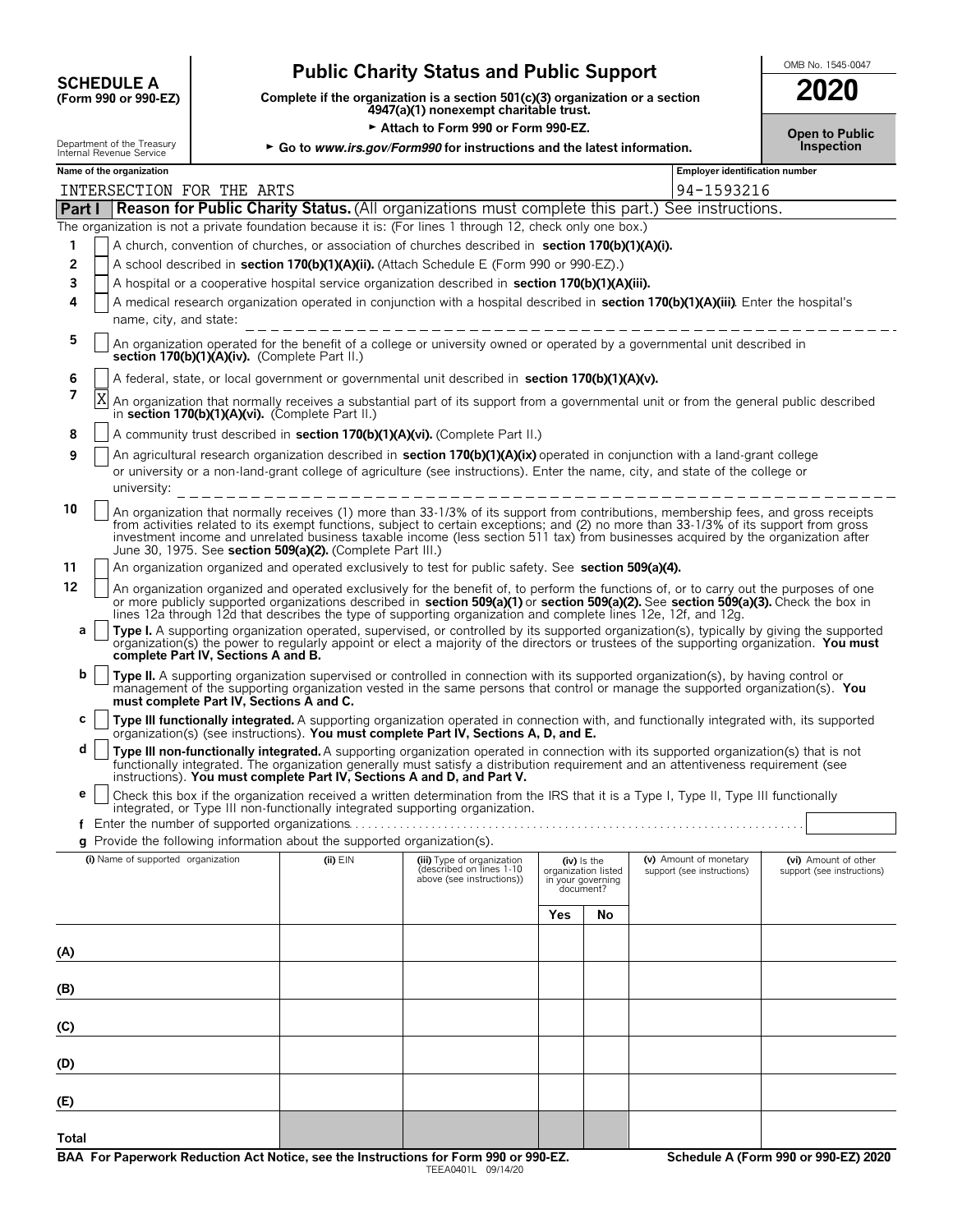# **Part II Support Schedule for Organizations Described in Sections 170(b)(1)(A)(iv) and 170(b)(1)(A)(vi)**

(Complete only if you checked the box on line 5, 7, or 8 of Part I or if the organization failed to qualify under Part III. If the organization fails to qualify under the tests listed below, please complete Part III.)

|    | <b>Section A. Public Support</b>                                                                                                                                                                                                                                                                                                                                                                        |                                    |          |                                                        |                                        |            |                |
|----|---------------------------------------------------------------------------------------------------------------------------------------------------------------------------------------------------------------------------------------------------------------------------------------------------------------------------------------------------------------------------------------------------------|------------------------------------|----------|--------------------------------------------------------|----------------------------------------|------------|----------------|
|    | Calendar year (or fiscal year<br>beginning in) $\blacktriangleright$                                                                                                                                                                                                                                                                                                                                    | (a) 2016                           | (b) 2017 | $(c)$ 2018                                             | $(d)$ 2019                             | $(e)$ 2020 | (f) Total      |
| 1  | Gifts, grants, contributions, and<br>membership fees received. (Do not<br>include any 'unusual grants.'). $\ldots$                                                                                                                                                                                                                                                                                      |                                    |          | 2,769,029. 2,801,208. 4,079,408. 5,586,517. 4,286,868. |                                        |            | 19,523,030.    |
|    | 2 Tax revenues levied for the<br>organization's benefit and<br>either paid to or expended<br>on its behalf                                                                                                                                                                                                                                                                                              |                                    |          |                                                        |                                        |            | $0$ .          |
| 3  | The value of services or<br>facilities furnished by a<br>governmental unit to the<br>organization without charge                                                                                                                                                                                                                                                                                        |                                    |          |                                                        |                                        |            | $0$ .          |
| 4  | <b>Total.</b> Add lines 1 through 3                                                                                                                                                                                                                                                                                                                                                                     | 2,769,029.                         |          | $2,801,208.$ 4,079,408. 5,586,517. 4,286,868.          |                                        |            | 19,523,030.    |
| 5  | The portion of total<br>contributions by each person<br>(other than a governmental<br>unit or publicly supported<br>organization) included on line 1<br>that exceeds 2% of the amount<br>shown on line 11, column $(f)$                                                                                                                                                                                 |                                    |          |                                                        |                                        |            | 16, 209.       |
| 6  | <b>Public support.</b> Subtract line 5<br>from line $4$                                                                                                                                                                                                                                                                                                                                                 |                                    |          |                                                        |                                        |            | 19,506,821.    |
|    | <b>Section B. Total Support</b>                                                                                                                                                                                                                                                                                                                                                                         |                                    |          |                                                        |                                        |            |                |
|    | Calendar year (or fiscal year<br>beginning in) $\blacktriangleright$                                                                                                                                                                                                                                                                                                                                    | (a) 2016                           | (b) 2017 | $(c)$ 2018                                             | $(d)$ 2019                             | (e) 2020   | (f) Total      |
| 7  | Amounts from line 4                                                                                                                                                                                                                                                                                                                                                                                     | $\overline{2,769,029.}$ 2,801,208. |          |                                                        | $4,079,408.$ 5, 586, 517. 4, 286, 868. |            | 19,523,030.    |
| 8  | Gross income from interest,<br>dividends, payments received<br>on securities loans, rents,<br>royalties, and income from<br>similar sources                                                                                                                                                                                                                                                             | 187.                               | 187.     | 187.                                                   | 150.                                   | 291.       | 1,002.         |
| 9  | Net income from unrelated<br>business activities, whether or<br>not the business is regularly<br>carried on                                                                                                                                                                                                                                                                                             |                                    |          |                                                        |                                        |            | $0$ .          |
|    | <b>10</b> Other income. Do not include<br>gain or loss from the sale of<br>capital assets (Explain in<br>Part VI.)                                                                                                                                                                                                                                                                                      |                                    |          |                                                        |                                        |            | $0$ .          |
| 11 | <b>Total support.</b> Add lines 7                                                                                                                                                                                                                                                                                                                                                                       |                                    |          |                                                        |                                        |            | 19,524,032.    |
| 12 | Gross receipts from related activities, etc. (see instructions)                                                                                                                                                                                                                                                                                                                                         |                                    |          |                                                        |                                        | 12         | 8,015,605.     |
|    | 13 First 5 years. If the Form 990 is for the organization's first, second, third, fourth, or fifth tax year as a section 501(c)(3)                                                                                                                                                                                                                                                                      |                                    |          |                                                        |                                        |            | $\blacksquare$ |
|    | <b>Section C. Computation of Public Support Percentage</b>                                                                                                                                                                                                                                                                                                                                              |                                    |          |                                                        |                                        |            |                |
| 14 | Public support percentage for 2020 (line 6, column (f), divided by line 11, column (f))                                                                                                                                                                                                                                                                                                                 |                                    |          |                                                        |                                        | 14         | 99.91%         |
|    |                                                                                                                                                                                                                                                                                                                                                                                                         |                                    |          |                                                        |                                        | 15         | 99.24%         |
|    | 16a 33-1/3% support test-2020. If the organization did not check the box on line 13, and line 14 is 33-1/3% or more, check this box                                                                                                                                                                                                                                                                     |                                    |          |                                                        |                                        |            | $\vert$ X      |
|    | <b>b 33-1/3% support test-2019.</b> If the organization did not check a box on line 13 or 16a, and line 15 is 33-1/3% or more, check this box                                                                                                                                                                                                                                                           |                                    |          |                                                        |                                        |            |                |
|    | 17a 10%-facts-and-circumstances test-2020. If the organization did not check a box on line 13, 16a, or 16b, and line 14 is 10%<br>or more, and if the organization meets the facts-and-circumstances test, check this box and stop here. Explain in Part VI how<br>the organization meets the facts-and-circumstances test. The organization qualifies as a publicly supported organization             |                                    |          |                                                        |                                        |            |                |
|    | <b>b 10%-facts-and-circumstances test-2019.</b> If the organization did not check a box on line 13, 16a, 16b, or 17a, and line 15 is 10%<br>or more, and if the organization meets the facts-and-circumstances test, check this box and stop here. Explain in Part VI how the<br>organization meets the 'facts-and-circumstances' test. The organization qualifies as a publicly supported organization |                                    |          |                                                        |                                        |            |                |
|    | 18 Private foundation. If the organization did not check a box on line 13, 16a, 16b, 17a, or 17b, check this box and see instructions                                                                                                                                                                                                                                                                   |                                    |          |                                                        |                                        |            |                |

**BAA Schedule A (Form 990 or 990-EZ) 2020**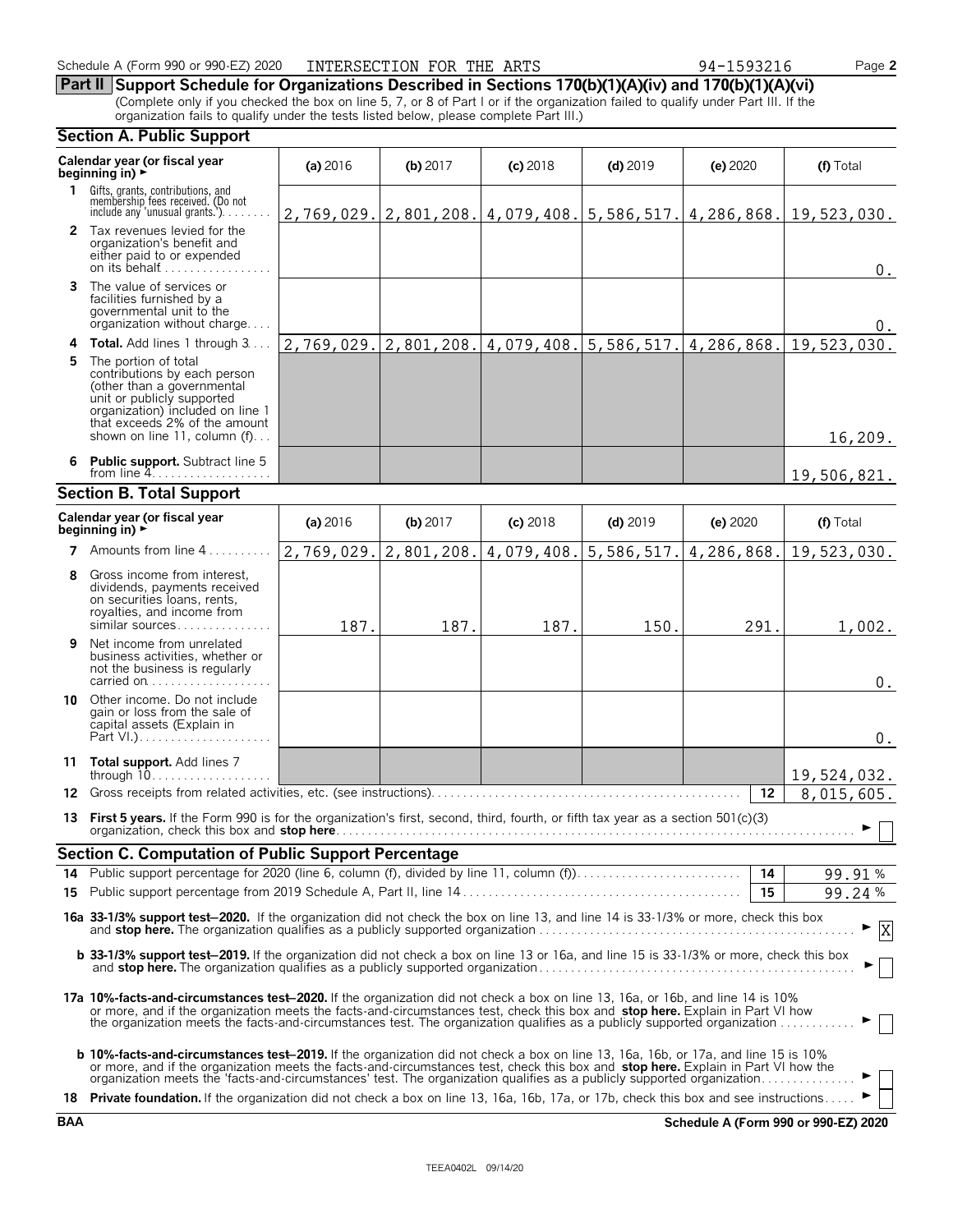# **Part III Support Schedule for Organizations Described in Section 509(a)(2)**

(Complete only if you checked the box on line 10 of Part I or if the organization failed to qualify under Part II. If the organization fails to qualify under the tests listed below, please complete Part II.)

|     | <b>Section A. Public Support</b>                                                                                                                                                                                                                                              |          |                    |            |            |          |    |                                      |
|-----|-------------------------------------------------------------------------------------------------------------------------------------------------------------------------------------------------------------------------------------------------------------------------------|----------|--------------------|------------|------------|----------|----|--------------------------------------|
|     | Calendar year (or fiscal year beginning in) $\blacktriangleright$<br>1 Gifts, grants, contributions,<br>and membership fees<br>received. (Do not include                                                                                                                      | (a) 2016 | (b) $2017$         | $(c)$ 2018 | $(d)$ 2019 | (e) 2020 |    | (f) Total                            |
|     | any 'unusual grants.')<br>2 Gross receipts from admissions,<br>merchandise sold or services<br>performed, or facilities<br>furnished in any activity that is<br>related to the organization's<br>$tax\text{-}exempt$ purpose                                                  |          |                    |            |            |          |    |                                      |
| 3   | Gross receipts from activities<br>that are not an unrelated trade<br>or business under section 513.                                                                                                                                                                           |          |                    |            |            |          |    |                                      |
| 4   | Tax revenues levied for the<br>organization's benefit and<br>either paid to or expended on<br>its behalf                                                                                                                                                                      |          |                    |            |            |          |    |                                      |
| 5.  | The value of services or<br>facilities furnished by a<br>governmental unit to the<br>organization without charge                                                                                                                                                              |          |                    |            |            |          |    |                                      |
|     | <b>6 Total.</b> Add lines 1 through $5 \ldots$<br><b>7a</b> Amounts included on lines 1.<br>2, and 3 received from<br>disqualified persons                                                                                                                                    |          |                    |            |            |          |    |                                      |
|     | <b>b</b> Amounts included on lines 2<br>and 3 received from other than<br>disqualified persons that<br>exceed the greater of \$5,000 or<br>1% of the amount on line 13<br>for the year                                                                                        |          |                    |            |            |          |    |                                      |
|     | c Add lines 7a and 7b                                                                                                                                                                                                                                                         |          |                    |            |            |          |    |                                      |
|     | <b>Public support.</b> (Subtract line<br>7c from line 6.).                                                                                                                                                                                                                    |          |                    |            |            |          |    |                                      |
|     | <b>Section B. Total Support</b>                                                                                                                                                                                                                                               |          |                    |            |            |          |    |                                      |
|     | Calendar year (or fiscal year beginning in) $\blacktriangleright$                                                                                                                                                                                                             | (a) 2016 | $(b)$ 2017         | $(c)$ 2018 | $(d)$ 2019 | (e) 2020 |    | (f) Total                            |
| 9.  | Amounts from line 6                                                                                                                                                                                                                                                           |          |                    |            |            |          |    |                                      |
|     | <b>10a</b> Gross income from interest, dividends,<br>payments received on securities loans,<br>rents, royalties, and income from<br>similar sources.                                                                                                                          |          |                    |            |            |          |    |                                      |
|     | <b>b</b> Unrelated business taxable<br>income (less section 511<br>taxes) from businesses<br>acquired after June 30, 1975<br>c Add lines 10a and $10b$                                                                                                                        |          |                    |            |            |          |    |                                      |
| 11  | Net income from unrelated business<br>activities not included in line 10b,<br>whether or not the business is<br>regularly carried on. $\dots$                                                                                                                                 |          |                    |            |            |          |    |                                      |
|     | 12 Other income. Do not include<br>gain or loss from the sale of<br>capital assets (Explain in                                                                                                                                                                                |          |                    |            |            |          |    |                                      |
|     | 13 Total support. (Add lines 9,<br>10c, 11, and 12.)                                                                                                                                                                                                                          |          |                    |            |            |          |    |                                      |
|     | 14 First 5 years. If the Form 990 is for the organization's first, second, third, fourth, or fifth tax year as a section 501(c)(3)<br>organization, check this box and stop here                                                                                              |          |                    |            |            |          |    |                                      |
|     | Section C. Computation of Public Support Percentage                                                                                                                                                                                                                           |          |                    |            |            |          |    |                                      |
|     | 15 Public support percentage for 2020 (line 8, column (f), divided by line 13, column (f)                                                                                                                                                                                     |          |                    |            |            |          | 15 | ್ಠಿ                                  |
|     |                                                                                                                                                                                                                                                                               |          |                    |            |            |          | 16 | oko                                  |
|     | Section D. Computation of Investment Income Percentage                                                                                                                                                                                                                        |          |                    |            |            |          |    |                                      |
| 17  |                                                                                                                                                                                                                                                                               |          |                    |            |            |          | 17 | ್ಗ                                   |
| 18  |                                                                                                                                                                                                                                                                               |          |                    |            |            |          | 18 | ್ಠಿ                                  |
|     | 19a 33-1/3% support tests-2020. If the organization did not check the box on line 14, and line 15 is more than 33-1/3%, and line 17<br>is not more than 33-1/3%, check this box and stop here. The organization qualifies as a publicly supported organization                |          |                    |            |            |          |    |                                      |
|     | <b>b</b> 33-1/3% support tests-2019. If the organization did not check a box on line 14 or line 19a, and line 16 is more than 33-1/3%, and<br>line 18 is not more than 33-1/3%, check this box and stop here. The organization qualifies as a publicly supported organization |          |                    |            |            |          |    |                                      |
| 20  | Private foundation. If the organization did not check a box on line 14, 19a, or 19b, check this box and see instructions                                                                                                                                                      |          |                    |            |            |          |    |                                      |
| BAA |                                                                                                                                                                                                                                                                               |          | TEEA0403L 09/14/20 |            |            |          |    | Schedule A (Form 990 or 990-EZ) 2020 |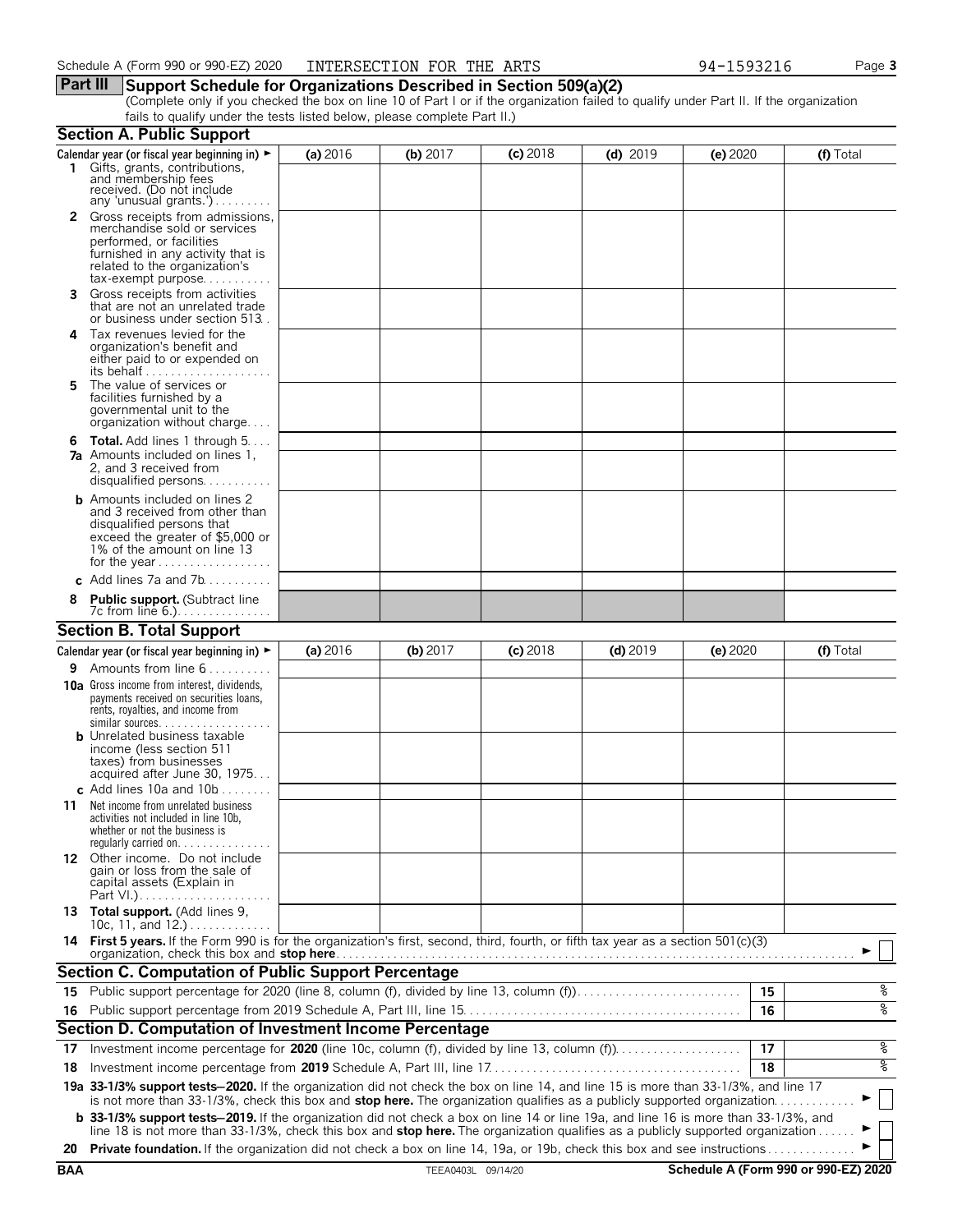# **Part IV Supporting Organizations**

(Complete only if you checked a box in line 12 on Part I. If you checked box 12a, Part I, complete Sections A and B. If you checked box 12b, Part I, complete Sections A and C. If you checked box 12c, Part I, complete Sections A, D, and E. If you checked box 12d, Part I, complete Sections A and D, and complete Part V.)

# **Section A. All Supporting Organizations**

|            | 1 Are all of the organization's supported organizations listed by name in the organization's governing documents?<br>If 'No,' describe in Part VI how the supported organizations are designated. If designated by class or purpose, describe<br>the designation. If historic and continuing relationship, explain.                                                                                                                                                                                                                          | $\mathbf{1}$   |  |
|------------|----------------------------------------------------------------------------------------------------------------------------------------------------------------------------------------------------------------------------------------------------------------------------------------------------------------------------------------------------------------------------------------------------------------------------------------------------------------------------------------------------------------------------------------------|----------------|--|
|            | 2 Did the organization have any supported organization that does not have an IRS determination of status under section<br>509(a)(1) or (2)? If 'Yes,' explain in Part VI how the organization determined that the supported organization was<br>described in section $509(a)(1)$ or (2).                                                                                                                                                                                                                                                     | $\overline{2}$ |  |
|            | 3a Did the organization have a supported organization described in section 501(c)(4), (5), or (6)? If 'Yes,' answer lines 3b<br>and 3c below.                                                                                                                                                                                                                                                                                                                                                                                                | За             |  |
|            | <b>b</b> Did the organization confirm that each supported organization qualified under section 501(c)(4), (5), or (6) and<br>satisfied the public support tests under section 509(a)(2)? If 'Yes,' describe in Part VI when and how the organization<br>made the determination.                                                                                                                                                                                                                                                              | 3 <sub>b</sub> |  |
|            | c Did the organization ensure that all support to such organizations was used exclusively for section $170(c)(2)(B)$<br>purposes? If 'Yes,' explain in Part VI what controls the organization put in place to ensure such use.                                                                                                                                                                                                                                                                                                               | 3c             |  |
|            | 4a Was any supported organization not organized in the United States ('foreign supported organization')? If 'Yes' and<br>if you checked box 12a or 12b in Part I, answer lines 4b and 4c below.                                                                                                                                                                                                                                                                                                                                              | 4a             |  |
|            | <b>b</b> Did the organization have ultimate control and discretion in deciding whether to make grants to the foreign supported<br>organization? If 'Yes,' describe in Part VI how the organization had such control and discretion despite being controlled<br>or supervised by or in connection with its supported organizations.                                                                                                                                                                                                           | 4b             |  |
|            | c Did the organization support any foreign supported organization that does not have an IRS determination under<br>sections 501(c)(3) and 509(a)(1) or (2)? If 'Yes,' explain in <b>Part VI</b> what controls the organization used to ensure that<br>all support to the foreign supported organization was used exclusively for section $170(c)(2)(B)$ purposes.                                                                                                                                                                            | 4c             |  |
|            | 5a Did the organization add, substitute, or remove any supported organizations during the tax year? If 'Yes,' answer lines<br>5b and 5c below (if applicable). Also, provide detail in Part VI, including (i) the names and EIN numbers of the<br>supported organizations added, substituted, or removed; (ii) the reasons for each such action; (iii) the<br>authority under the organization's organizing document authorizing such action; and (iv) how the action was<br>accomplished (such as by amendment to the organizing document). | 5a             |  |
|            | <b>b</b> Type I or Type II only. Was any added or substituted supported organization part of a class already designated in the<br>organization's organizing document?                                                                                                                                                                                                                                                                                                                                                                        | 5b             |  |
|            | c Substitutions only. Was the substitution the result of an event beyond the organization's control?                                                                                                                                                                                                                                                                                                                                                                                                                                         | 5c             |  |
| 6          | Did the organization provide support (whether in the form of grants or the provision of services or facilities) to<br>anyone other than (i) its supported organizations, (ii) individuals that are part of the charitable class benefited by one<br>or more of its supported organizations, or (iii) other supporting organizations that also support or benefit one or more of<br>the filing organization's supported organizations? If 'Yes,' provide detail in Part VI.                                                                   | 6              |  |
| 7          | Did the organization provide a grant, loan, compensation, or other similar payment to a substantial contributor<br>(as defined in section $4958(c)(3)(C)$ ), a family member of a substantial contributor, or a 35% controlled entity with<br>regard to a substantial contributor? If 'Yes,' complete Part I of Schedule L (Form 990 or 990-EZ).                                                                                                                                                                                             | $\overline{7}$ |  |
| 8          | Did the organization make a loan to a disqualified person (as defined in section 4958) not described in line 7? If 'Yes,'<br>complete Part I of Schedule L (Form 990 or 990-EZ).                                                                                                                                                                                                                                                                                                                                                             | 8              |  |
|            | 9a Was the organization controlled directly or indirectly at any time during the tax year by one or more disqualified persons,<br>as defined in section 4946 (other than foundation managers and organizations described in section 509(a)(1) or (2))?<br>If 'Yes,' provide detail in <b>Part VI.</b>                                                                                                                                                                                                                                        | 9a             |  |
|            | <b>b</b> Did one or more disqualified persons (as defined in line 9a) hold a controlling interest in any entity in which the<br>supporting organization had an interest? If 'Yes,' provide detail in Part VI.                                                                                                                                                                                                                                                                                                                                | 9b             |  |
|            | c Did a disqualified person (as defined in line 9a) have an ownership interest in, or derive any personal benefit from,<br>assets in which the supporting organization also had an interest? If 'Yes,' provide detail in Part VI.                                                                                                                                                                                                                                                                                                            | 9с             |  |
|            | 10a Was the organization subject to the excess business holdings rules of section 4943 because of section 4943(f) (regarding<br>certain Type II supporting organizations, and all Type III non-functionally integrated supporting organizations)? If 'Yes,'<br>answer line 10b below.                                                                                                                                                                                                                                                        | 10a            |  |
|            | <b>b</b> Did the organization have any excess business holdings in the tax year? (Use Schedule C, Form 4720, to determine<br>whether the organization had excess business holdings.).                                                                                                                                                                                                                                                                                                                                                        | 10b            |  |
| <b>BAA</b> | Schedule A (Form 990 or 990-EZ) 2020<br>TEEA0404L 01/20/21                                                                                                                                                                                                                                                                                                                                                                                                                                                                                   |                |  |

**Yes No**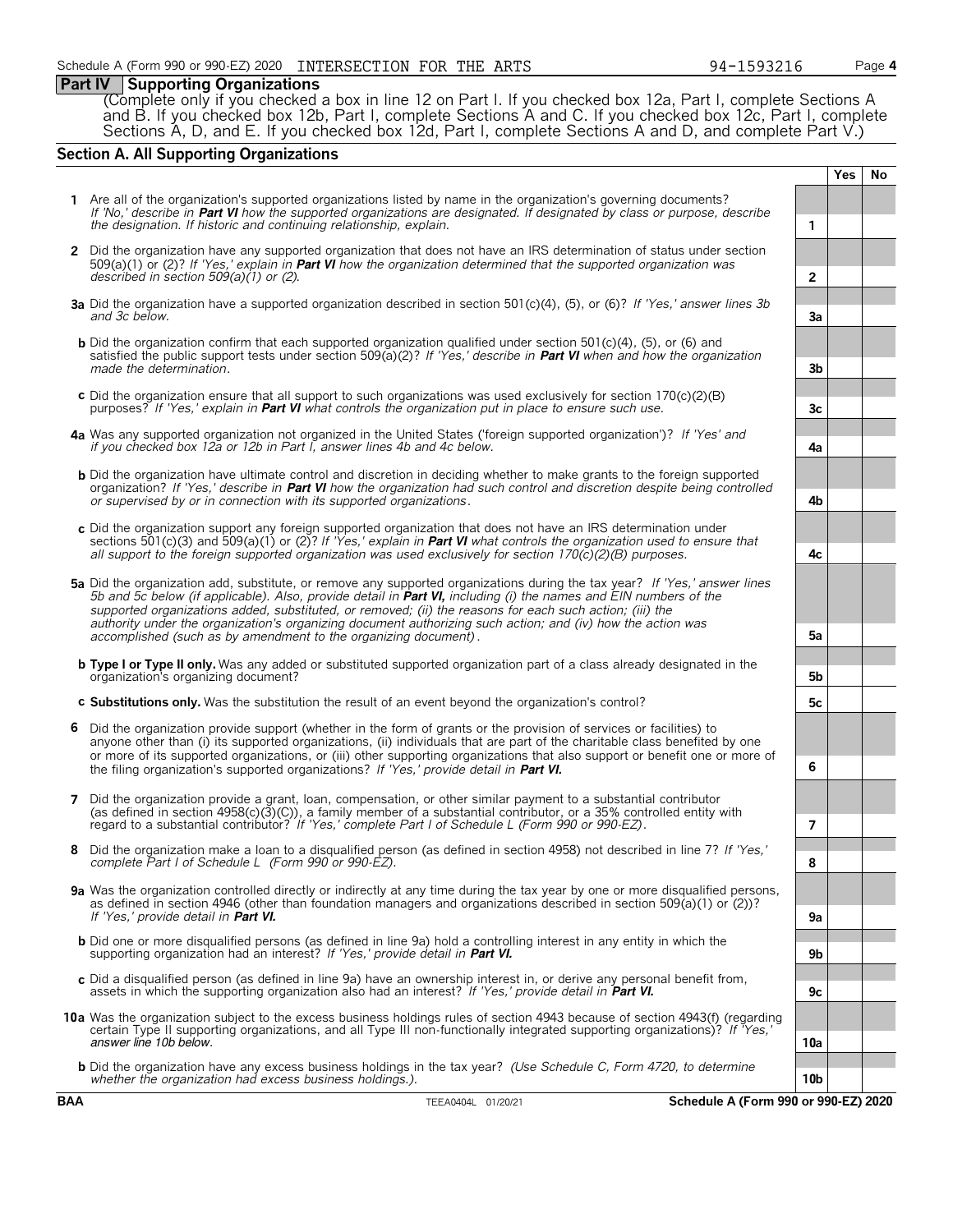**Yes No**

| <b>Part IV</b>                                                                       | Supporting Organizations (continued)                                                                                                    |     |     |    |
|--------------------------------------------------------------------------------------|-----------------------------------------------------------------------------------------------------------------------------------------|-----|-----|----|
|                                                                                      |                                                                                                                                         |     | Yes | No |
| 11                                                                                   | Has the organization accepted a gift or contribution from any of the following persons?                                                 |     |     |    |
|                                                                                      | a A person who directly or indirectly controls, either alone or together with persons described in lines 11b and 11c below,             |     |     |    |
| the governing body of a supported organization?                                      |                                                                                                                                         | 11a |     |    |
| <b>b</b> A family member of a person described in line 11a above?<br>11 <sub>b</sub> |                                                                                                                                         |     |     |    |
|                                                                                      | C A 35% controlled entity of a person described in line 11a or 11b above? If 'Yes' to line 11a, 11b, or 11c, provide detail in Part VI. | 11c |     |    |
|                                                                                      |                                                                                                                                         |     |     |    |

# **Section B. Type I Supporting Organizations**

- **1** Did the governing body, members of the governing body, officers acting in their official capacity, or membership of one or more supported organizations have the power to regularly appoint or elect at least a majority of the organization's officers, directors, or trustees at all times during the tax year? *If 'No,' describe in* **Part VI** *how the supported organization(s) effectively operated, supervised, or controlled the organization's activities. If the organization had more than one supported organization, describe how the powers to appoint and/or remove officers, directors, or trustees were allocated among the supported organizations and what conditions or restrictions, if any, applied to such powers* **1** *during the tax* year.
- **2** Did the organization operate for the benefit of any supported organization other than the supported organization(s) that operated, supervised, or controlled the supporting organization? *If 'Yes,' explain in* **Part VI** *how providing such benefit carried out the purposes of the supported organization(s) that operated, supervised, or controlled the supporting organization.* **2**

# **Section C. Type II Supporting Organizations**

**Yes No 1** Were a majority of the organization's directors or trustees during the tax year also a majority of the directors or trustees of each of the organization's supported organization(s)? *If 'No,' describe in* **Part VI** *how control or management of the supporting organization was vested in the same persons that controlled or managed the supported organization(s).* **1**

# **Section D. All Type III Supporting Organizations**

|    |                                                                                                                                                                                                                                                                                                                                                                                     | ⁄ ρς |  |
|----|-------------------------------------------------------------------------------------------------------------------------------------------------------------------------------------------------------------------------------------------------------------------------------------------------------------------------------------------------------------------------------------|------|--|
|    | Did the organization provide to each of its supported organizations, by the last day of the fifth month of the<br>organization's tax year, (i) a written notice describing the type and amount of support provided during the prior tax<br>year, (ii) a copy of the Form 990 that was most recently filed as of the date of notification, and (iii) copies of the                   |      |  |
|    | organization's governing documents in effect on the date of notification, to the extent not previously provided?                                                                                                                                                                                                                                                                    |      |  |
| 2  | Were any of the organization's officers, directors, or trustees either (i) appointed or elected by the supported                                                                                                                                                                                                                                                                    |      |  |
|    | organization(s) or (ii) serving on the governing body of a supported organization? If No, explain in <b>Part VI</b> how<br>the organization maintained a close and continuous working relationship with the supported organization(s).                                                                                                                                              |      |  |
| 3. | By reason of the relationship described in line 2, above, did the organization's supported organizations have a significant<br>voice in the organization's investment policies and in directing the use of the organization's income or assets at<br>all times during the tax year? If 'Yes,' describe in <b>Part VI</b> the role the organization's supported organizations played |      |  |
|    | in this regard.                                                                                                                                                                                                                                                                                                                                                                     |      |  |

### **Section E. Type III Functionally Integrated Supporting Organizations**

- **1** *Check the box next to the method that the organization used to satisfy the Integral Part Test during the year* (see instructions).
- **a** The organization satisfied the Activities Test. *Complete line 2 below.*
- **b** The organization is the parent of each of its supported organizations. *Complete line 3 below.*
- **c** The organization supported a governmental entity. *Describe in* **Part VI** *how you supported a governmental entity (see instructions).*

### **2** Activities Test. **Answer lines 2a and 2b below. Yes No**

- **a** Did substantially all of the organization's activities during the tax year directly further the exempt purposes of the supported organization(s) to which the organization was responsive? *If 'Yes,' then in* **Part VI identify those supported organizations and explain** *how these activities directly furthered their exempt purposes, how the organization was responsive to those supported organizations, and how the organization determined that these activities constituted substantially all of its activities.* **2a**
- **b** Did the activities described in line 2a, above, constitute activities that, but for the organization's involvement, one or more of the organization's supported organization(s) would have been engaged in? If 'Yes,' explain in **Part VI** *the reasons for the organization's position that its supported organization(s) would have engaged in these activities but for the organization's involvement.* **2b**
- **3** Parent of Supported Organizations. **Answer lines 3a and 3b below.**
- **a** Did the organization have the power to regularly appoint or elect a majority of the officers, directors, or trustees of each of the supported organizations? *If 'Yes' or 'No,' provide details in* **Part VI. 3a**
- **b** Did the organization exercise a substantial degree of direction over the policies, programs, and activities of each of its supported organizations? *If 'Yes,' describe in* **Part VI** *the role played by the organization in this regard.* **3b**

**BAA** TEEA0405L 09/14/20 **Schedule A (Form 990 or 990-EZ) 2020**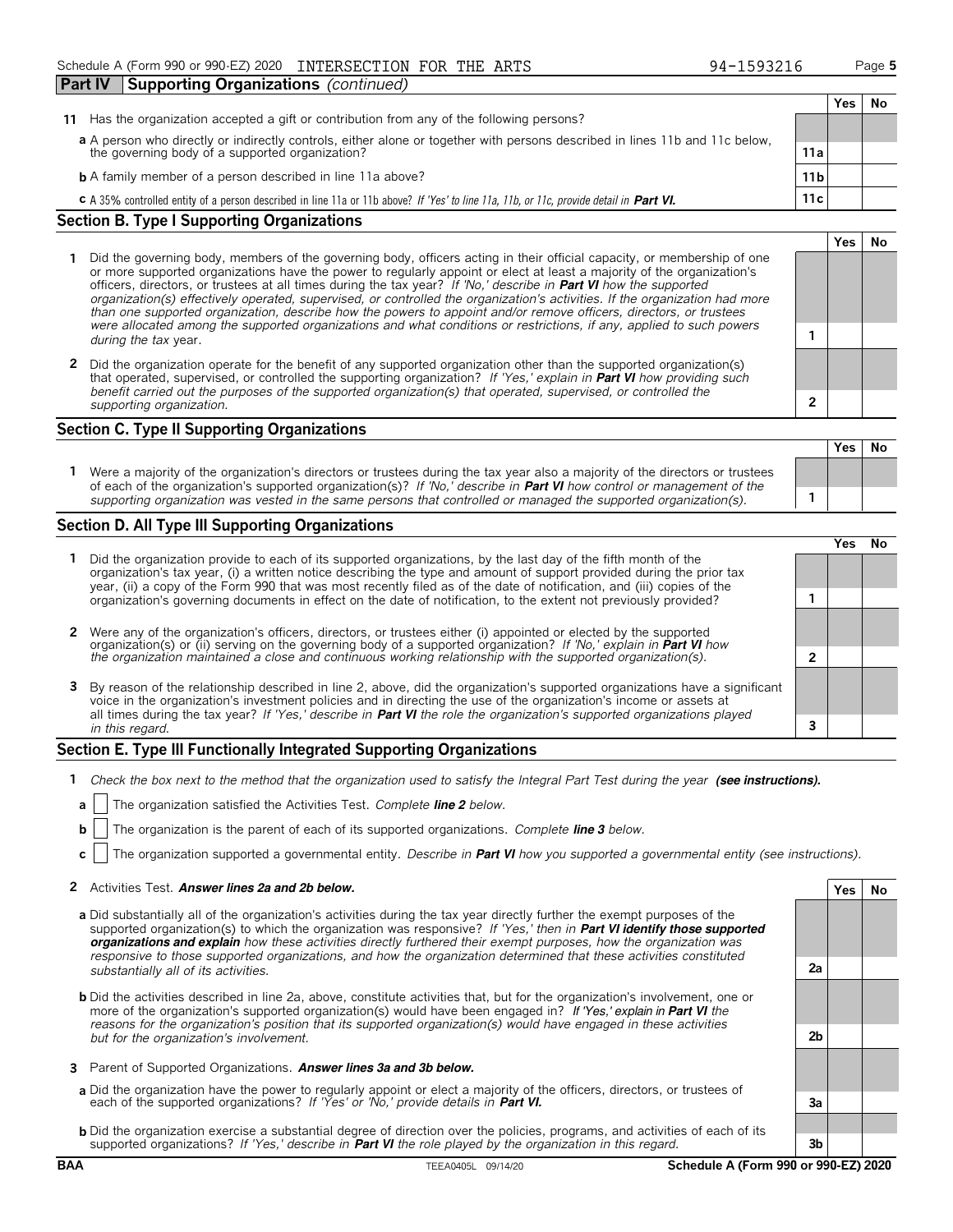# Schedule A (Form 990 or 990-EZ) 2020 INTERSECTION FOR THE ARTS 94-1593216 Page 6 **Part V Type III Non-Functionally Integrated 509(a)(3) Supporting Organizations**

| 1<br>Check here if the organization satisfied the Integral Part Test as a qualifying trust on Nov. 20, 1970 (explain in Part VI). See<br><b>instructions.</b> All other Type III non-functionally integrated supporting organizations must complete Sections A through E. |                                                                                      |                |                |                                |  |  |
|---------------------------------------------------------------------------------------------------------------------------------------------------------------------------------------------------------------------------------------------------------------------------|--------------------------------------------------------------------------------------|----------------|----------------|--------------------------------|--|--|
| Section A - Adjusted Net Income                                                                                                                                                                                                                                           |                                                                                      |                |                |                                |  |  |
| 1 Net short-term capital gain                                                                                                                                                                                                                                             |                                                                                      | 1              |                |                                |  |  |
| 2<br>Recoveries of prior-year distributions                                                                                                                                                                                                                               |                                                                                      | $\overline{2}$ |                |                                |  |  |
| 3<br>Other gross income (see instructions)                                                                                                                                                                                                                                |                                                                                      | 3              |                |                                |  |  |
| 4<br>Add lines 1 through 3.                                                                                                                                                                                                                                               |                                                                                      | 4              |                |                                |  |  |
| Depreciation and depletion<br>5.                                                                                                                                                                                                                                          |                                                                                      | 5              |                |                                |  |  |
| 6<br>income or for management, conservation, or maintenance of property held for<br>production of income (see instructions)                                                                                                                                               | Portion of operating expenses paid or incurred for production or collection of gross | 6              |                |                                |  |  |
| 7 Other expenses (see instructions)                                                                                                                                                                                                                                       |                                                                                      | $\overline{7}$ |                |                                |  |  |
| <b>Adjusted Net Income</b> (subtract lines 5, 6, and 7 from line 4)<br>8                                                                                                                                                                                                  |                                                                                      | 8              |                |                                |  |  |
| <b>Section B - Minimum Asset Amount</b>                                                                                                                                                                                                                                   |                                                                                      |                | (A) Prior Year | (B) Current Year<br>(optional) |  |  |
| 1 Aggregate fair market value of all non-exempt-use assets (see instructions for short<br>tax year or assets held for part of year):                                                                                                                                      |                                                                                      |                |                |                                |  |  |
| a Average monthly value of securities                                                                                                                                                                                                                                     |                                                                                      | 1a             |                |                                |  |  |
| <b>b</b> Average monthly cash balances                                                                                                                                                                                                                                    |                                                                                      | 1b             |                |                                |  |  |
| c Fair market value of other non-exempt-use assets                                                                                                                                                                                                                        |                                                                                      | 1c             |                |                                |  |  |
| <b>d Total</b> (add lines 1a, 1b, and 1c)                                                                                                                                                                                                                                 |                                                                                      | 1d             |                |                                |  |  |
| e Discount claimed for blockage or other factors<br>(explain in detail in <b>Part VI</b> ):                                                                                                                                                                               |                                                                                      |                |                |                                |  |  |
| $\mathbf{2}$<br>Acquisition indebtedness applicable to non-exempt-use assets                                                                                                                                                                                              |                                                                                      | $\overline{2}$ |                |                                |  |  |
| Subtract line 2 from line 1d.<br>3                                                                                                                                                                                                                                        |                                                                                      | 3              |                |                                |  |  |
| Cash deemed held for exempt use. Enter 0.015 of line 3 (for greater amount,<br>4<br>see instructions).                                                                                                                                                                    |                                                                                      | 4              |                |                                |  |  |
| 5<br>Net value of non-exempt-use assets (subtract line 4 from line 3)                                                                                                                                                                                                     |                                                                                      | 5              |                |                                |  |  |
| Multiply line 5 by 0.035.<br>6                                                                                                                                                                                                                                            |                                                                                      | 6              |                |                                |  |  |
| 7<br>Recoveries of prior-year distributions                                                                                                                                                                                                                               |                                                                                      | $\overline{7}$ |                |                                |  |  |
| Minimum Asset Amount (add line 7 to line 6)<br>8                                                                                                                                                                                                                          |                                                                                      | 8              |                |                                |  |  |
| Section C - Distributable Amount                                                                                                                                                                                                                                          |                                                                                      |                |                | <b>Current Year</b>            |  |  |
| Adjusted net income for prior year (from Section A, line 8, column A)<br>1.                                                                                                                                                                                               |                                                                                      | 1              |                |                                |  |  |
| Enter 0.85 of line 1.<br>2                                                                                                                                                                                                                                                |                                                                                      | 2              |                |                                |  |  |
| 3<br>Minimum asset amount for prior year (from Section B, line 8, column A)                                                                                                                                                                                               |                                                                                      | 3              |                |                                |  |  |
| Enter greater of line 2 or line 3.<br>4                                                                                                                                                                                                                                   |                                                                                      | 4              |                |                                |  |  |
| 5<br>Income tax imposed in prior year                                                                                                                                                                                                                                     |                                                                                      | 5              |                |                                |  |  |
| <b>Distributable Amount.</b> Subtract line 5 from line 4, unless subject to emergency<br>6<br>temporary reduction (see instructions).                                                                                                                                     |                                                                                      | 6              |                |                                |  |  |

**7**  $\Box$  Check here if the current year is the organization's first as a non-functionally integrated Type III supporting organization (see instructions).

**BAA Schedule A (Form 990 or 990-EZ) 2020**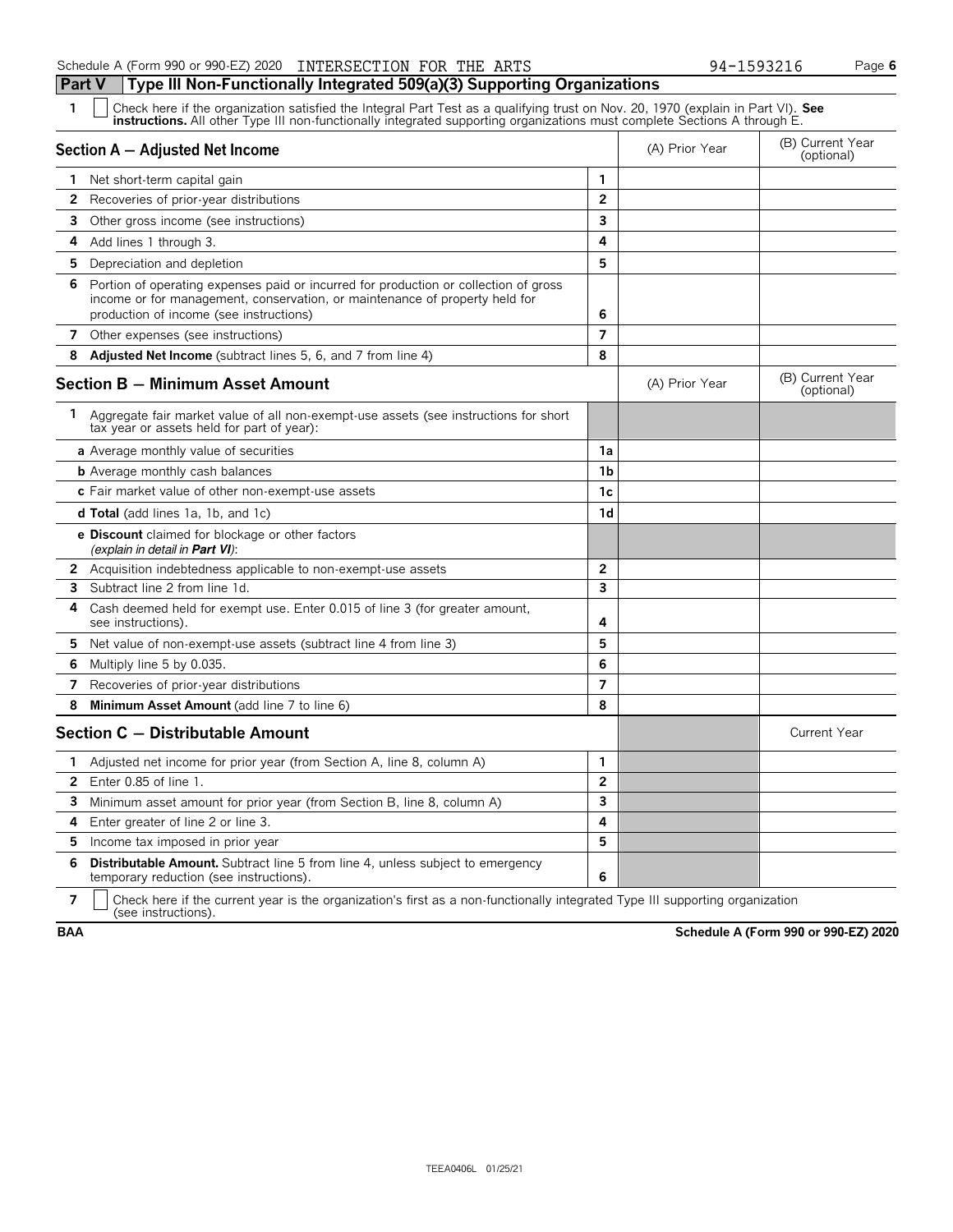|              | Type III Non-Functionally Integrated 509(a)(3) Supporting Organizations (continued)<br><b>Part V</b>                                                                          |                                              |                                              |                |                                                  |
|--------------|-------------------------------------------------------------------------------------------------------------------------------------------------------------------------------|----------------------------------------------|----------------------------------------------|----------------|--------------------------------------------------|
|              | <b>Section D - Distributions</b>                                                                                                                                              |                                              |                                              |                | <b>Current Year</b>                              |
| 1.           | Amounts paid to supported organizations to accomplish exempt purposes                                                                                                         |                                              |                                              | $\mathbf{1}$   |                                                  |
| $\mathbf{2}$ | Amounts paid to perform activity that directly furthers exempt purposes of supported organizations,                                                                           |                                              |                                              |                |                                                  |
|              | in excess of income from activity                                                                                                                                             |                                              | 2                                            |                |                                                  |
| 3            | Administrative expenses paid to accomplish exempt purposes of supported organizations                                                                                         |                                              | 3                                            |                |                                                  |
| 4            | Amounts paid to acquire exempt-use assets                                                                                                                                     |                                              |                                              | 4              |                                                  |
| 5            | Qualified set-aside amounts (prior IRS approval required $-$ provide details in <b>Part VI</b> )                                                                              |                                              |                                              | 5              |                                                  |
| 6            | Other distributions (describe in Part VI). See instructions.                                                                                                                  |                                              |                                              | 6              |                                                  |
| 7            | Total annual distributions. Add lines 1 through 6.                                                                                                                            |                                              |                                              | $\overline{7}$ |                                                  |
| 8            | Distributions to attentive supported organizations to which the organization is responsive (provide details<br>in Part VI). See instructions.                                 |                                              |                                              | 8              |                                                  |
| 9            | Distributable amount for 2020 from Section C, line 6                                                                                                                          |                                              |                                              | 9              |                                                  |
|              | 10 Line 8 amount divided by line 9 amount                                                                                                                                     |                                              |                                              | 10             |                                                  |
|              | Section E - Distribution Allocations (see instructions)                                                                                                                       | (i)<br><b>Excess</b><br><b>Distributions</b> | (i)<br><b>Underdistributions</b><br>Pre-2020 |                | (iii)<br><b>Distributable</b><br>Amount for 2020 |
| 1.           | Distributable amount for 2020 from Section C, line 6                                                                                                                          |                                              |                                              |                |                                                  |
|              | 2 Underdistributions, if any, for years prior to 2020 (reasonable<br>cause required $-$ explain in <b>Part VI</b> ). See instructions.                                        |                                              |                                              |                |                                                  |
|              | 3 Excess distributions carryover, if any, to 2020                                                                                                                             |                                              |                                              |                |                                                  |
|              | a From 2015.                                                                                                                                                                  |                                              |                                              |                |                                                  |
|              | <b>b</b> From 2016.                                                                                                                                                           |                                              |                                              |                |                                                  |
|              | C From 2017.                                                                                                                                                                  |                                              |                                              |                |                                                  |
|              | $d$ From 2018.                                                                                                                                                                |                                              |                                              |                |                                                  |
|              | e From 2019.                                                                                                                                                                  |                                              |                                              |                |                                                  |
|              | f Total of lines 3a through 3e                                                                                                                                                |                                              |                                              |                |                                                  |
|              | g Applied to underdistributions of prior years                                                                                                                                |                                              |                                              |                |                                                  |
|              | h Applied to 2020 distributable amount                                                                                                                                        |                                              |                                              |                |                                                  |
|              | i Carryover from 2015 not applied (see instructions)                                                                                                                          |                                              |                                              |                |                                                  |
|              | j Remainder. Subtract lines 3g, 3h, and 3i from line 3f.                                                                                                                      |                                              |                                              |                |                                                  |
| 4            | Distributions for 2020 from Section D.<br>\$<br>line $7:$                                                                                                                     |                                              |                                              |                |                                                  |
|              | a Applied to underdistributions of prior years                                                                                                                                |                                              |                                              |                |                                                  |
|              | <b>b</b> Applied to 2020 distributable amount                                                                                                                                 |                                              |                                              |                |                                                  |
|              | c Remainder. Subtract lines 4a and 4b from line 4.                                                                                                                            |                                              |                                              |                |                                                  |
| 5.           | Remaining underdistributions for years prior to 2020, if any.<br>Subtract lines 3g and 4a from line 2. For result greater than<br>zero, explain in Part VI. See instructions. |                                              |                                              |                |                                                  |
|              | 6 Remaining underdistributions for 2020. Subtract lines 3h and 4b<br>from line 1. For result greater than zero, explain in Part VI. See<br>instructions.                      |                                              |                                              |                |                                                  |
|              | 7 Excess distributions carryover to 2021. Add lines 3j and 4c.                                                                                                                |                                              |                                              |                |                                                  |
|              | 8 Breakdown of line 7:                                                                                                                                                        |                                              |                                              |                |                                                  |
|              | a Excess from 2016                                                                                                                                                            |                                              |                                              |                |                                                  |
|              | $b$ Excess from 2017.                                                                                                                                                         |                                              |                                              |                |                                                  |
|              | $c$ Excess from 2018                                                                                                                                                          |                                              |                                              |                |                                                  |
|              | <b>d</b> Excess from 2019                                                                                                                                                     |                                              |                                              |                |                                                  |
|              | e Excess from 2020                                                                                                                                                            |                                              |                                              |                |                                                  |

**BAA Schedule A (Form 990 or 990-EZ) 2020**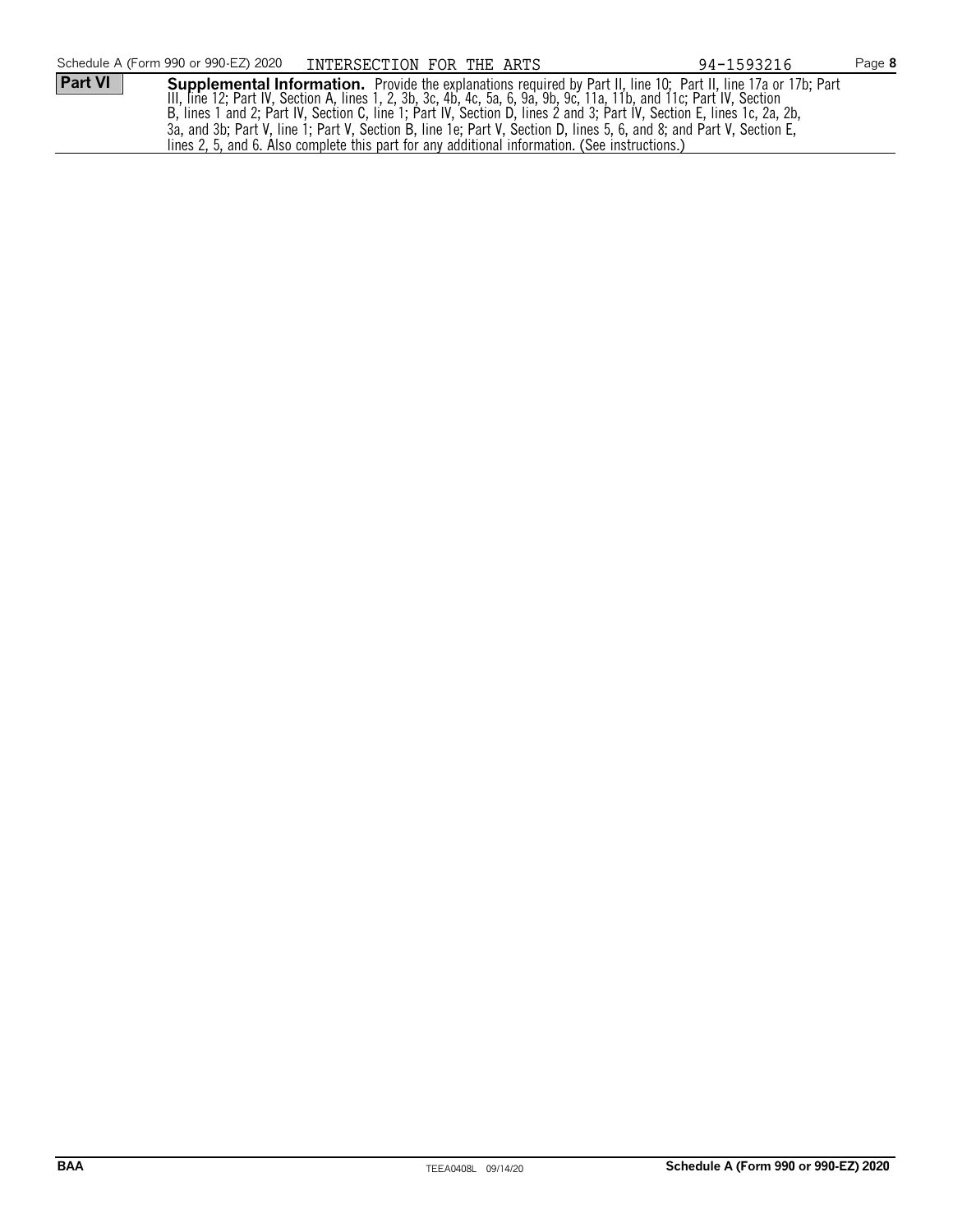# **(Form 990)**

# **SCHEDULE D**  $\begin{bmatrix} \text{OMB No. 1545-0047} \\ \text{OMB No. 1545-0047} \end{bmatrix}$

**Part IV, line 6, 7, 8, 9, 10, 11a, 11b, 11c, 11d, 11e, 11f, 12a, or 12b.**<br>
Part IV, line 6, 7, 8, 9, 10, 11a, 11b, 11c, 11d, 11e, 11f, 12a, or 12b.

G **Attach to Form 990.**

Department of the Treasury **Department of the Treasury ★ Go to** *www.irs.gov/Form990* **for instructions and the latest information. Open to Public Inspection** 

|         | Name of the organization                                                                                                                                                                                                                                                                                                                                                               |                         |                                                | <b>Employer identification number</b>              |
|---------|----------------------------------------------------------------------------------------------------------------------------------------------------------------------------------------------------------------------------------------------------------------------------------------------------------------------------------------------------------------------------------------|-------------------------|------------------------------------------------|----------------------------------------------------|
|         |                                                                                                                                                                                                                                                                                                                                                                                        |                         |                                                |                                                    |
|         | INTERSECTION FOR THE ARTS                                                                                                                                                                                                                                                                                                                                                              |                         |                                                | 94-1593216                                         |
| Part I  | <b>Organizations Maintaining Donor Advised Funds or Other Similar Funds or Accounts.</b>                                                                                                                                                                                                                                                                                               |                         |                                                |                                                    |
|         | Complete if the organization answered 'Yes' on Form 990, Part IV, line 6.                                                                                                                                                                                                                                                                                                              |                         |                                                |                                                    |
|         |                                                                                                                                                                                                                                                                                                                                                                                        | (a) Donor advised funds |                                                | (b) Funds and other accounts                       |
| 1       |                                                                                                                                                                                                                                                                                                                                                                                        |                         |                                                |                                                    |
| 2       | Aggregate value of contributions to (during year)                                                                                                                                                                                                                                                                                                                                      |                         |                                                |                                                    |
| 3       | Aggregate value of grants from (during year)                                                                                                                                                                                                                                                                                                                                           |                         |                                                |                                                    |
| 4       | Aggregate value at end of year                                                                                                                                                                                                                                                                                                                                                         |                         |                                                |                                                    |
| 5       | Did the organization inform all donors and donor advisors in writing that the assets held in donor advised funds<br>are the organization's property, subject to the organization's exclusive legal control?                                                                                                                                                                            |                         |                                                | ∣Yes<br>No                                         |
|         | Did the organization inform all grantees, donors, and donor advisors in writing that grant funds can be used only<br>for charitable purposes and not for the benefit of the donor or donor advisor, or for any other purpose conferring                                                                                                                                                |                         |                                                | Yes<br>No                                          |
| Part II | <b>Conservation Easements.</b><br>Complete if the organization answered 'Yes' on Form 990, Part IV, line 7.                                                                                                                                                                                                                                                                            |                         |                                                |                                                    |
| 1       | Purpose(s) of conservation easements held by the organization (check all that apply).                                                                                                                                                                                                                                                                                                  |                         |                                                |                                                    |
|         | Preservation of land for public use (for example, recreation or education)                                                                                                                                                                                                                                                                                                             |                         |                                                | Preservation of a historically important land area |
|         | Protection of natural habitat                                                                                                                                                                                                                                                                                                                                                          |                         | Preservation of a certified historic structure |                                                    |
|         | Preservation of open space                                                                                                                                                                                                                                                                                                                                                             |                         |                                                |                                                    |
| 2       | Complete lines 2a through 2d if the organization held a qualified conservation contribution in the form of a conservation easement on the<br>last day of the tax year.                                                                                                                                                                                                                 |                         |                                                |                                                    |
|         |                                                                                                                                                                                                                                                                                                                                                                                        |                         | 2a                                             | Held at the End of the Tax Year                    |
|         |                                                                                                                                                                                                                                                                                                                                                                                        |                         | 2 <sub>b</sub>                                 |                                                    |
|         | <b>c</b> Number of conservation easements on a certified historic structure included in (a)                                                                                                                                                                                                                                                                                            |                         | 2c                                             |                                                    |
|         |                                                                                                                                                                                                                                                                                                                                                                                        |                         |                                                |                                                    |
|         | d Number of conservation easements included in (c) acquired after 7/25/06, and not on a historic                                                                                                                                                                                                                                                                                       |                         | 2d                                             |                                                    |
| 3       | Number of conservation easements modified, transferred, released, extinguished, or terminated by the organization during the<br>tax year ►                                                                                                                                                                                                                                             |                         |                                                |                                                    |
|         | Number of states where property subject to conservation easement is located ►                                                                                                                                                                                                                                                                                                          |                         |                                                |                                                    |
|         | Does the organization have a written policy regarding the periodic monitoring, inspection, handling of violations,                                                                                                                                                                                                                                                                     |                         |                                                | Yes<br>No                                          |
| 6       | Staff and volunteer hours devoted to monitoring, inspecting, handling of violations, and enforcing conservation easements during the year                                                                                                                                                                                                                                              |                         |                                                |                                                    |
| 7       | Amount of expenses incurred in monitoring, inspecting, handling of violations, and enforcing conservation easements during the year<br>►\$                                                                                                                                                                                                                                             |                         |                                                |                                                    |
|         |                                                                                                                                                                                                                                                                                                                                                                                        |                         |                                                | No<br>Yes                                          |
| 9       | In Part XIII, describe how the organization reports conservation easements in its revenue and expense statement and balance sheet, and<br>include, if applicable, the text of the footnote to the organization's financial statements that describes the organization's accounting for<br>conservation easements.                                                                      |                         |                                                |                                                    |
|         | Organizations Maintaining Collections of Art, Historical Treasures, or Other Similar Assets.<br>Part III<br>Complete if the organization answered 'Yes' on Form 990, Part IV, line 8.                                                                                                                                                                                                  |                         |                                                |                                                    |
|         | 1a If the organization elected, as permitted under FASB ASC 958, not to report in its revenue statement and balance sheet works of art,<br>historical treasures, or other similar assets held for public exhibition, education, or research in furtherance of public service, provide in<br>Part XIII the text of the footnote to its financial statements that describes these items. |                         |                                                |                                                    |
|         | <b>b</b> If the organization elected, as permitted under FASB ASC 958, to report in its revenue statement and balance sheet works of art,<br>historical treasures, or other similar assets held for public exhibition, education, or research in furtherance of public service, provide the<br>following amounts relating to these items:                                              |                         |                                                |                                                    |
|         |                                                                                                                                                                                                                                                                                                                                                                                        |                         |                                                | ►s                                                 |
|         |                                                                                                                                                                                                                                                                                                                                                                                        |                         |                                                | $\triangleright$ \$                                |
|         | 2 If the organization received or held works of art, historical treasures, or other similar assets for financial gain, provide the following<br>amounts required to be reported under FASB ASC 958 relating to these items:                                                                                                                                                            |                         |                                                |                                                    |
|         |                                                                                                                                                                                                                                                                                                                                                                                        |                         |                                                | $\triangleright$ \$                                |
|         | b Assets included in Form 990, Part X………………………………………………………………………… ▶\$                                                                                                                                                                                                                                                                                                                  |                         |                                                |                                                    |

| BAA For Paperwork Reduction Act Notice, see the Instructions for Form 990. |  |  |  |  |  |  |  |  |  |
|----------------------------------------------------------------------------|--|--|--|--|--|--|--|--|--|
|----------------------------------------------------------------------------|--|--|--|--|--|--|--|--|--|

**BAA For Paperwork Reduction Act Notice, see the Instructions for Form 990.** TEEA3301L 08/18/20 **Schedule D (Form 990) 2020**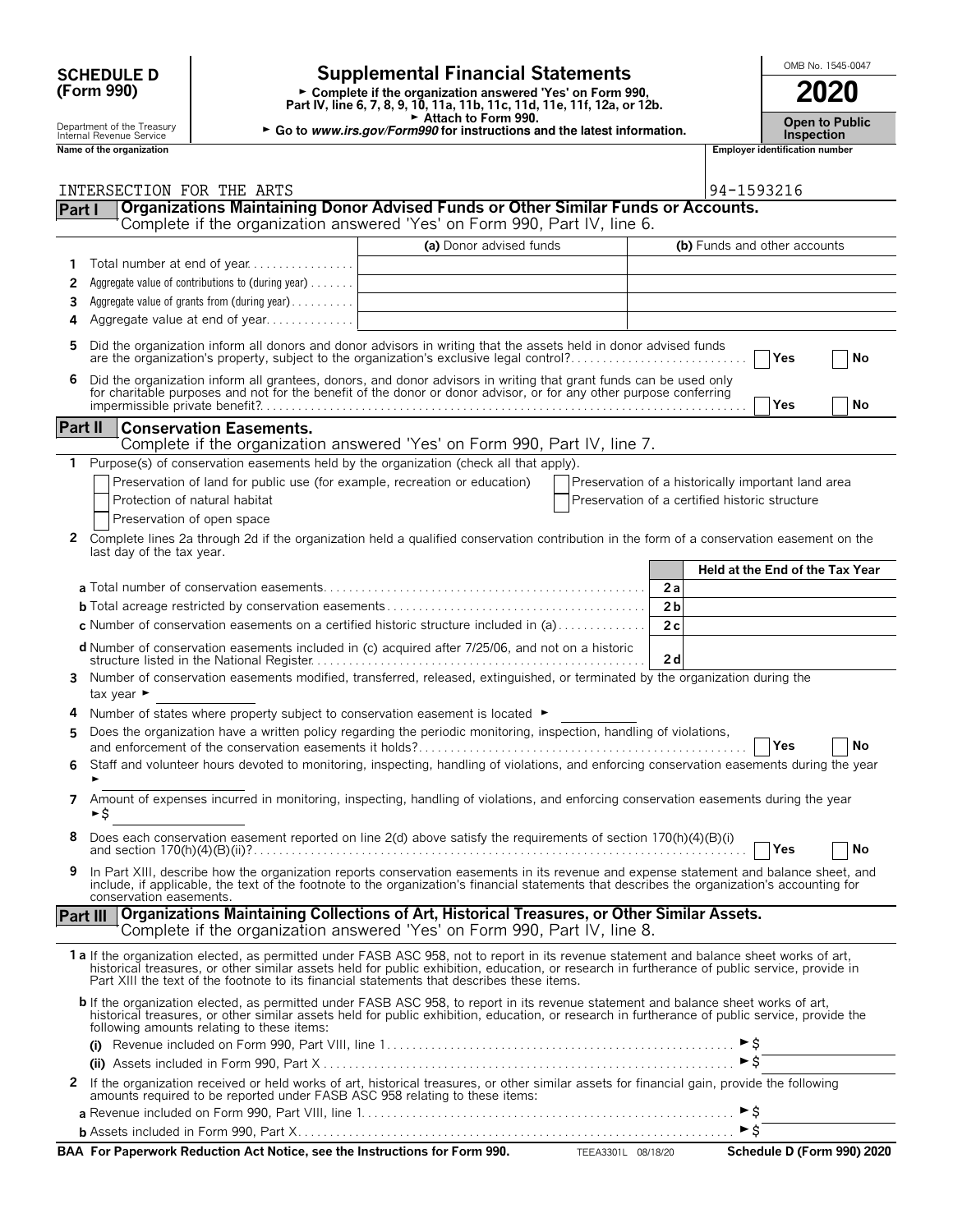| Schedule D (Form 990) 2020                                                                                                                                                                                                        | INTERSECTION FOR THE ARTS |  |                         |                          |                      | 94-1593216                 |              |                     | Page 2    |
|-----------------------------------------------------------------------------------------------------------------------------------------------------------------------------------------------------------------------------------|---------------------------|--|-------------------------|--------------------------|----------------------|----------------------------|--------------|---------------------|-----------|
| Organizations Maintaining Collections of Art, Historical Treasures, or Other Similar Assets (continued)<br><b>Part III</b>                                                                                                        |                           |  |                         |                          |                      |                            |              |                     |           |
| Using the organization's acquisition, accession, and other records, check any of the following that make significant use of its collection<br>3<br>items (check all that apply):                                                  |                           |  |                         |                          |                      |                            |              |                     |           |
| Public exhibition<br>a                                                                                                                                                                                                            |                           |  |                         | Loan or exchange program |                      |                            |              |                     |           |
| Scholarly research<br>b                                                                                                                                                                                                           |                           |  | Other<br>е              |                          |                      |                            |              |                     |           |
| Preservation for future generations<br>C                                                                                                                                                                                          |                           |  |                         |                          |                      |                            |              |                     |           |
| Provide a description of the organization's collections and explain how they further the organization's exempt purpose in<br>4<br>Part XIII.                                                                                      |                           |  |                         |                          |                      |                            |              |                     |           |
| During the year, did the organization solicit or receive donations of art, historical treasures, or other similar assets<br>5<br>to be sold to raise funds rather than to be maintained as part of the organization's collection? |                           |  |                         |                          |                      |                            | Yes          |                     | <b>No</b> |
| <b>Escrow and Custodial Arrangements.</b> Complete if the organization answered 'Yes' on Form 990, Part IV,<br><b>Part IV</b><br>line 9, or reported an amount on Form 990, Part X, line 21.                                      |                           |  |                         |                          |                      |                            |              |                     |           |
| 1 a Is the organization an agent, trustee, custodian or other intermediary for contributions or other assets not included                                                                                                         |                           |  |                         |                          |                      |                            |              |                     |           |
|                                                                                                                                                                                                                                   |                           |  |                         |                          |                      |                            | Yes          |                     | No        |
| b If 'Yes,' explain the arrangement in Part XIII and complete the following table:                                                                                                                                                |                           |  |                         |                          |                      |                            |              |                     |           |
|                                                                                                                                                                                                                                   |                           |  |                         |                          |                      |                            | Amount       |                     |           |
|                                                                                                                                                                                                                                   |                           |  |                         |                          | 1 с                  |                            |              |                     |           |
| 1 <sub>d</sub>                                                                                                                                                                                                                    |                           |  |                         |                          |                      |                            |              |                     |           |
|                                                                                                                                                                                                                                   |                           |  |                         |                          | 1е<br>1f             |                            |              |                     |           |
| 2a Did the organization include an amount on Form 990, Part X, line 21, for escrow or custodial account liability?                                                                                                                |                           |  |                         |                          |                      |                            |              |                     |           |
|                                                                                                                                                                                                                                   |                           |  |                         |                          |                      |                            |              |                     | No        |
|                                                                                                                                                                                                                                   |                           |  |                         |                          |                      |                            |              |                     |           |
| <b>Part V</b><br><b>Endowment Funds.</b> Complete if the organization answered 'Yes' on Form 990, Part IV, line 10.                                                                                                               |                           |  |                         |                          |                      |                            |              |                     |           |
|                                                                                                                                                                                                                                   | (a) Current year          |  | (b) Prior year          | (c) Two years back       | (d) Three years back |                            |              | (e) Four years back |           |
| <b>1 a</b> Beginning of year balance                                                                                                                                                                                              |                           |  |                         |                          |                      |                            |              |                     |           |
| <b>b</b> Contributions. $\ldots \ldots \ldots \ldots \ldots$                                                                                                                                                                      |                           |  |                         |                          |                      |                            |              |                     |           |
| c Net investment earnings, gains,<br>and losses                                                                                                                                                                                   |                           |  |                         |                          |                      |                            |              |                     |           |
| <b>d</b> Grants or scholarships $\ldots \ldots \ldots$                                                                                                                                                                            |                           |  |                         |                          |                      |                            |              |                     |           |
| e Other expenditures for facilities<br>and programs                                                                                                                                                                               |                           |  |                         |                          |                      |                            |              |                     |           |
| f Administrative expenses                                                                                                                                                                                                         |                           |  |                         |                          |                      |                            |              |                     |           |
| $q$ End of year balance $\ldots \ldots \ldots$                                                                                                                                                                                    |                           |  |                         |                          |                      |                            |              |                     |           |
| 2 Provide the estimated percentage of the current year end balance (line 1g, column (a)) held as:                                                                                                                                 |                           |  |                         |                          |                      |                            |              |                     |           |
| a Board designated or quasi-endowment $\blacktriangleright$                                                                                                                                                                       |                           |  |                         |                          |                      |                            |              |                     |           |
| <b>b</b> Permanent endowment $\blacktriangleright$                                                                                                                                                                                | %                         |  |                         |                          |                      |                            |              |                     |           |
| $\epsilon$ Term endowment $\blacktriangleright$                                                                                                                                                                                   | ٩                         |  |                         |                          |                      |                            |              |                     |           |
| The percentages on lines 2a, 2b, and 2c should equal 100%.                                                                                                                                                                        |                           |  |                         |                          |                      |                            |              |                     |           |
| 3a Are there endowment funds not in the possession of the organization that are held and administered for the                                                                                                                     |                           |  |                         |                          |                      |                            |              |                     |           |
| organization by:                                                                                                                                                                                                                  |                           |  |                         |                          |                      |                            |              | Yes                 | No        |
|                                                                                                                                                                                                                                   |                           |  |                         |                          |                      |                            | 3a(i)        |                     |           |
|                                                                                                                                                                                                                                   |                           |  |                         |                          |                      |                            | 3a(ii)<br>3b |                     |           |
| Describe in Part XIII the intended uses of the organization's endowment funds.                                                                                                                                                    |                           |  |                         |                          |                      |                            |              |                     |           |
| Part VI Land, Buildings, and Equipment.                                                                                                                                                                                           |                           |  |                         |                          |                      |                            |              |                     |           |
| Complete if the organization answered 'Yes' on Form 990, Part IV, line 11a. See Form 990, Part X, line 10.                                                                                                                        |                           |  |                         |                          |                      |                            |              |                     |           |
| Description of property                                                                                                                                                                                                           |                           |  | (a) Cost or other basis | (b) Cost or other        | (c) Accumulated      |                            |              | (d) Book value      |           |
|                                                                                                                                                                                                                                   |                           |  | (investment)            | basis (other)            | depreciation         |                            |              |                     |           |
|                                                                                                                                                                                                                                   |                           |  |                         |                          |                      |                            |              |                     |           |
|                                                                                                                                                                                                                                   |                           |  |                         |                          |                      |                            |              |                     |           |
| c Leasehold improvements                                                                                                                                                                                                          |                           |  |                         |                          |                      |                            |              |                     |           |
|                                                                                                                                                                                                                                   |                           |  |                         |                          |                      |                            |              |                     |           |
|                                                                                                                                                                                                                                   |                           |  |                         | 15,147.                  |                      | 9,088.                     |              |                     | 6,059.    |
| Total. Add lines 1a through 1e. (Column (d) must equal Form 990, Part X, column (B), line 10c.)                                                                                                                                   |                           |  |                         |                          |                      | ▶                          |              |                     | 6,059.    |
| BAA                                                                                                                                                                                                                               |                           |  |                         |                          |                      | Schedule D (Form 990) 2020 |              |                     |           |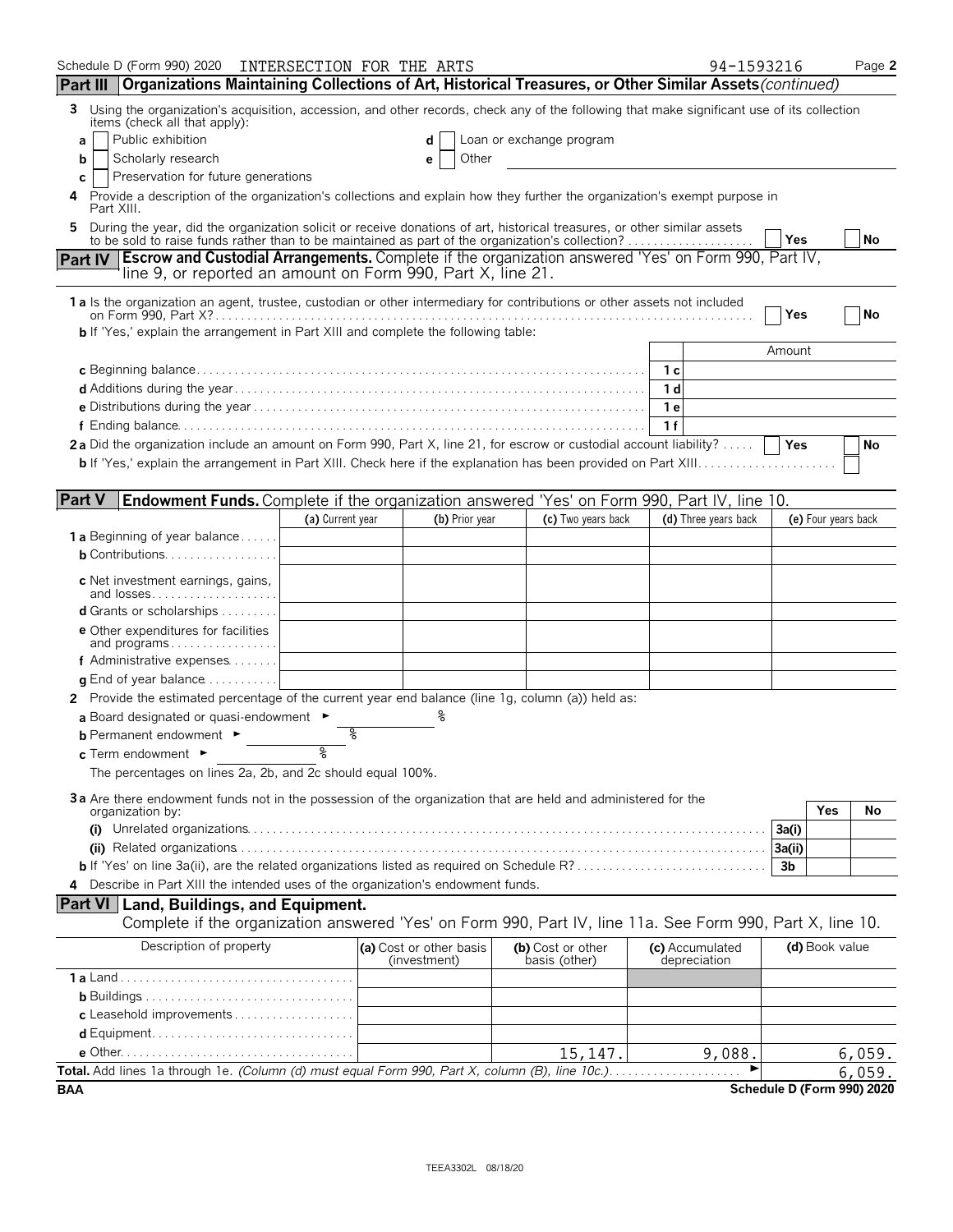| Schedule D (Form 990) 2020<br>INTERSECTION FOR THE ARTS                 |                | Page 3<br>94-1593216                                                                                                                                                  |
|-------------------------------------------------------------------------|----------------|-----------------------------------------------------------------------------------------------------------------------------------------------------------------------|
| <b>Part VII Investments - Other Securities.</b>                         |                | N/A<br>Complete if the organization answered 'Yes' on Form 990, Part IV, line 11b. See Form 990, Part X, line 12.                                                     |
| (a) Description of security or category (including name of security)    | (b) Book value | (c) Method of valuation: Cost or end-of-year market value                                                                                                             |
| (2)                                                                     |                |                                                                                                                                                                       |
| Other<br>(3)<br>_________________<br>(A)<br>(B)                         |                |                                                                                                                                                                       |
| (C)                                                                     |                |                                                                                                                                                                       |
| (D)                                                                     |                |                                                                                                                                                                       |
| (E)<br>(F)                                                              |                |                                                                                                                                                                       |
| (G)<br>(H)                                                              |                |                                                                                                                                                                       |
| (1)                                                                     |                |                                                                                                                                                                       |
| Total. (Column (b) must equal Form 990, Part X, column (B) line $12.$ ) |                |                                                                                                                                                                       |
|                                                                         |                | <b>Part VIII Investments - Program Related.</b> N/A N/A<br>Complete if the organization answered 'Yes' on Form 990, Part IV, line 11c. See Form 990, Part X, line 13. |
| (a) Description of investment                                           | (b) Book value | (c) Method of valuation: Cost or end-of-year market value                                                                                                             |
| (1)                                                                     |                |                                                                                                                                                                       |

| (a) Description of investment                                         | (b) BOOK Value | (c) Method of Valuation: Cost or end-of-year market value |
|-----------------------------------------------------------------------|----------------|-----------------------------------------------------------|
| (1)                                                                   |                |                                                           |
| (2)                                                                   |                |                                                           |
| (3)                                                                   |                |                                                           |
| (4)                                                                   |                |                                                           |
| (5)                                                                   |                |                                                           |
| (6)                                                                   |                |                                                           |
|                                                                       |                |                                                           |
| (8)                                                                   |                |                                                           |
| (9)                                                                   |                |                                                           |
| (10)                                                                  |                |                                                           |
| Total. (Column (b) must equal Form 990, Part X, column (B) line 13.). |                |                                                           |

**Part IX Other Assets.** Complete if the organization answered 'Yes' on Form 990, Part IV, line 11d. See Form 990, Part X, line 15.

| (a) Description        | (b) Book value            |
|------------------------|---------------------------|
| (1) DEPOSIT            | $\frac{3,549}{613,336}$ . |
| (2) RIGHT OF USE ASSET |                           |
| (3)                    |                           |
| (4)                    |                           |
| (5)                    |                           |
| (6)                    |                           |
| (7)                    |                           |
| (8)                    |                           |
| (9)                    |                           |
| (10)                   |                           |
|                        | 616,885.                  |

# **Part X Other Liabilities.**

Complete if the organization answered 'Yes' on Form 990, Part IV, line 11e or 11f. See Form 990, Part X, line 25 .

| (a) Description of liability                                                                                                                                                | (b) Book value |
|-----------------------------------------------------------------------------------------------------------------------------------------------------------------------------|----------------|
| (1) Federal income taxes                                                                                                                                                    |                |
| (2) LEASE PAYABLE CURRENT                                                                                                                                                   | 104,000.       |
| (3) LEASE PAYABLE LONG TERM                                                                                                                                                 | 508,556.       |
| (4) REFUNDABLE ADVANCE                                                                                                                                                      | 857,978.       |
| (5)                                                                                                                                                                         |                |
| (6)                                                                                                                                                                         |                |
| (7)                                                                                                                                                                         |                |
| (8)                                                                                                                                                                         |                |
| (9)                                                                                                                                                                         |                |
| (10)                                                                                                                                                                        |                |
| (11)                                                                                                                                                                        |                |
|                                                                                                                                                                             | 1,470,534.     |
| 2. Califficially magnifically accident to New VIII, and delay included in the concelection of financial control and magnificial the concelection of Habita, for magnificial |                |

2. Liability for uncertain tax positions. In Part XIII, provide the text of the footnote to the organization's financial statements that reports the organization's liability for uncertain tax positions under FASB ASC 740. Check here if the text of the footnote has been provided in Part XIII . . . . . . . . . . . . . . . . . . . . . . . . . . . . . . . . . . . . . . . . . . . . . . . . . . . . . . . X SEE PART XIII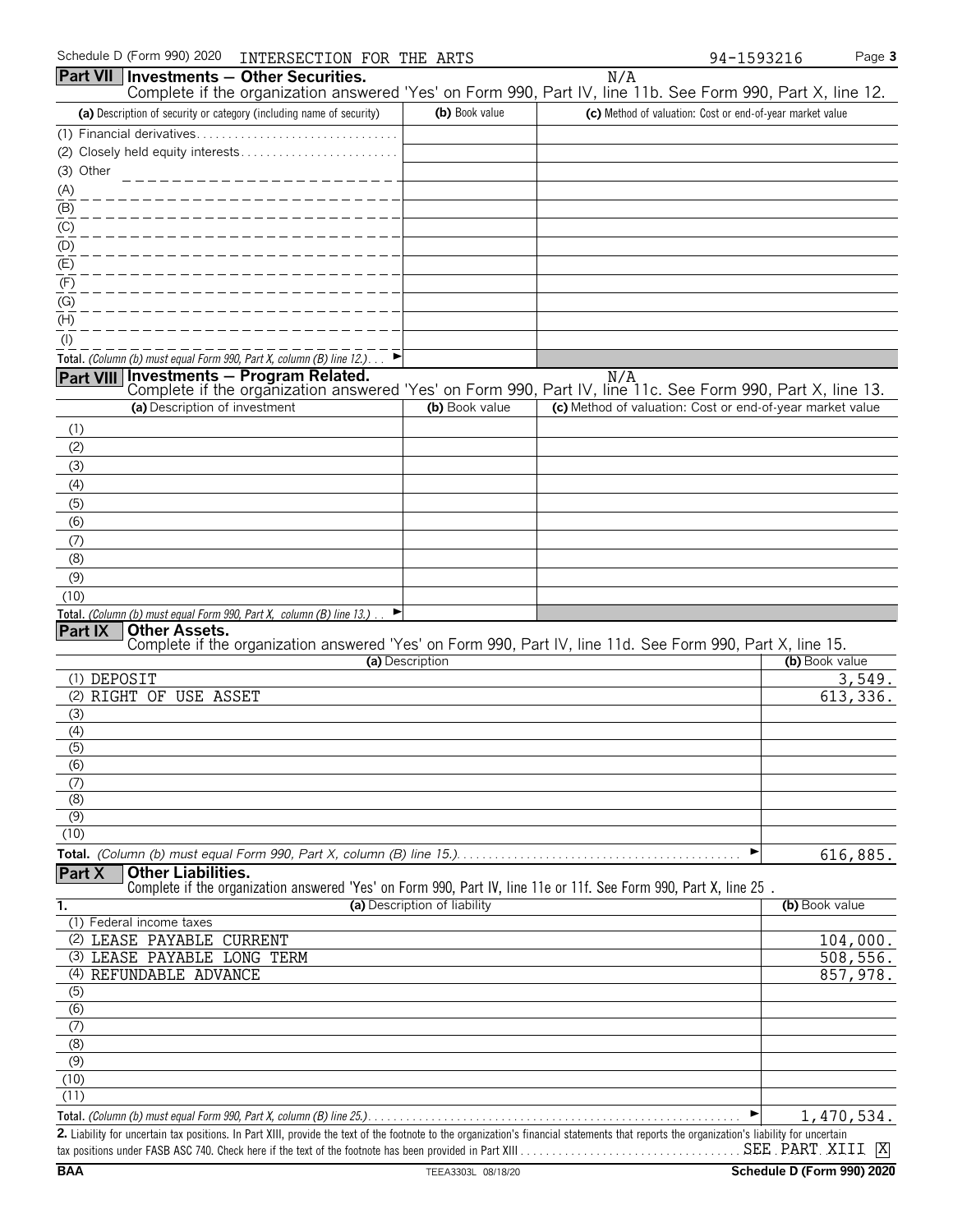| Schedule D (Form 990) 2020 INTERSECTION FOR THE ARTS                                                 | 94-1593216     | Page 4       |
|------------------------------------------------------------------------------------------------------|----------------|--------------|
| <b>Part XI</b>   Reconciliation of Revenue per Audited Financial Statements With Revenue per Return. |                |              |
| Complete if the organization answered 'Yes' on Form 990, Part IV, line 12a.                          |                |              |
|                                                                                                      | $\mathbf{1}$   | 5, 262, 070. |
| Amounts included on line 1 but not on Form 990, Part VIII, line 12:<br>$\mathbf{2}$                  |                |              |
|                                                                                                      |                |              |
| 2 <sub>b</sub><br>1,000.                                                                             |                |              |
|                                                                                                      |                |              |
| $-467, 313.$                                                                                         |                |              |
|                                                                                                      | 2e             | $-466, 313.$ |
| 3                                                                                                    | $\overline{3}$ | 5,728,383.   |
| Amounts included on Form 990, Part VIII, line 12, but not on line 1:<br>4                            |                |              |
| <b>a</b> Investment expenses not included on Form 990, Part VIII, line 7b. 4a                        |                |              |
|                                                                                                      |                |              |
|                                                                                                      | 4с             |              |
| 5 Total revenue. Add lines 3 and 4c. (This must equal Form 990, Part I, line 12.)                    | 5              | 5,728,383.   |
| Part XII   Reconciliation of Expenses per Audited Financial Statements With Expenses per Return.     |                |              |
| Complete if the organization answered 'Yes' on Form 990, Part IV, line 12a.                          |                |              |
|                                                                                                      | $\mathbf{1}$   | 4,828,988.   |
| Amounts included on line 1 but not on Form 990, Part IX, line 25:<br>2                               |                |              |
| 1,000.                                                                                               |                |              |
|                                                                                                      |                |              |
|                                                                                                      |                |              |
|                                                                                                      |                |              |
|                                                                                                      | <b>2e</b>      | 1,000.       |
| 3                                                                                                    | $\overline{3}$ | 4,827,988.   |
| Amounts included on Form 990, Part IX, line 25, but not on line 1:<br>4                              |                |              |
| <b>a</b> Investment expenses not included on Form 990, Part VIII, line 7b. 4a                        |                |              |
| 4 <sub>h</sub><br>467, 313.                                                                          |                |              |
|                                                                                                      | 4 c            | 467, 313.    |
| 5 Total expenses. Add lines 3 and 4c. (This must equal Form 990, Part I, line 18.)                   | 5              | 5,295,301.   |
| <b>Part XIII Supplemental Information.</b>                                                           |                |              |

Provide the descriptions required for Part II, lines 3, 5, and 9; Part III, lines 1a and 4; Part IV, lines 1b and 2b; Part V,

# line 4; Part X, line 2; Part XI, lines 2d and 4b; and Part XII, lines 2d and 4b. Also complete this part to provide any additional information.

# **PART X - FASB ASC 740 FOOTNOTE**

INCOME TAXES

FINANCIAL STATEMENT PRESENTATION FOLLOWS THE RECOMMENDATIONS OF ASC 740, INCOME

TAXES. UNDER ASC 740, IFTA IS REQUIRED TO REPORT INFORMATION REGARDING ITS EXPOSURE

TO VARIOUS TAX POSITIONS TAKEN BY IFTA AND REQUIRES A TWO-STEP PROCESS THAT

SEPARATES RECOGNITION FROM MEASUREMENT. THE FIRST STEP IS DETERMINING WHETHER A TAX

POSITION HAS MET THE RECOGNITION THRESHOLD; THE SECOND STEP IS MEASURING A TAX

**BAA Schedule D (Form 990) 2020** POSITION THAT MEETS THE RECOGNITION THRESHOLD. MANAGEMENT BELIEVES THAT IFTA HAS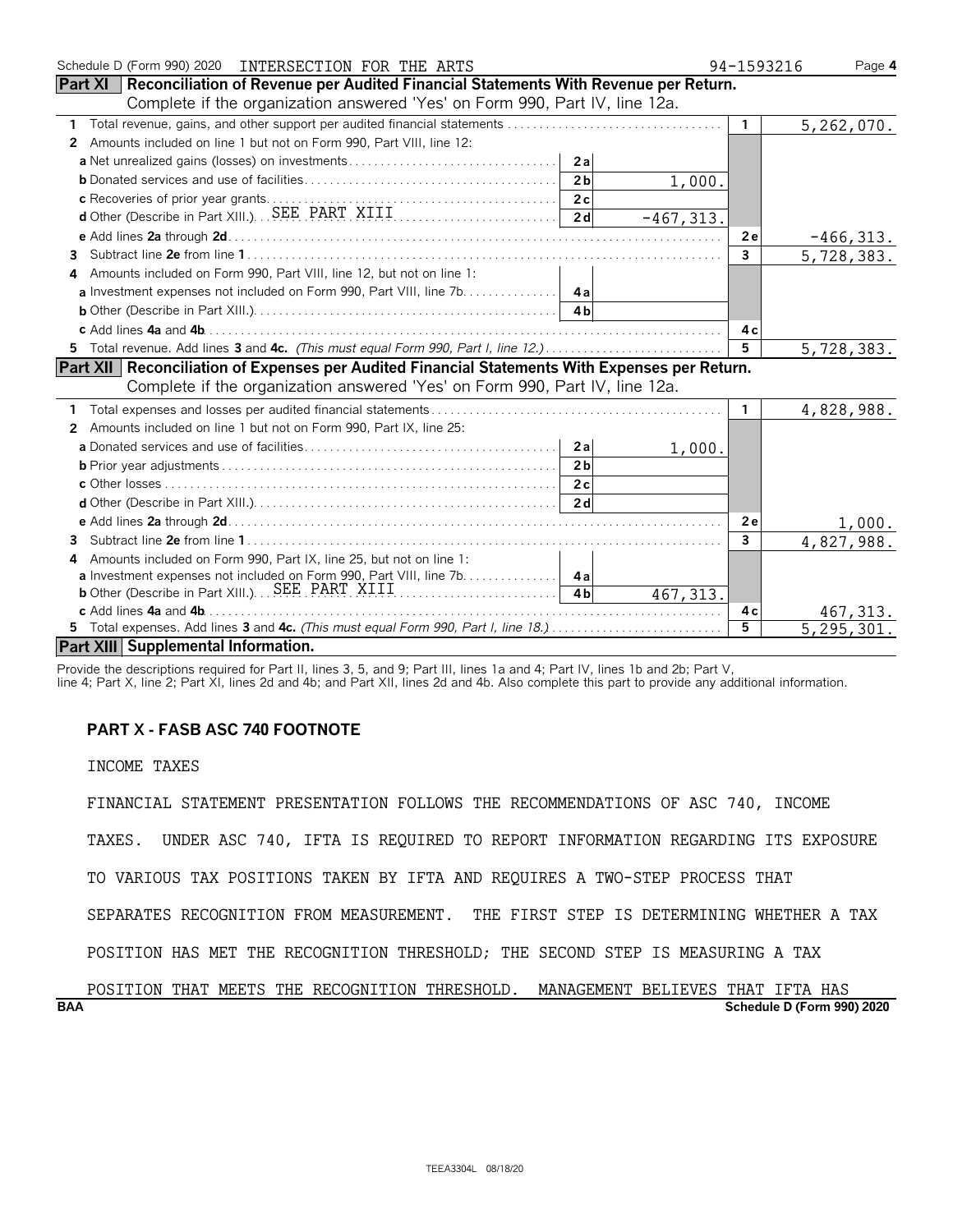# **PART X - FASB ASC 740 FOOTNOTE (CONTINUED)**

ADEQUATELY EVALUATED ITS CURRENT TAX POSITIONS AND HAS CONCLUDED THAT AS OF JUNE 30, 2021 IFTA DOES NOT HAVE ANY UNCERTAIN TAX POSITIONS FOR WHICH A RESERVE OR AN ACCRUAL FOR A TAX LIABILITY WOULD BE NECESSARY.

IFTA HAS RECEIVED NOTIFICATION FROM THE INTERNAL REVENUE SERVICE AND THE STATE OF CALIFORNIA THAT IT QUALIFIES FOR TAX-EXEMPT STATUS UNDER SECTION 501(C)(3) OF THE INTERNAL REVENUE CODE AND SECTION 23701D OF THE CALIFORNIA REVENUE AND TAXATION CODE. THIS EXEMPTION IS SUBJECT TO PERIODIC REVIEW BY THE FEDERAL AND STATE TAXING AUTHORITIES AND MANAGEMENT IS CONFIDENT THAT THE ORGANIZATION CONTINUES TO SATISFY ALL FEDERAL AND STATE STATUTES IN ORDER TO QUALIFY FOR CONTINUED TAX EXEMPTION STATUS. IFTA MAY PERIODICALLY RECEIVE UNRELATED BUSINESS INCOME REQUIRING THE ORGANIZATION TO FILE SEPARATE TAX RETURNS UNDER FEDERAL AND STATE STATUTES. UNDER SUCH CONDITIONS, IFTA CALCULATES AND ACCRUES THE APPLICABLE TAXES PAYABLE.

# **SCHEDULE D, PART XI, LINE 2D OTHER REVENUE INCLUDED IN F/S BUT NOT INCLUDED ON FORM 990**

| TOTAI                                                                                               |  |
|-----------------------------------------------------------------------------------------------------|--|
| <b>SCHEDULE D, PART XII, LINE 4B</b><br>OTHER EXPENSES INCLUDED ON FORM 990 BUT NOT INCLUDED IN F/S |  |
| TOTAI                                                                                               |  |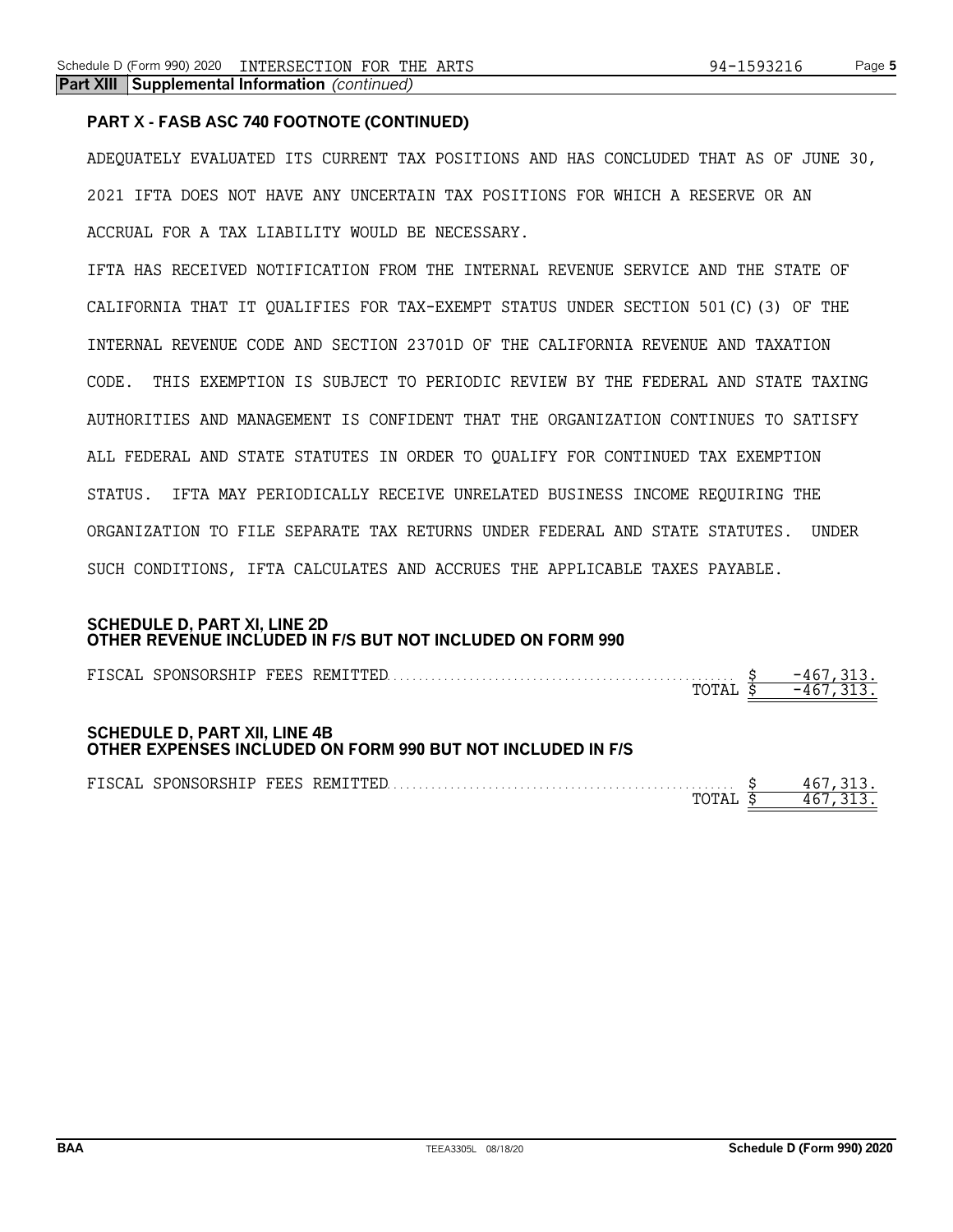| <b>SCHEDULE M</b><br>(Form 990) | <b>Noncash Contributions</b>                                                         | OMB No. 1545-0047 |
|---------------------------------|--------------------------------------------------------------------------------------|-------------------|
|                                 | ► Complete if the organizations answered 'Yes' on Form 990, Part IV, lines 29 or 30. | 2020              |
|                                 | .  ^^^                                                                               |                   |

Department of the Treasury **Comment of the Treasury Feature Commence 1 Commence 2012 Commence 2013**<br>Internal Revenue Service **Inspection** 

Name of the organization **Employer identification number Employer identification number** 

# INTERSECTION FOR THE ARTS 3216

| Part I | <b>Types of Property</b>                                                                                                                     |                               |                                                           |                                                                                       |                              |     |                       |                            |  |
|--------|----------------------------------------------------------------------------------------------------------------------------------------------|-------------------------------|-----------------------------------------------------------|---------------------------------------------------------------------------------------|------------------------------|-----|-----------------------|----------------------------|--|
|        |                                                                                                                                              | (a)<br>Check if<br>applicable | (b)<br>Number of<br>contributions or<br>items contributed | (c)<br>Noncash contribution<br>amounts reported<br>on Form 990.<br>Part VIII, line 1q | noncash contribution amounts | (d) | Method of determining |                            |  |
| ı      |                                                                                                                                              |                               |                                                           |                                                                                       |                              |     |                       |                            |  |
| 2      |                                                                                                                                              |                               |                                                           |                                                                                       |                              |     |                       |                            |  |
| 3      |                                                                                                                                              |                               |                                                           |                                                                                       |                              |     |                       |                            |  |
| 4      | Books and publications                                                                                                                       |                               |                                                           |                                                                                       |                              |     |                       |                            |  |
| 5      | Clothing and household goods                                                                                                                 |                               |                                                           |                                                                                       |                              |     |                       |                            |  |
| 6      | Cars and other vehicles                                                                                                                      |                               |                                                           |                                                                                       |                              |     |                       |                            |  |
| 7      | Boats and planes                                                                                                                             |                               |                                                           |                                                                                       |                              |     |                       |                            |  |
| 8      |                                                                                                                                              |                               |                                                           |                                                                                       |                              |     |                       |                            |  |
| 9      | Securities - Publicly traded                                                                                                                 | $\overline{X}$                | 2                                                         | 54,396.                                                                               | <b>FMV</b>                   |     |                       |                            |  |
| 10     | Securities - Closely held stock                                                                                                              |                               |                                                           |                                                                                       |                              |     |                       |                            |  |
| 11     | Securities - Partnership, LLC, or trust interests                                                                                            |                               |                                                           |                                                                                       |                              |     |                       |                            |  |
| 12     | Securities - Miscellaneous                                                                                                                   |                               |                                                           |                                                                                       |                              |     |                       |                            |  |
| 13     | Qualified conservation contribution -                                                                                                        |                               |                                                           |                                                                                       |                              |     |                       |                            |  |
| 14     | Qualified conservation contribution $-$ Other $\dots$ .                                                                                      |                               |                                                           |                                                                                       |                              |     |                       |                            |  |
| 15     | Real estate $-$ Residential                                                                                                                  |                               |                                                           |                                                                                       |                              |     |                       |                            |  |
| 16     |                                                                                                                                              |                               |                                                           |                                                                                       |                              |     |                       |                            |  |
| 17     |                                                                                                                                              |                               |                                                           |                                                                                       |                              |     |                       |                            |  |
| 18     |                                                                                                                                              |                               |                                                           |                                                                                       |                              |     |                       |                            |  |
| 19     |                                                                                                                                              |                               |                                                           |                                                                                       |                              |     |                       |                            |  |
| 20     | Drugs and medical supplies                                                                                                                   |                               |                                                           |                                                                                       |                              |     |                       |                            |  |
|        |                                                                                                                                              |                               |                                                           |                                                                                       |                              |     |                       |                            |  |
| 21     |                                                                                                                                              |                               |                                                           |                                                                                       |                              |     |                       |                            |  |
| 22     |                                                                                                                                              |                               |                                                           |                                                                                       |                              |     |                       |                            |  |
| 23     | Scientific specimens                                                                                                                         |                               |                                                           |                                                                                       |                              |     |                       |                            |  |
| 24     | Archeological artifacts                                                                                                                      |                               |                                                           |                                                                                       |                              |     |                       |                            |  |
| 25     | Other $\blacktriangleright$ (<br>. _ _ _ _ _ _ _ _ _ _ _ _ _ _ <sup>)</sup>                                                                  |                               |                                                           |                                                                                       |                              |     |                       |                            |  |
| 26     | —————————————— <sup>)</sup><br>Other $\blacktriangleright$<br>$\left($                                                                       |                               |                                                           |                                                                                       |                              |     |                       |                            |  |
| 27     | Other $\blacktriangleright$<br>$) \ldots$<br>_____________                                                                                   |                               |                                                           |                                                                                       |                              |     |                       |                            |  |
| 28     | Other $\blacktriangleright$<br>$) \ldots$                                                                                                    |                               |                                                           |                                                                                       |                              |     |                       |                            |  |
|        | 29 Number of Forms 8283 received by the organization during the tax year for contributions for which the                                     |                               |                                                           |                                                                                       |                              |     |                       |                            |  |
|        | organization completed Form 8283, Part V, Donee Acknowledgement                                                                              |                               |                                                           |                                                                                       | 29                           |     |                       | Τ                          |  |
|        |                                                                                                                                              |                               |                                                           |                                                                                       |                              |     | Yes                   | No                         |  |
|        | <b>30a</b> During the year, did the organization receive by contribution any property reported in Part I, lines 1 through 28, that           |                               |                                                           |                                                                                       |                              |     |                       |                            |  |
|        | it must hold for at least three years from the date of the initial contribution, and which isn't required to be used                         |                               |                                                           |                                                                                       |                              |     |                       |                            |  |
|        |                                                                                                                                              |                               |                                                           |                                                                                       |                              | 30a |                       | Χ                          |  |
|        | <b>b</b> If 'Yes,' describe the arrangement in Part II.                                                                                      |                               |                                                           |                                                                                       |                              |     |                       |                            |  |
| 31     | Does the organization have a gift acceptance policy that requires the review of any nonstandard contributions?<br>Χ<br>31                    |                               |                                                           |                                                                                       |                              |     |                       |                            |  |
|        | <b>32a</b> Does the organization hire or use third parties or related organizations to solicit, process, or sell<br>noncash contributions?   |                               |                                                           |                                                                                       |                              |     |                       | Χ                          |  |
|        | <b>b</b> If 'Yes,' describe in Part II.                                                                                                      |                               |                                                           |                                                                                       |                              |     |                       |                            |  |
|        | 33 If the organization didn't report an amount in column (c) for a type of property for which column (a) is checked,<br>describe in Part II. |                               |                                                           |                                                                                       |                              |     |                       |                            |  |
|        | BAA For Paperwork Reduction Act Notice, see the Instructions for Form 990.                                                                   |                               |                                                           |                                                                                       |                              |     |                       | Schedule M (Form 990) 2020 |  |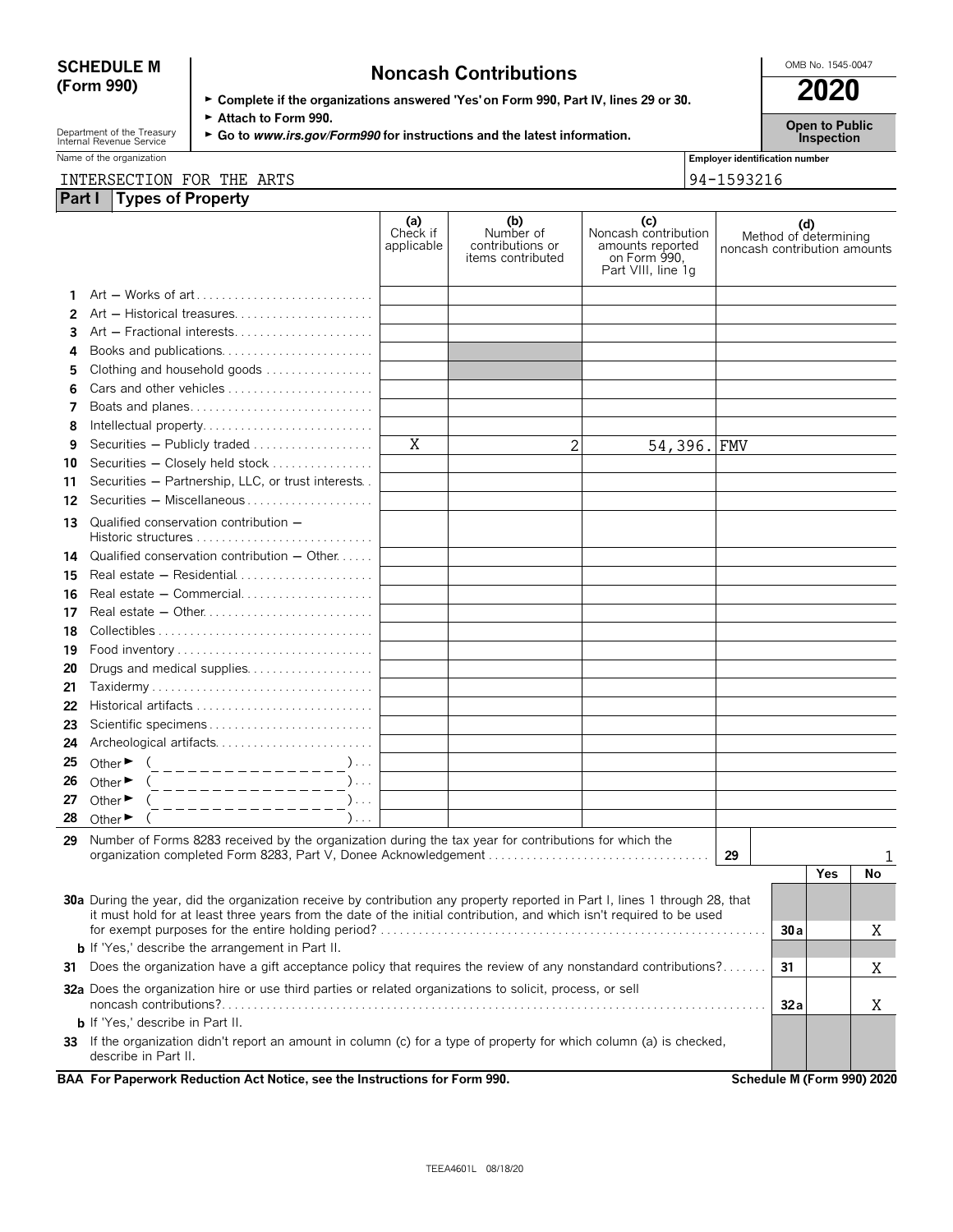**Part II Supplemental Information.** Provide the information required by Part I, lines 30b, 32b, and 33, and whether the organization is reporting in Part I, column (b), the number of contributions, the number of items received, or a combination of both. Also complete this part for any additional information.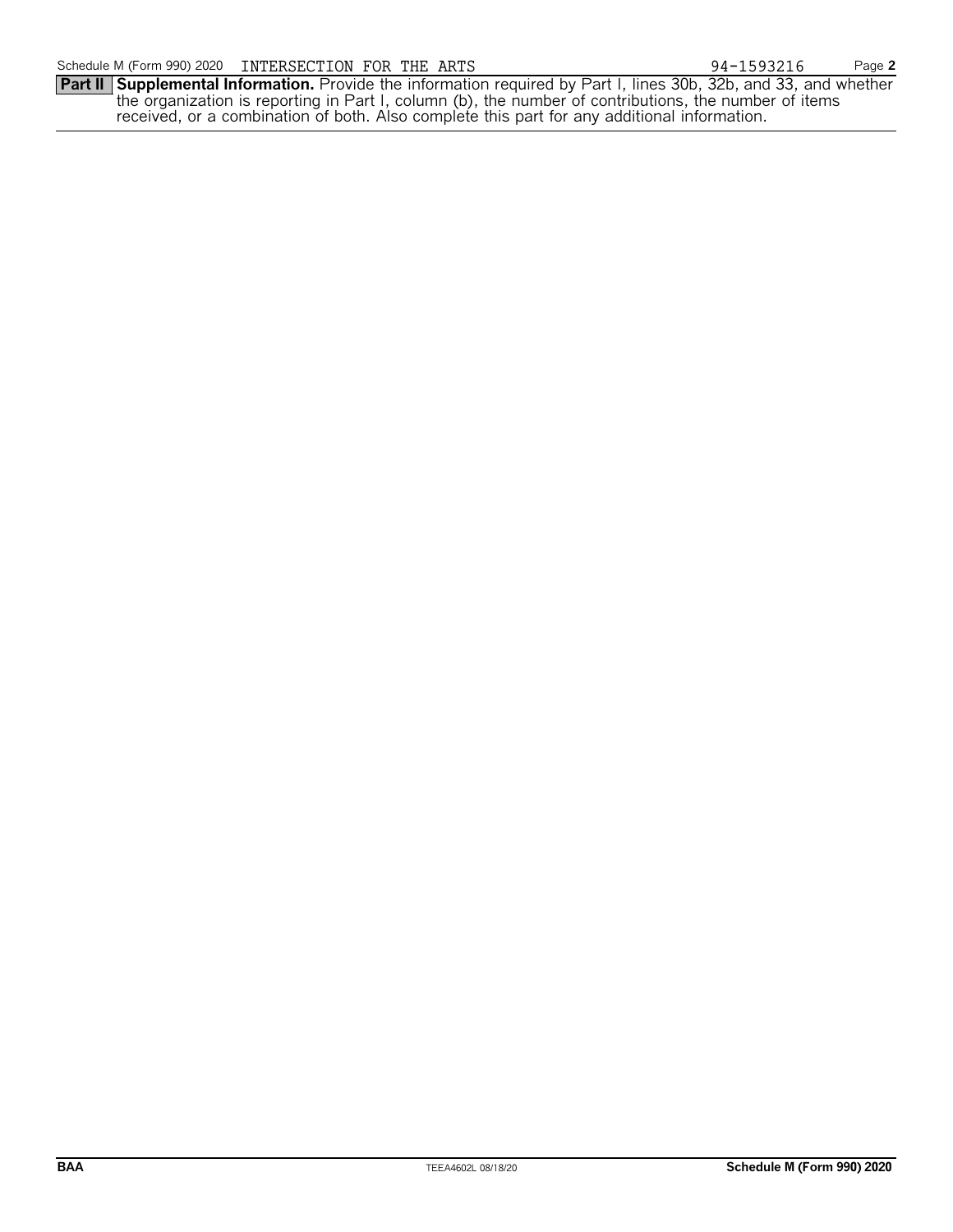INTERSECTION FOR THE ARTS 94-1593216

Name of the organization **Employer identification number Employer identification number** 

# **FORM 990, PART VI, LINE 11B - FORM 990 REVIEW PROCESS**

FORM 990 IS PREPARED BY AN OUTSIDE TAX PROFESSIONAL. THE FORM IS THEN REVIEWED BY THE ORGANIZATION'S MANAGEMENT, A MEMBER OF THE BOARD OF DIRECTORS, AND THE EXECUTIVE DIRECTOR. THIS GROUP OF INDIVIDUALS THEN DISCUSSES THE CONTENTS OF THE RETURN WITH THE OUTSIDE TAX PROFESSIONAL. A REPRESENTATIVE OF MANAGEMENT AUTHORIZES THE FINAL FORM 990 WHICH IS THEN E-FILED WITH THE INTERNAL REVENUE SERVICE.

**FORM 990, PART VI, LINE 12C - EXPLANATION OF MONITORING AND ENFORCEMENT OF CONFLICTS** MEMBERS OF THE BOARD OF DIRECTORS REVIEW ALL POTENTIAL CONFLICTS OF INTEREST AT LEAST ANNUALLY. ALL PERSONNEL AND BOARD MEMBERS ARE REQUIRED TO DISCLOSE (IN WRITING) POTENTIAL CONFLICTS AND ANY RELATED PARTY AFFILIATIONS. THE ORGANIZATION SEEKS FULL TRANSPARENCY ON ALL RELATIONSHIPS. ANY POTENTIAL CONFLICTS (IN FACT OR APPEARANCE) ARE DISCUSSED OPENLY AND RESOLVED IN ACCORDANCE WITH THE ORGANIZATION'S POLICIES AND PROCEDURES.

**FORM 990, PART VI, LINE 15A - COMPENSATION REVIEW & APPROVAL PROCESS - CEO & TOP MANAGEMENT** MEMBERS OF THE BOARD OF DIRECTORS REVIEW THE COMPENSATION OF ALL HIGH-LEVEL PERSONNEL PERIODICALLY IN ACCORDANCE WITH IRS RULES AND REGULATIONS. EFFORTS ARE MADE TO SECURE COMPENSATION DATA FROM INDUSTRY SOURCES IN ORDER TO DETERMINE COMPETITIVENESS AND APPROPRIATENESS OF SALARIES. EVERY EFFORT IS MADE TO ENSURE THAT THE PROCESS IS THOROUGH AND TRANSPARENT IN ACCORDANCE WITH IRS GUIDELINES AND THE ORGANIZATION'S POLICIES AND PROCEDURES.

**FORM 990, PART VI, LINE 15B - COMPENSATION REVIEW & APPROVAL PROCESS - OFFICERS & KEY EMPLOYEES** COMPENSATION OF OTHER HIGH-LEVEL PERSONNEL AND KEY EMPLOYEES IS REVIEWED PERIODICALLY BY MEMBERS OF MANAGEMENT. EFFORTS ARE MADE TO SECURE COMPENSATION DATA FROM INDUSTRY SOURCES IN ORDER TO DETERMINE COMPETITIVENESS AND APPROPRIATENESS OF SALARIES AND ALL RELATED BENEFITS. ALL DECISIONS ARE THEN DOCUMENTED IN PERSONNEL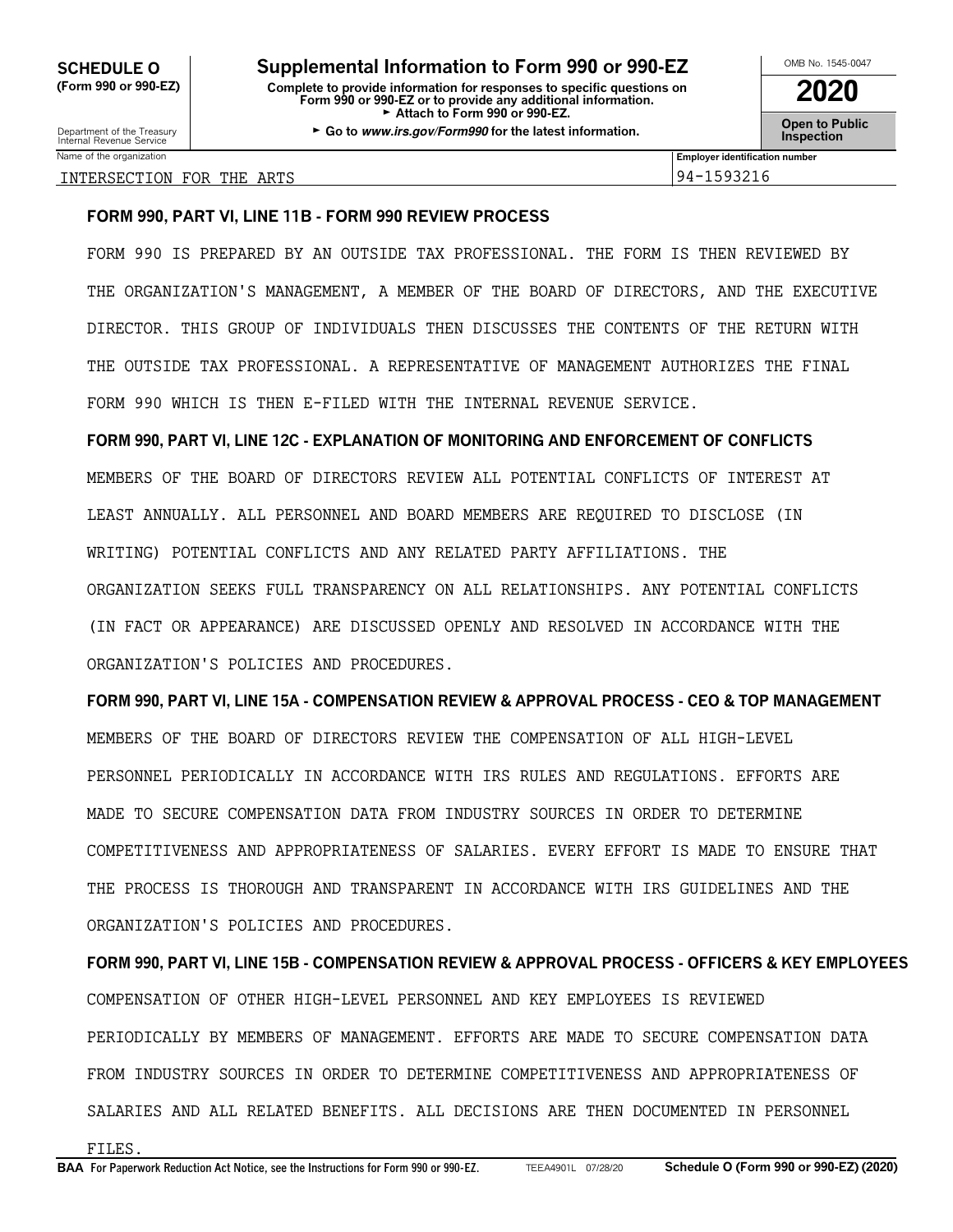| Schedule O (Form 990 or 990-EZ) (2020) | Page 2                                |
|----------------------------------------|---------------------------------------|
| Name of the organization               | <b>Employer identification number</b> |
| INTERSECTION FOR THE ARTS              | 194-1593216                           |

# **FORM 990, PART VI, LINE 19 - OTHER ORGANIZATION DOCUMENTS PUBLICLY AVAILABLE**

ALL OF THE ORGANIZATION'S GOVERNING DOCUMENTS, FINANCIAL STATEMENTS AND OTHER LEGAL FILINGS ARE MAINTAINED IN A SECURE ENVIRONMENT AND HELD AVAILABLE FOR INSPECTION FOR TAX AUTHORITIES AND THE GENERAL PUBLIC. TAX RETURNS ARE POSTED ANNUALLY TO WWW.GUIDESTAR.ORG (WHERE THEY ARE AVAILABLE FOR VIEWING ELECTRONICALLY) AND ARE ALSO AVAILABLE UPON REQUEST FROM THE ORGANIZATION'S OFFICE IN SAN FRANCISCO, CALIFORNIA.

### **FORM 990, PART VIII, LINE 2F OTHER PROGRAM SERVICE REVENUE**

|             |        |            |                |               | ΟR<br>RELATED | UNRELATED       | <b>REVENUE</b> |
|-------------|--------|------------|----------------|---------------|---------------|-----------------|----------------|
|             |        | BUS.       | TOTAL          | <b>EXEMPT</b> | FUNC          | <b>BUSINESS</b> | EXCLUDED       |
| DESCRIPTION |        | CODE       | <b>REVENUE</b> | TION          | REVENU        | REVENUE         | TAX<br>FROM    |
| TUITION     |        | 190<br>711 | 294<br>20      |               | 294<br>20     |                 |                |
|             | TOTALS |            | 294.<br>20     |               | 294.<br>20    | ັ.              |                |

# **FORM 990, PART IX, LINE 11G OTHER FEES FOR SERVICES**

|                                                |       | (A)                    | (B)<br>PROGRAM         | (C)<br>MANAGEMENT   | FUND-     |
|------------------------------------------------|-------|------------------------|------------------------|---------------------|-----------|
|                                                |       | TOTAL                  | <b>SERVICES</b>        | & GENERAL           | RAISING   |
| CONTRACTED SERVICES<br>INDEPENDENT CONTRACTORS |       | 1,795,496.<br>172,591. | 1,463,200.<br>151,379. | 313, 383.<br>21,212 | 18,913.   |
|                                                | TOTAL | 968.                   | ',579.<br>614,         | 334,595             | 913.<br>8 |